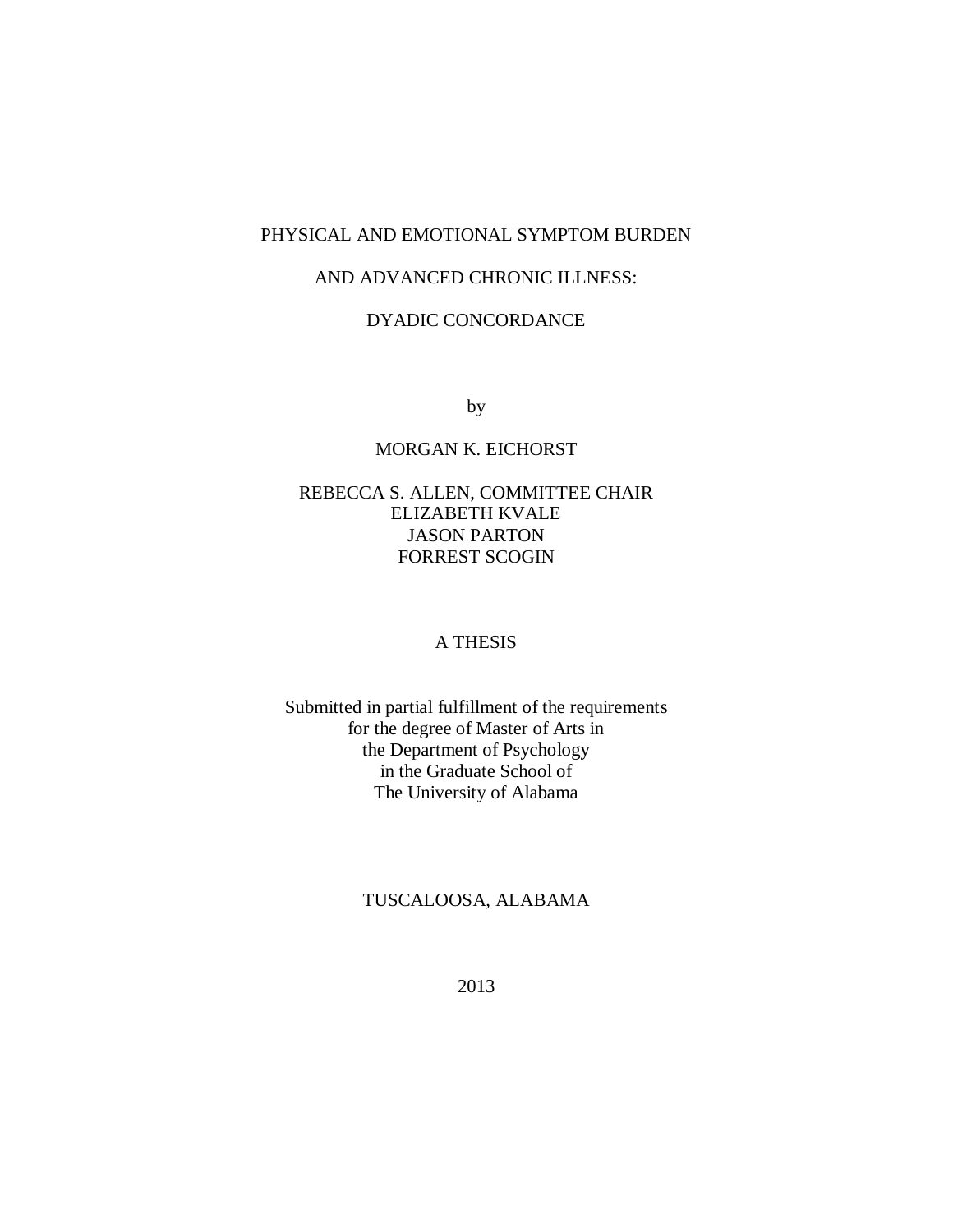Copyright Morgan K. Eichorst 2013 ALL RIGHTS RESERVED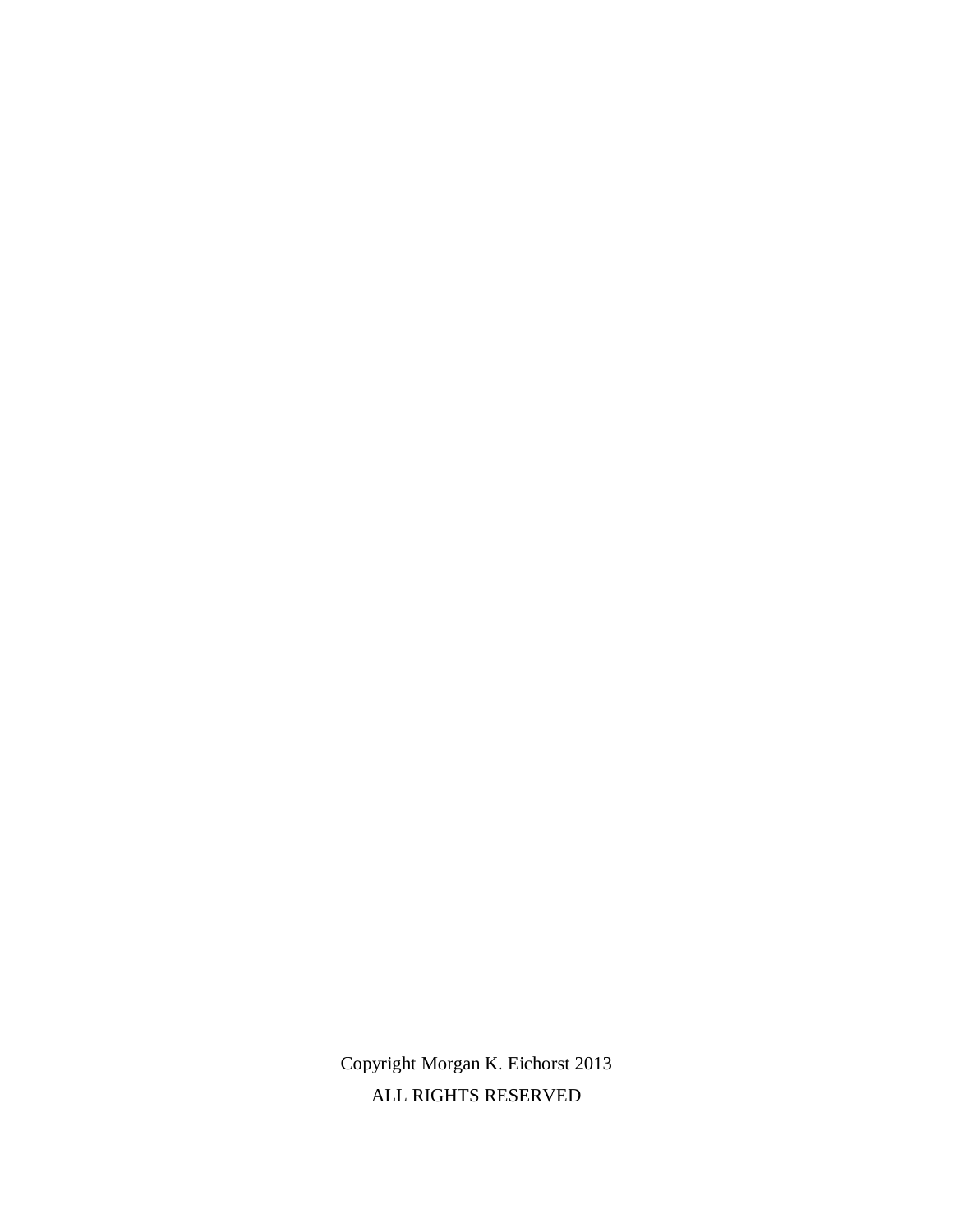#### ABSTRACT

Over 40 million Americans act as an informal caregiver to someone over the age of 65. While there are many benefits to informal caregiving, research has highlighted associated challenges, such as accurately understanding the care recipient's medical and emotional symptoms. The current study aims to understand symptom reporting of informal caregivers by examining dyadic concordance of physical and emotional symptom reports. In addition to examining baseline correlations with demographic and psychosocial variables, the study examines a reminiscence and creative activity project as a possible intervention to increase concordance. Participants included 45 African American or Caucasian dyads, comprised of one chronically-ill older adult and one caregiver. Pearson correlations and six mixed ANOVAs were performed. Concordance was examined for symptom presence/absence as well as associated symptom distress. Physical and emotional symptom concordance were examined separately. Results indicated only two demographic variables (caregiver income adequacy and care recipient education) significantly related to concordance. Caregiver stress was related to lower concordance as was care recipient negative affect. Higher symptom reports by the care recipient were associated with decreased concordance for physical but not emotional symptoms and distress. Results of the ANOVAs indicated no improvement in concordance for intervention dyads compared to control dyads  $(N=28)$ . Results are discussed in light of previous research on concordance as well s a model of caregiving stress. Limitations and future directions are discussed.

iii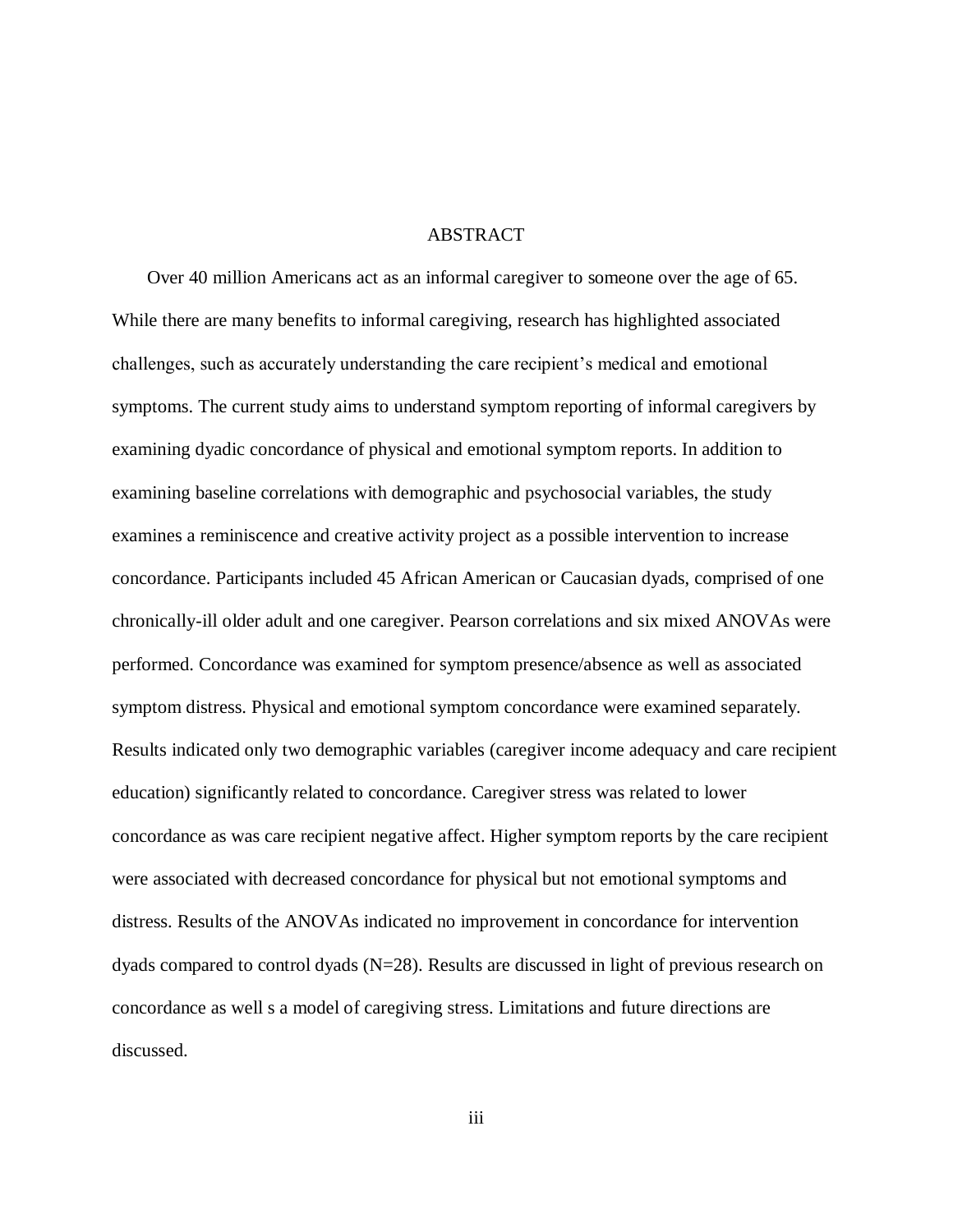# LIST OF ABBREVIATIONS AND SYMBOLS

- *M* Mean: the sum of a set of measurements divided by the number of measurements in the set
- *N* Total number in a sample
- *F* Fisher's *F* ratio: A ration of two variances
- *p* Probability associated with the occurrence under the null hypothesis of a value as extreme as or more extreme than the observed value
- *r* Pearson product-moment correlation
- *SD* Standard deviation
- *t* Computed value of *t* test
- *<* Less than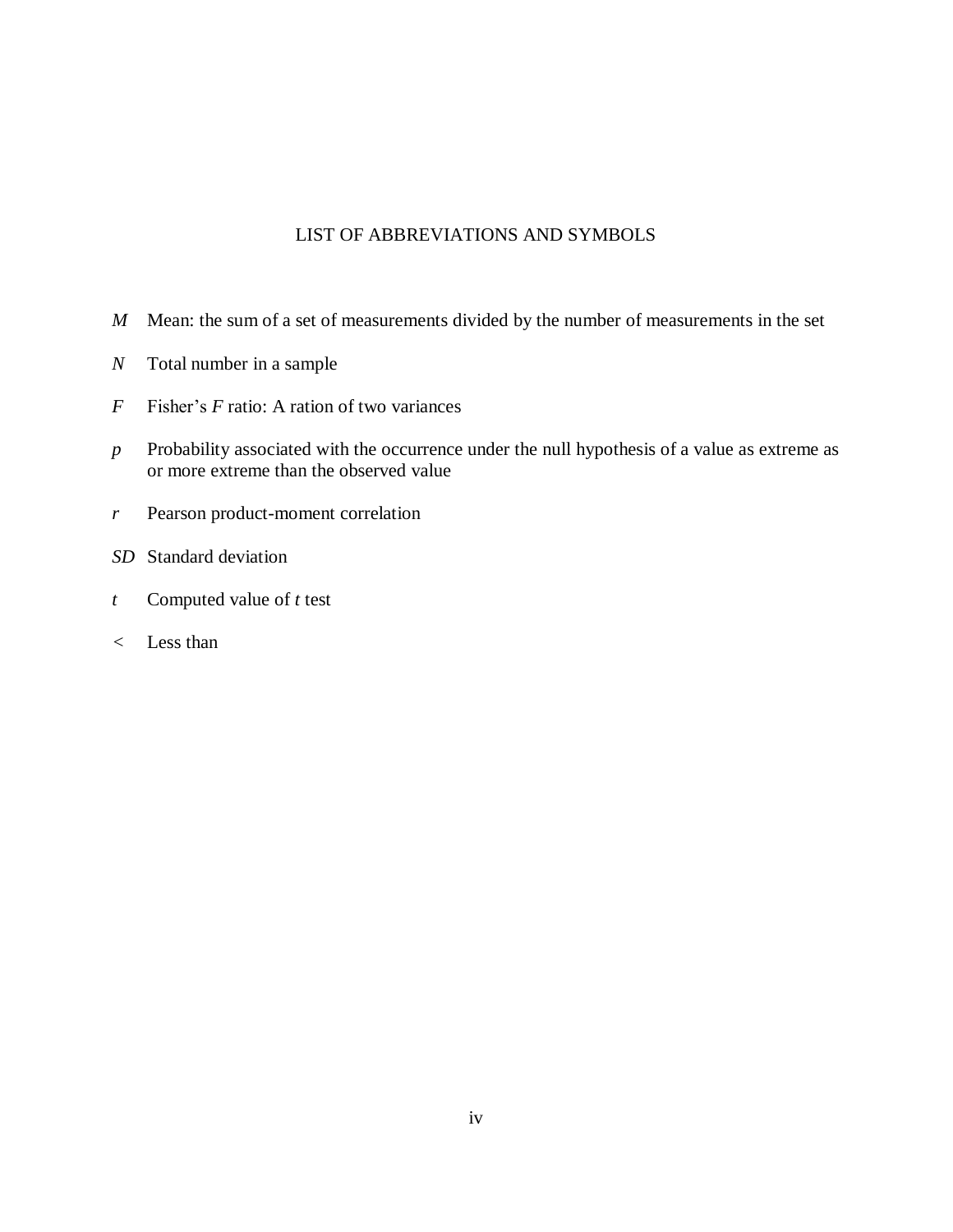#### ACKNOWLEDGEMENTS

The unofficial motto around the Allen Lab is "pay it forward." In research, as life, I think this is one of the greatest sentiments to cling to. It reminds us that we should seek to acknowledge those who came first, built us up, and supported our work and, in turn, we should move to provide that care and support for those who come next.

I am thankful to those who have paid it forward to me. To Becky, a true mentor in every sense of the word: a kindler of ideas, a gentle push forward when I've been unsure, and a true supporter of the passions of her students. To my fellow labmates, too, I am indebted for the gifts they've given to me during the process of this project. To Grant, for his humor, assurance, and patience; to Casey, for her care and wisdom; to Lisa, for her contagious work ethic and academic prowess. My committee, Forrest, Jason, and Elizabeth, leave me thankful for their support, ideas, and generosity of time and effort. To members of my cohort, I am thankful for their examples and willingness to share their experiences with me.

To those who have been endless supporters of anything I have chosen to put my mind to—my parents, family, and friends—thank you. To my husband, Bryan, I am grateful for the impeccable sense of timing of each perfect, "Why don't you take a short break?" and "You can do this." And to the God who works all things together for good, I am pleased to be once again humbled into quiet, amazed gratitude.

To all of those who have paid it forward to me, know that your goodness does not stop here.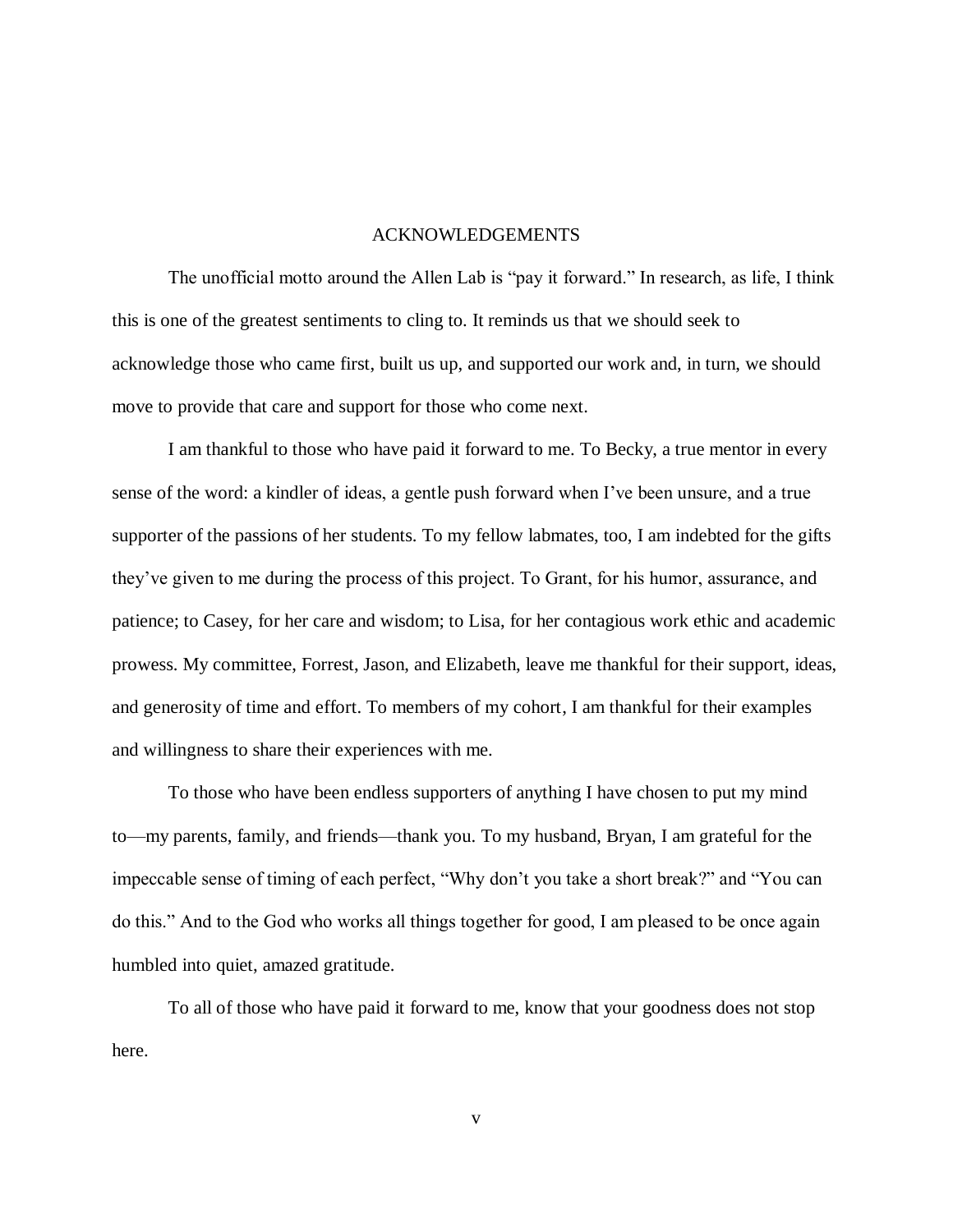# **CONTENTS**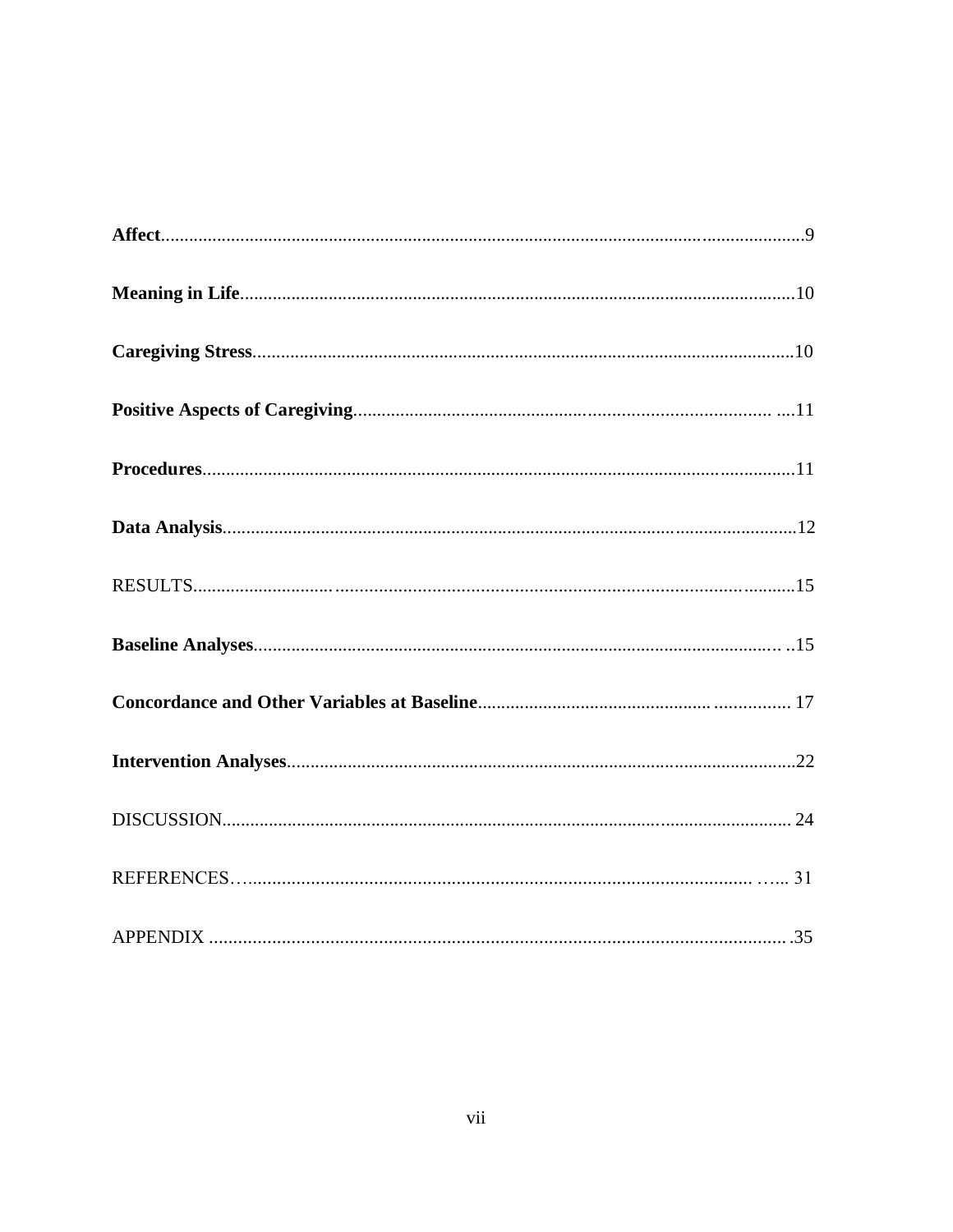# LIST OF TABLES

| Table 1. Care Recipient and Caregiver Demographic Variables at Baseline 15               |
|------------------------------------------------------------------------------------------|
|                                                                                          |
| Table 3. Caregiver and Care Recipient Reports of Symptom Presence/Absence and            |
| Table 4. Care Recipient Symptom Reports and Correlations with Concordance (Baseline)18   |
| Table 5. Caregiver Demographic Variables and Correlations with Concordance (Baseline)19  |
| Table 6. Care Recipient Demographic Variables and Correlations with Concordance          |
| Table 7. Caregiver Psychosocial Variables and Correlations with Concordance (Baseline)21 |
| Table 8. Care Recipient Psychosocial Variables and Correlations with Concordance         |
| Table 9. Dyadic Concordance Scores for Symptom Presence/Absence22                        |
|                                                                                          |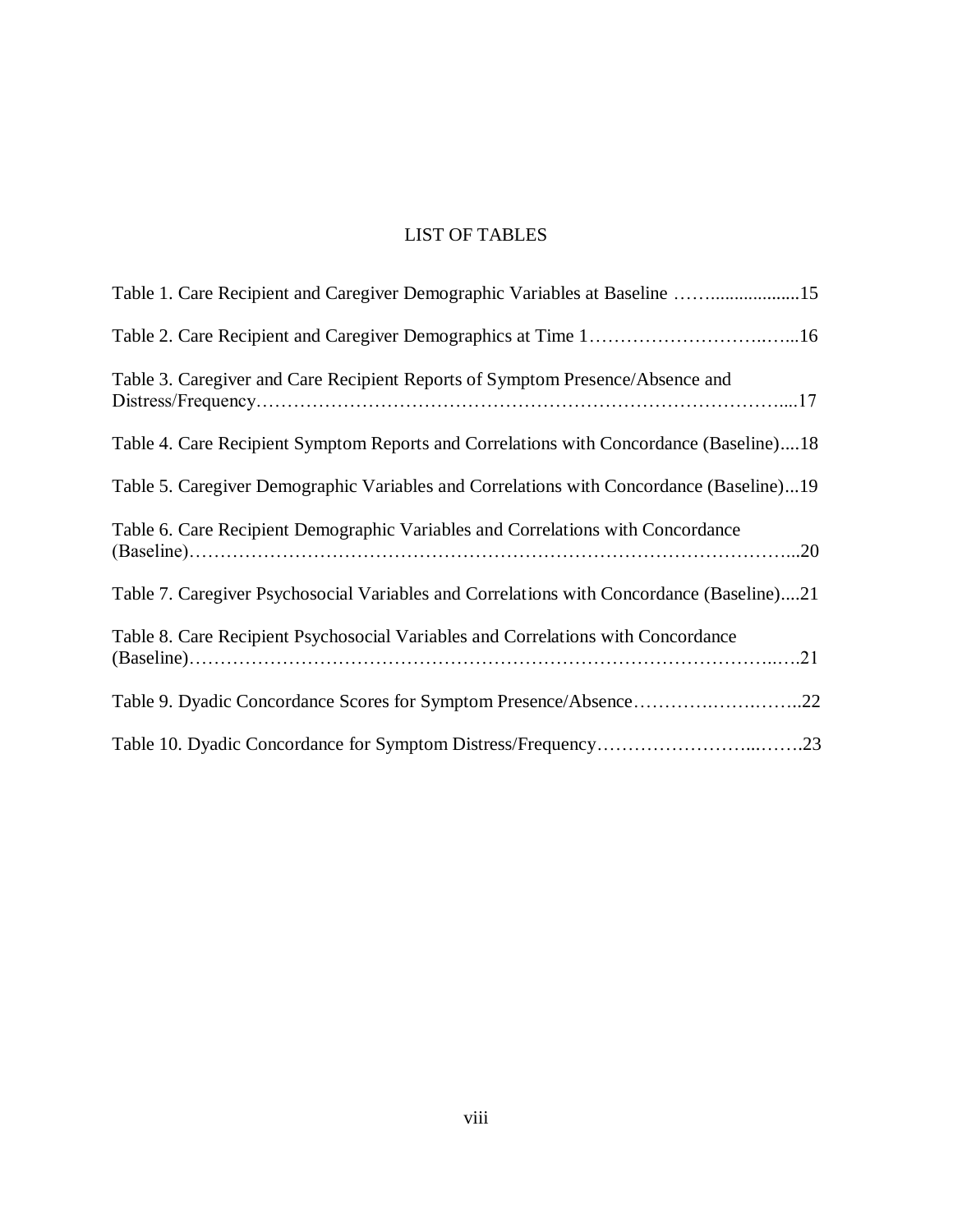# LIST OF FIGURES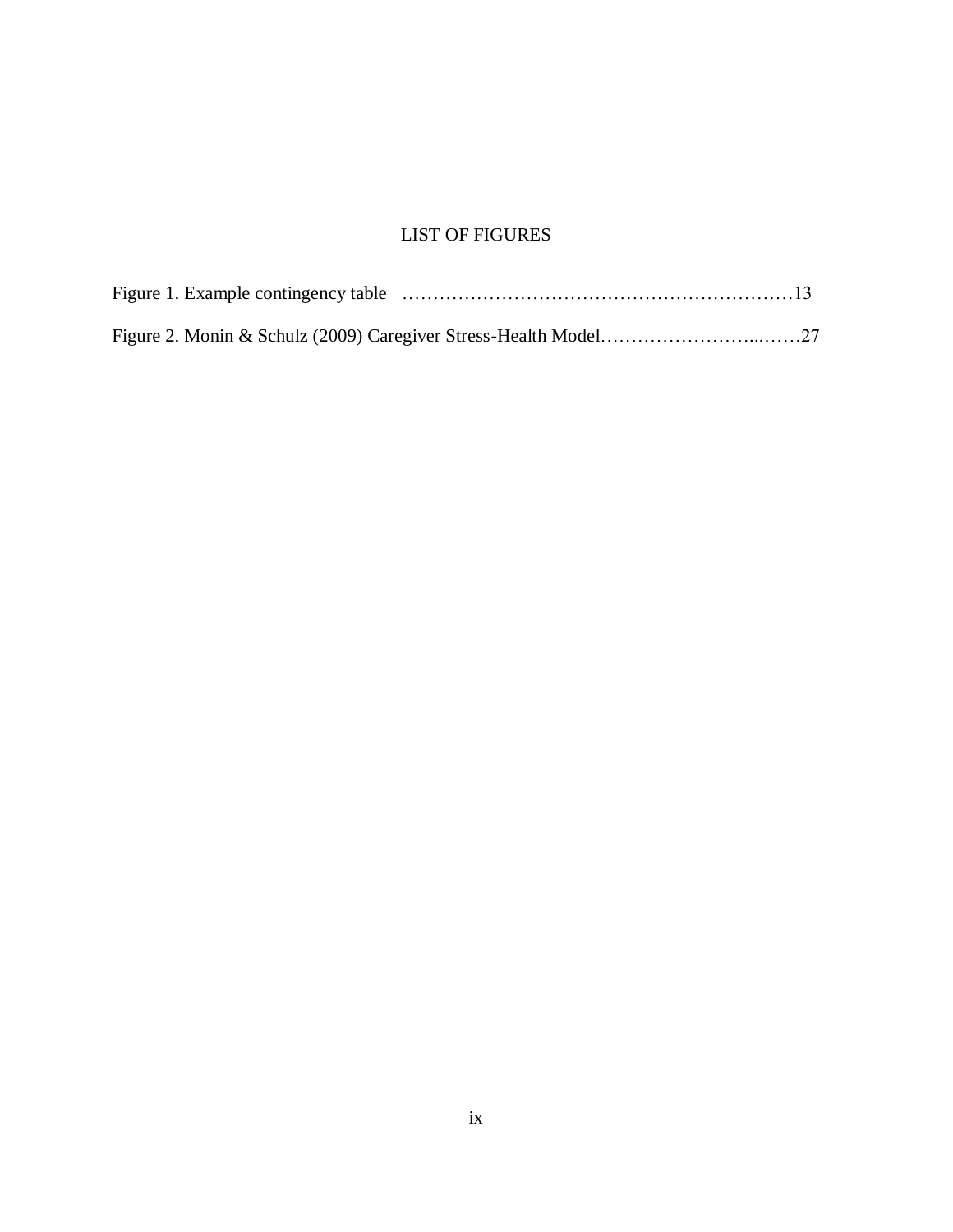#### INTRODUCTION

People in the United States are living longer and with more chronic illnesses than ever before (Federal Interagency Forum on Aging-Related Statistics, 2012). Furthermore, in 2010, 62% of non-institutionalized adults over 65 reported a disability that limited their daily activities (National Center for Health Statistics, 2011). Due, in part, to the rising costs of health care, many older persons needing assistance are cared for by family members, spouses, or friends. A national survey suggests that some 43.5 million Americans are caring for an aging person informally, for example in a home setting (National Alliance for Caregiving and AARP, 2009). While informal caregiving allows older adults to spend more time living at home and reduces the sometimes difficult transition to an institution, family caregiving also provides challenges to both aging adults and their caregivers. One such challenge is that of accurate symptom reporting on the part of caregivers, and is addressed by the current study.

Common symptoms experienced as a result of chronic illness and aging range from visible and noticeable (i.e., weight loss and vomiting) to quite subtle (i.e., anxiety, pain, fatigue, and feeling sad) and vary depending on the type and extent of illness (Levenson, McCarthy, Lynn, Davis, & Phillips, 2000; Nordgren & Soronsen, 2003; Solano, Gomes, & Higginson, 2006; Walsh, Donnelly, & Rybicki, 2000). Directly related to the diverse nature of symptoms experienced in chronic illness is the caregiver challenge of accurately assessing and reporting (i.e., to doctors) the symptoms of their care recipient. Adding another complication to proxy accuracy, some older adults may choose to conceal their symptoms from their caregivers in order to protect them from distress or burden (Dar, Beach, Barden, and Cleeland, 1992; McPherson, Wilson, & Murray, 2007). For these reasons, researchers have questioned the accuracy of proxy reports and sought to understand systematic differences between symptom descriptions given by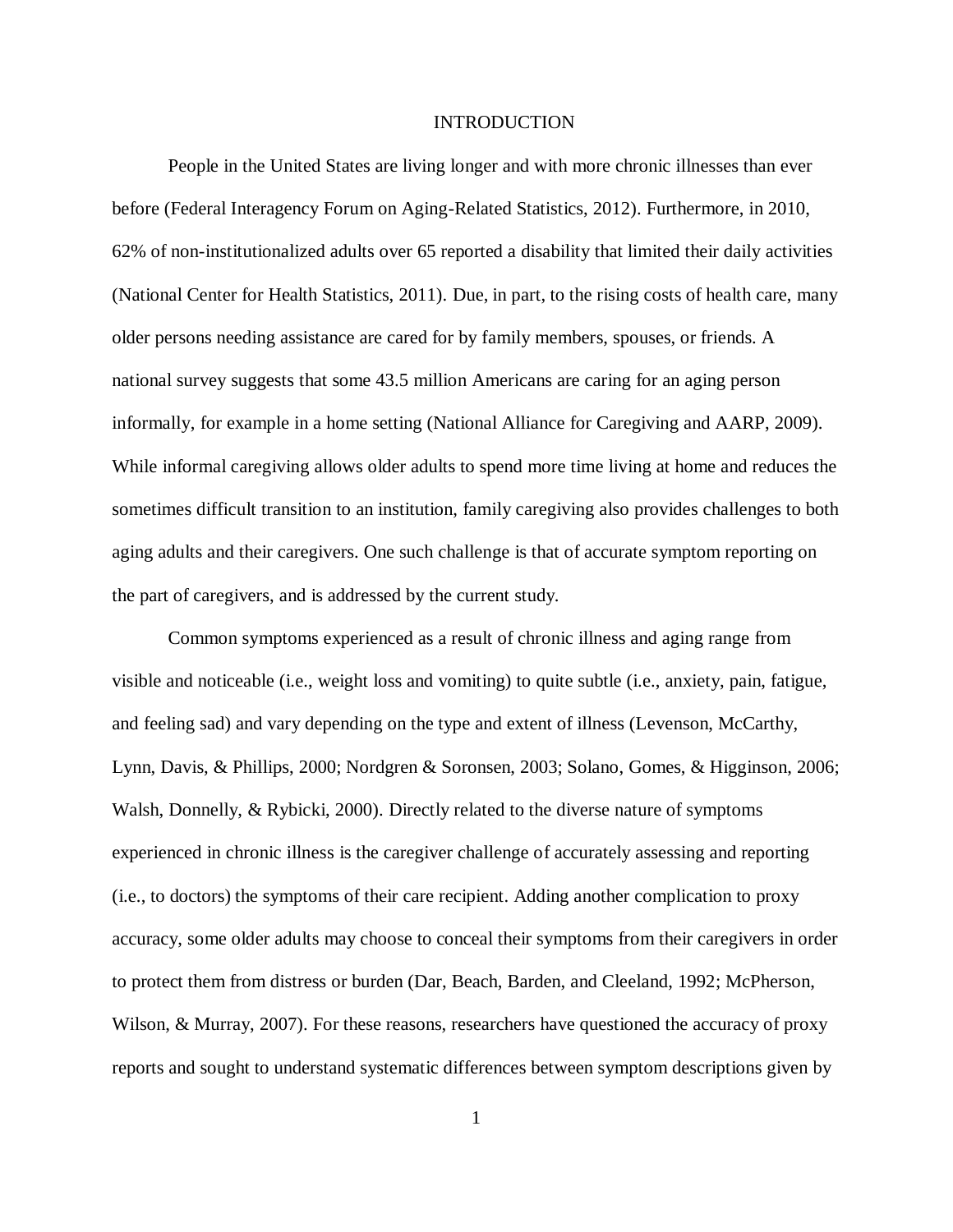care recipients and caregivers (Allen, Haley, Small, & McMillian, 2002; Higginson & Gao, 2008; McPherson & Addington-Hall, 2003; McPherson, Wilson, Lobchuk, & Brajtman, 2008).

Overall, the literature indicates that proxy reports of the symptom experience of their care recipients are moderate at best (Kutner, Bryant, Beaty, & Fairclough, 2006). Meta-analyses have shown that for both physical and emotional/psychological symptom clusters there is a trend for proxies to report more negative symptom experiences (Lobchuk & Degner, 2002; McPherson & Addington-Hall, 2003). In comparing the types of symptoms most often associated with discrepant reports, McPherson and Addington-Hall (2003) noted that concrete, observable symptoms such as those affecting activities of daily living were more accurately reported than symptoms related to the subjective experience of the care recipient (i.e., pain and mood symptoms). In addition to problematic reporting of the presence or absence of symptoms, studies have shown problems in proxy reports of intensity of symptoms. For example, family caregivers have been shown to be unable to reliably report on the intensity of symptoms experienced by their loved ones with advanced cancer (McMillian & Moody, 2003).

Other studies highlight specific factors associated with increased or decreased concordance accuracy. For example, Allen et al. (2002) found that cognitive impairment of care recipients with advanced cancer was related to discrepancy in pain symptom reports of caregivers and care recipients. Another study by Jones and colleagues (2011) found the opposite and suggested the finding was a result of higher accuracy in "clear-cut" cases of obvious care recipient suffering. Across several studies, caregiver burden and outlook seem to affect accuracy in symptom reports such that caregivers with higher burden or strain also tend to be the most discrepant reporters (Higginson & Gao, 2008; McPherson et al., 2008). In a 2006 study specifically focusing on spousal caregivers, Martire et al. (2006) found that, although errors still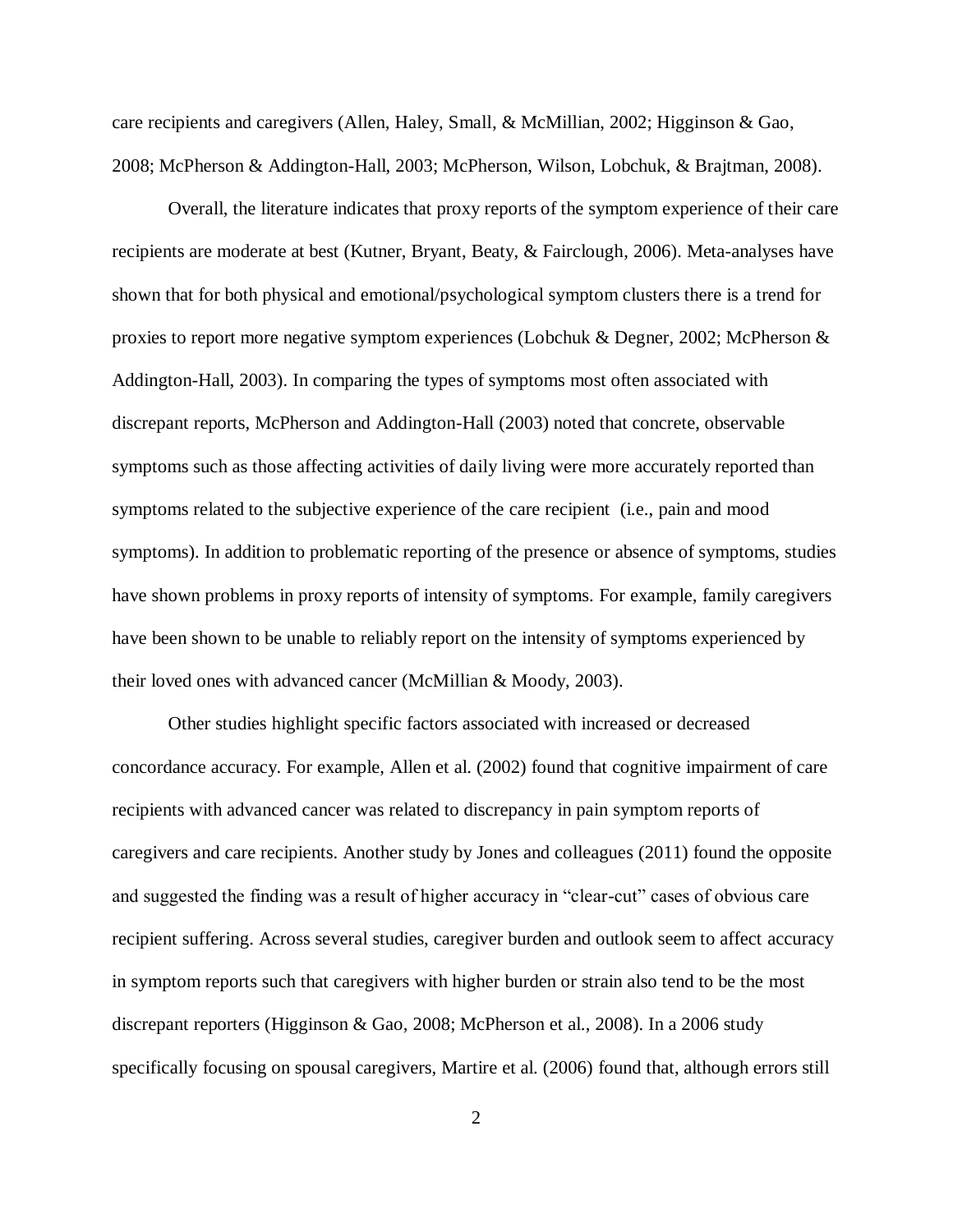tended to occur, spouses who reported less stress associated with caregiving were also more accurate at reporting pain symptoms of their partner/care recipient. In sum, the literature seems to converge on the findings that caregivers tend to overestimate the symptoms of their loved one and that caregivers who are especially burdened suffer from the most discrepant reporting.

Although the findings that caregivers tend to overestimate their loved one's symptoms may seem less harmful than the alternative, it is, in fact, problematic. Foremost among the resultant concerns is the potential for unnecessary or premature institutionalization, which can be traumatic for both older adults and family members and may be precipitated by miscommunications about symptom distress (Ryan & Scullion, 2000). Further, caregiver burden may be increased as a result of overestimating symptoms, leading to harmful behaviors even before institutionalization. Sun et al. (2013), for example, found a positive association between caregivers' potentially harmful behaviors and their desire to institutionalize their care recipient with dementia. Overestimating the symptom distress levels of their loved ones likely causes additional stress for caregivers (Monin & Schulz, 2009). This stress may contribute to high levels of caregiver burden and, in turn, result in yet more inaccurate symptom assessments. Finally, if caregivers are also acting in a role as a health care advocate, formally (i.e., as a Durable Power of Attorney for Health Care) or informally, accurate understanding of symptoms becomes important to insure proper medical decisions regarding medication and other treatments or palliative measures (Ditto et al., 2001; Schmid, Allen, Haley, & DeCoster, 2010).

Few studies have attempted to target the well-documented problem in proxy report accuracy via interventions. Though there is a lack of precedence to understand how interventions may affect outcomes, studies have shown that proxy accuracy may increase over even short periods of time (Jones et al., 2011). Additionally, Allen et al. (2008) reported that participants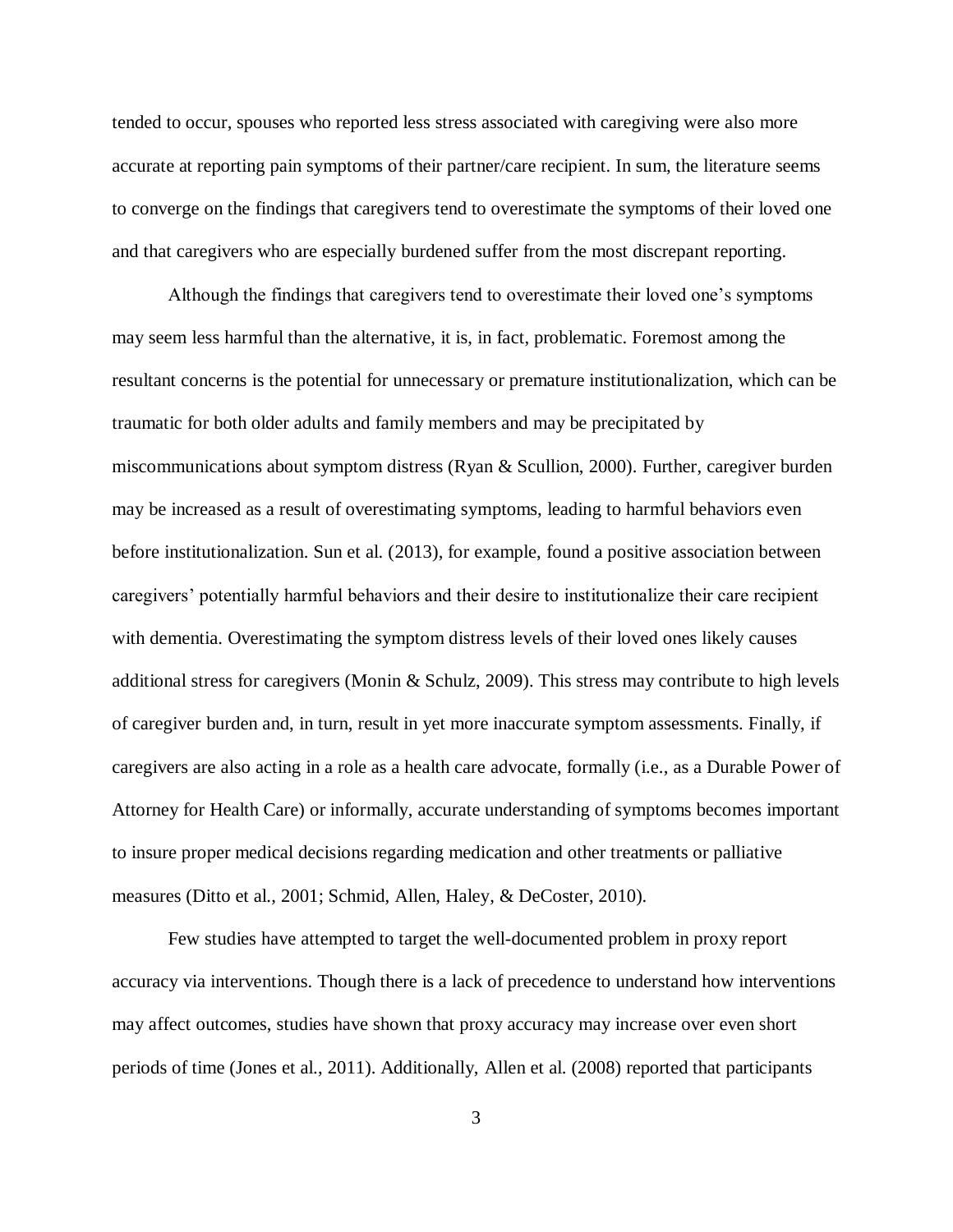who completed a reminiscence intervention project unanimously reported that the project had improved their family communication at least somewhat, with 84% of participants reporting that communication was improved "a great deal". This is a probable mechanism by which the LIFE Project, the intervention examined in the present study, could increase the accuracy of proxy reports; that is, by increasing the quantity and/or quality of dyadic communications, caregivers might gain better insight as to the true nature of the symptoms experienced by their loved one.

In 2003, Lobchuk and Vorauer published results on one of the scarce studies examining interventions aimed to increase the accuracy of informal caregiver symptom reports. Their study utilized a perspective-taking exercise in which caregivers were asked to report symptoms experienced by their loved one following one of four prompts (*neutral*: no prompt; *self-report*: report on how you think and feel about your loved one's symptoms; *imagine-self*: identify your thoughts and feelings as you imagine yourself having your loved one's diagnosis; i*magine-care recipient* : take the perspective of the care recipient ). Overall, Lobchuk and Vorauer found that caregivers' reports under no prompt were most similar to reports when prompted to imagine the care recipient's perspective (2003). According to the authors, these results indicate that caregivers may be utilizing a similar, perspective-taking process to understand care recipient symptoms. These results indicate another mechanism—increased perspective taking through the process of creating a Legacy Project— by which LIFE may work to increase concordance rates.

The specific aims of the present study include the following: (1) To evaluate the rates of concordance for three different symptom clusters (physical, emotional, and both) in a sample of chronically-ill older adults and their caregivers; (2) To understand caregiver and care recipient factors that are related to concordance; (3) To evaluate the efficacy of the LIFE intervention in improving concordance of symptom reports. We hypothesized the following: (1) Concordance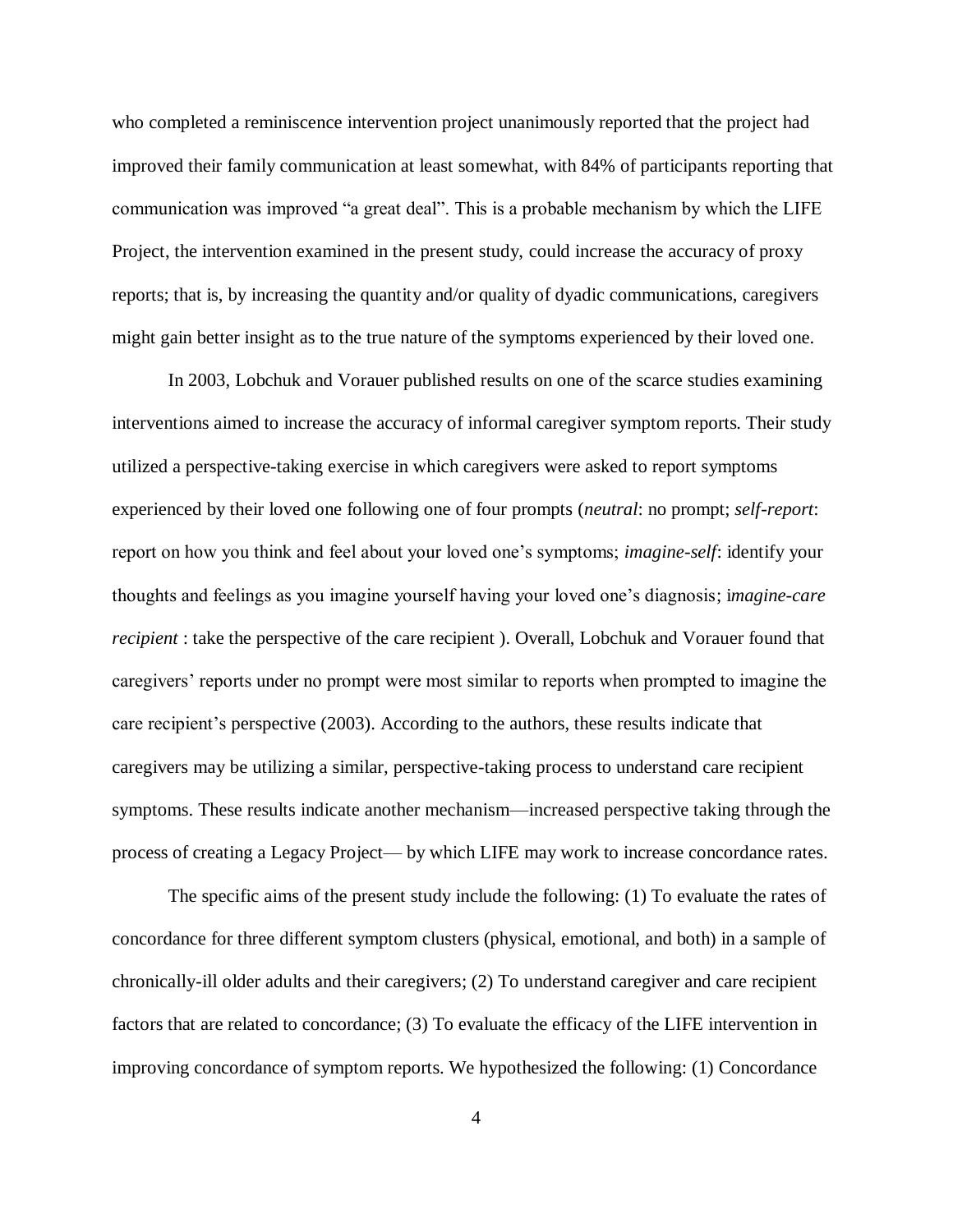scores at baseline will not be significantly different for control versus intervention dyads; (2) Following the intervention, concordance scores regarding symptom presence will be significantly higher for the intervention group compared to the control group; if differences are found: (3) Improvements in concordance will be greater for physical symptoms than for emotional symptoms; (4) Caregivers who score higher on a depression measure will be less likely to show improvement in concordance scores; and (5) Caregivers who score lower on a measure of positive aspects of caregiving will be more likely to benefit from the intervention, thus showing more improvement in concordance scores. In addition to these analyses, correlations among variables at baseline will be explored in an effort to understand how they relate to concordance rates.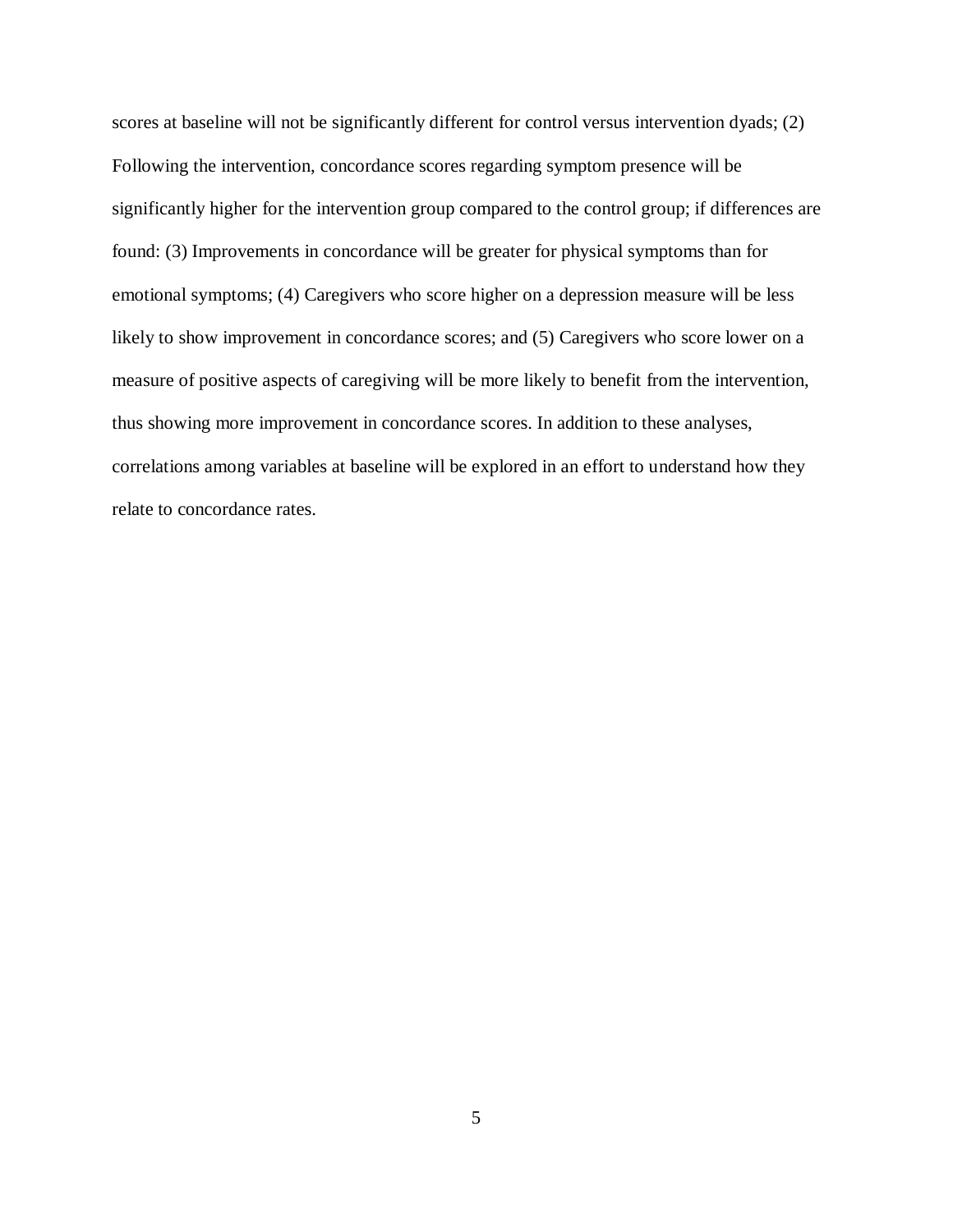#### **METHODS**

### **Participants**

Data for this study were taken from a dataset of a randomized control trial examining the effectiveness of a reminiscence-and-creative-activity therapeutic intervention as implemented by older adult volunteers (The LIFE Project; R21NR011112, R. S. Allen, Principal Investigator). Notably, the intervention was not designed to increase concordance rates for symptom report.

Participants consisted of 45 community-dwelling older adults with advanced, chronic illnesses and functional decline indicative of increased risk of mortality within two years as measured by the Vulnerable Elders Survey-13 (VES-13; Saliba et al., 2001). Participants were recruited from within a sixty mile radius of Tuscaloosa and Birmingham.

Participants with advanced, chronic illness were eligible if they: (1) were age 55 or older; (2) were living in the community; (3) had an advanced, chronic illness or combination of chronic illnesses; (4) received a score of three or greater on the VES-13; (5) had no more than mild cognitive impairment as measured by a score of 18 or greater on the Modified Telephone Interview of Cognitive Status (TICS-m; Brandt, Spencer, & Folstein, 1998); (6) received an average of four hours per week of instrumental or basic daily care from a family caregiver; and (7) read and spoke English.

Caregivers for a person with advanced, chronic illness were eligible if they (1) were over the age of 19 years (the age of majority in Alabama) and were a family member or fictive kin of an eligible care recipient; (2) were currently providing an average of four hours per week of instrumental or basic daily care for the care recipient; (3) were cognitively intact as measured by a score of 28 or greater on the TICS-m; (4) lived close enough to the care recipient to participate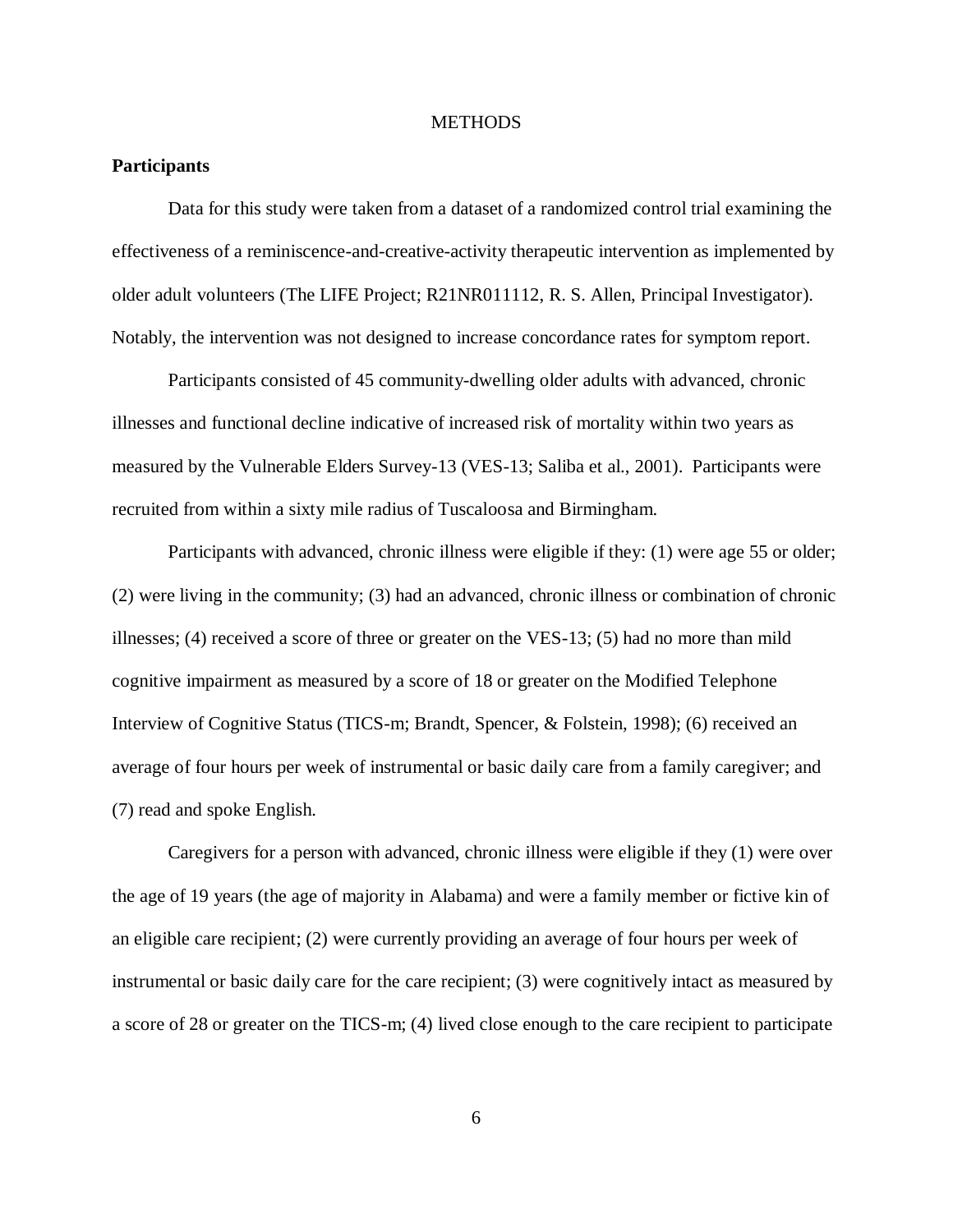in interviews at the care recipient's home; (5) read and spoke English; and (6) had phone contact availability.

Dyads were excluded if the care recipient or caregiver: (1) was currently involved in another clinical trial of psychosocial interventions; (2) had schizophrenia or bipolar disorder, (3) had an education-adjusted TICS-m (Brandt et al., 1998; de Jager et al., 2003) score lower than their respective minimum as listed above; or (4) had a nursing home admission planned within three months. Dyads were also excluded if the care recipient was receiving hospice care.

### **Measures**

**Symptoms**. The Memorial Symptom Assessment Scale-Short Form (MSAS-SF; Chang, Hwang, Feuerman, Kasismis, & Thaler, 2000) is a 32-item measure of physical and emotional symptoms and associated bother (see Appendix 1). Both caregivers and care recipients responded with regard to the care recipient's symptoms. Symptoms are assessed on a present/absent format and were divided into the two subscales that were used in the current study. The first subscale consisted of 28 physical symptoms (e.g., pain, cough, vomiting, swelling of arms or legs). The second subscale consisted of four emotional or psychological symptoms (i.e., nervous, worried, sad, irritated). For physical symptoms that are present, participants are asked about the extent that the symptom bothers them on a five-point scale ranging from  $0 = Not$  at all to  $4 = Very Much$ . For the four emotional symptoms, they are asked how frequently the symptom bothers them on a four-point scale from *0=Never* to *3= Almost always*, if they note the presence of the symptom. For symptoms that are absent, a score of 0 was assumed on the bother/frequency scale. Cronbach's alpha coefficients for the MSAS-SF subscales range from.76 to .87. In the current sample, Cronbach's alpha coefficients for care recipients all fell in the acceptable range: .76 for the physical subscale and .80 for both the full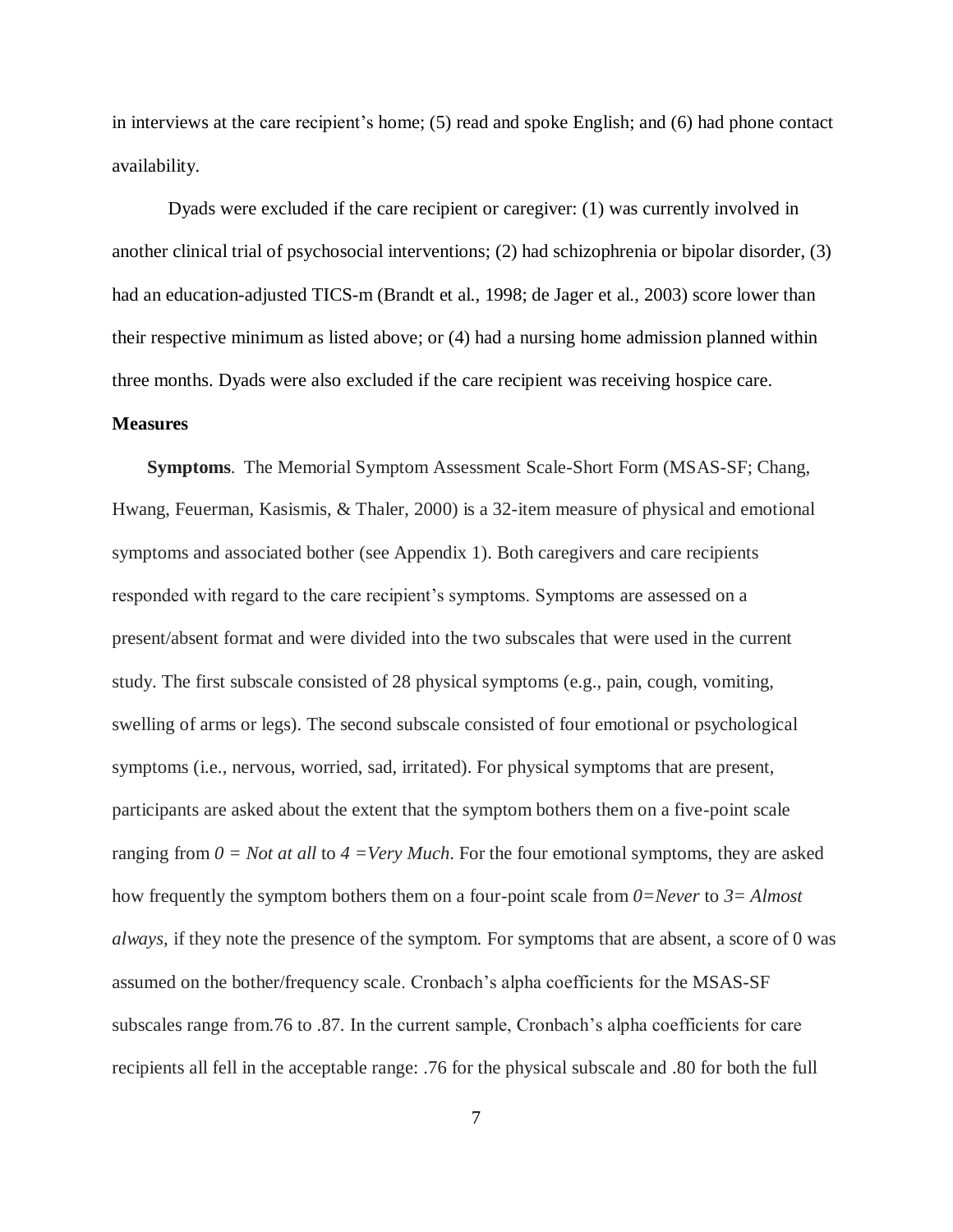scale and emotional subscale. For caregivers, Cronbach's alpha coefficients were acceptable for the full scale (.81) and physical subscale (.75) but fell in the poor range for the emotional subscale (.55).

**Concordance scores.** Percent agreement (concordance) scores were calculated for each unique participant dyad for each of the 32 symptoms assessed by the MSAS-SF both at a symptom presence level and a symptom intensity/distress or frequency level. These 32 symptompresence concordance scores were averaged across the symptom clusters giving each dyad three concordance scores (i.e., full scale, physical and emotional subscales), expressed as decimals such that .00 would mean no agreement whatsoever and 1.00 would mean total agreement on each symptom. For distress/frequency scores, a dyad was considered concordant if their responses fell within + one point of each other. These were then treated in the same way as the symptom-presence scores and the resulting scale is the same (i.e., .00=no agreement).

**Demographics**. For both caregivers and care recipients, information was collected on age, race, gender, and education in years. Health was measured for caregivers by a simple self-report question with four response options (*Poor, Fair, Good, Excellent*). For care recipients, health was measured via the Vulnerable Elders Survey (VES; Saliba et al., 2003). The VES is a 13-item measure using a function-based scoring system that considers age, self-rated health, limitation in physical function, and functional disabilities in the identification of older community-dwelling adults "at risk" of death or functional decline within 1-2 years (Saliba et al., 2003; see Appendix 2).

**Cognition**. Participants (caregivers and care recipients) were screened prior to baseline interviews using the Modified Telephone Interview of Cognitive Status (TICS-m; Brandt, Spencer, & Folstein, 1998). The TICS-m is a 21-item measure administered over the phone and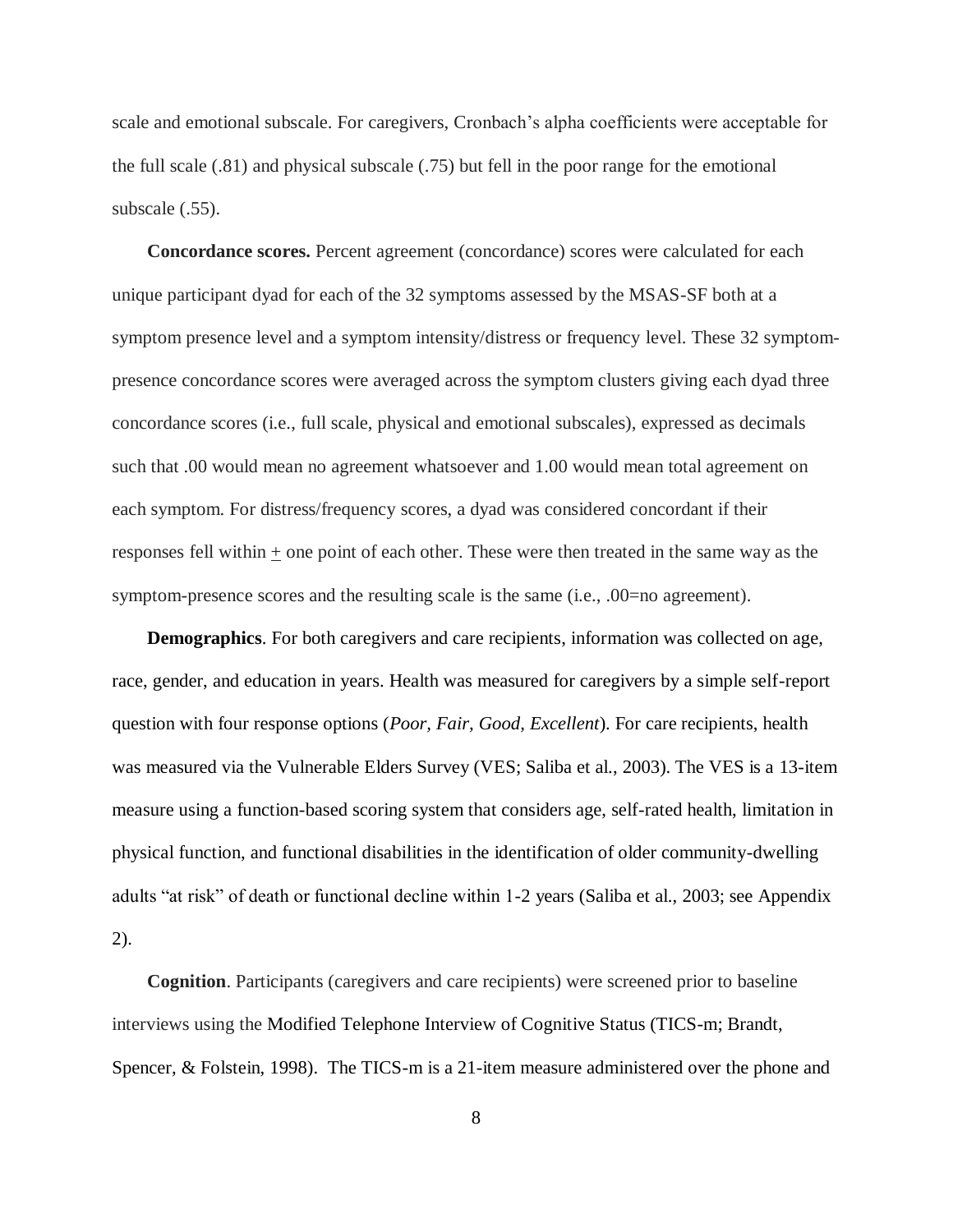is designed to detect cognitive decline (Breitner et al., 1990; see Appendix 3). Scores of < 21 have been compared to scores of < 25 (de Jager, Budge, & Clarke, 2003) on the Mini Mental State Exam (Folstein, Folstein, & McHugh, 1975). In a study of post-stroke individuals, a cutoff score of 20 or lower provided sensitivity of 92% and specificity of 80% for detecting cognitive decline (Barber & Stott, 2004).

**Future Time.** The Future Time Perspective Scale was used to measure individual's motivation and approach to life (Cartensen & Lang, 1996). The scale consists of ten items such as "Many opportunities await me in the future," "My future is filled with possibilities" and "I have the sense that time is running out" (see Appendix 4) These items are assessed on a 7-point Likert scale indicating degree of agreement and keyed such that higher scores indicate a greater sense of future time. The internal consistency of the scale is good (Cronbach's alpha=.92). In the current sample, the alpha for caregivers is .80 and for care recipients is .88.

**Depression.** The Center for Epidemiological Studies-Depression scale (CES-D; Radloff, 1977) is a 20-item scale that asks about the frequency of depressive symptoms within the past week, with a score of 16 or greater indicating clinically significant levels of depression (see Appendix 5). The CES-D has good internal consistency: Cronbach's alpha = .73 to .81. Most commonly, a score of 16 or higher indicates high depressive symptoms (Radloff, 1977). In the current sample, the mean baseline CES-D score for caregivers is 9.69, with 22.1% of caregivers scoring 16 or above on the CES-D at baseline. For care recipients, the mean score is 12.93, with 28.9% of care recipients scoring 16 or above on the CES-D at baseline. In the current sample, the alpha for caregivers is .84 and for care recipients is .83.

**Affect**. In order to understand the frequency and range of affect for participants, the Positive and Negative Affect Schedule (PANAS) was used (Tellegen, Watson, & Clark, 1988; see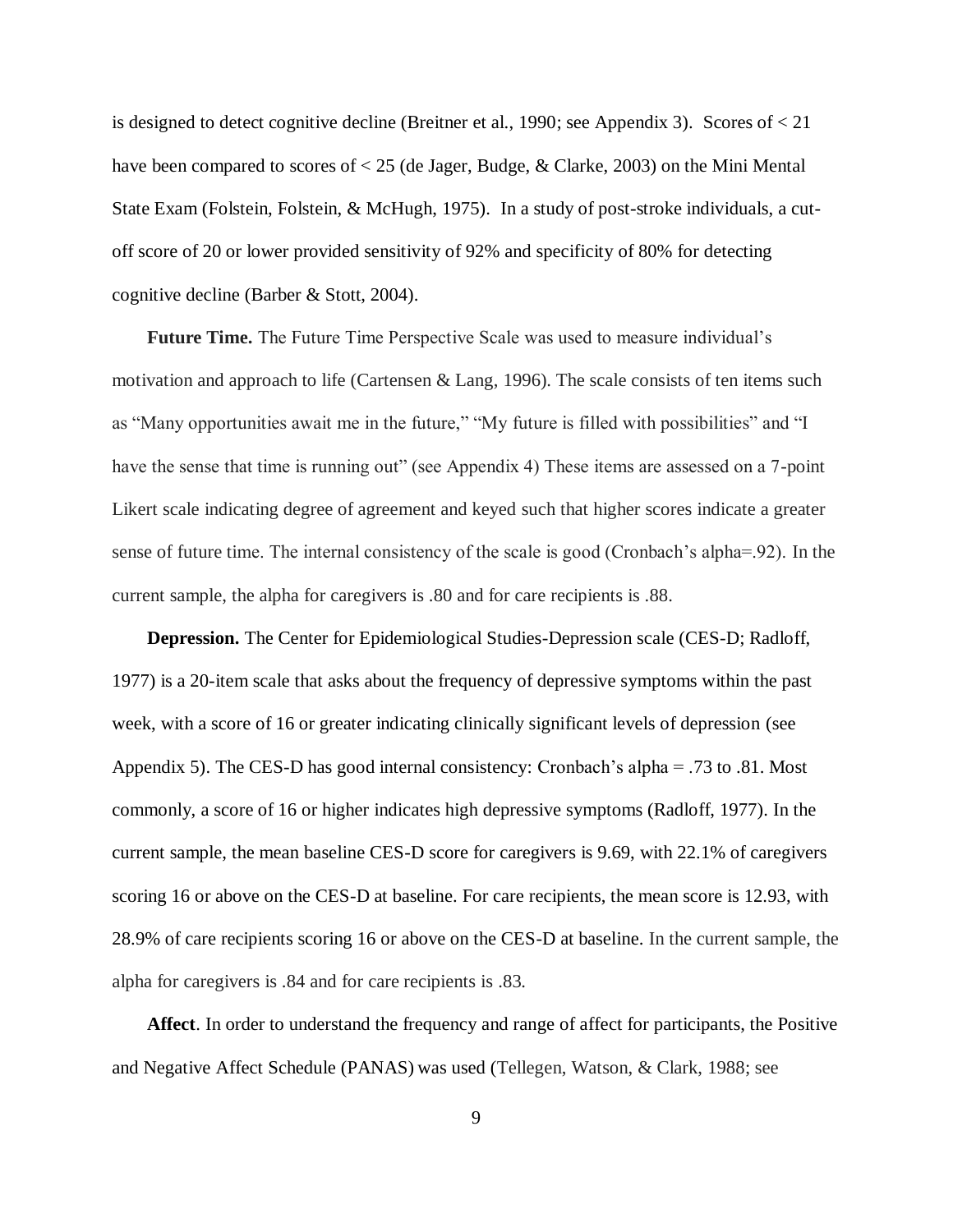Appendix 6). The PANAS is a 20-item scale that asks participants about their feelings with responses ranging from 1 to 5 for 10 positive and 10 negative adjectives (total scores for positive affect and negative affect range from 10 to 50). The PANAS has good internal consistency for positive affect (Cronbach's alpha =  $0.84$ ) and for negative affect (Cronbach's alpha =  $0.87$ ) scales and the two are largely uncorrelated, yielding meaningful measures of both positive and negative affect independently (Crawford & Henry, 2004; Tellegen, Watson, & Clark, 1988). For caregivers, the alpha for positive affect is .90 and for negative affect is .86. For care recipients, the current alpha values are .78 for both positive and negative affect.

**Meaning in Life.** The 8-item Meaning in Life Scale created by Krause (2007) assessed four domains: (1) values, (2) purpose, (3) goals, and (4) reflections on the past (see Appendix 7). Respondents rated the extent to which they agreed or disagreed (1 = *disagree strongly*, 4 = *agree strongly*) with statements such as "I have a sense of direction and purpose in life" and "I feel good when I think about what I have accomplished in life." Total scores (vs. domain specific scores) were used in analysis. In the current sample, the alpha for caregivers is .84 and for care recipients is 76.

**Caregiving Stress.** The caregivers in the sample completed the Caregiver Stressors Scale-Revised (Zarit, Stephens, Townsend, & Greene, 1998). This 25-item measure of caregiving competency, strain, role overload, role captivity, and emotional control, is reported to have good internal consistency (.60 to .82). The scale includes items such as "I worry about my relative" and "I have time for myself," which caregivers rate over the past month on a four-point scale from "Never" to "All the time," with higher scores indicating greater caregiving stress (see Appendix 8). The alpha in the current sample is .77.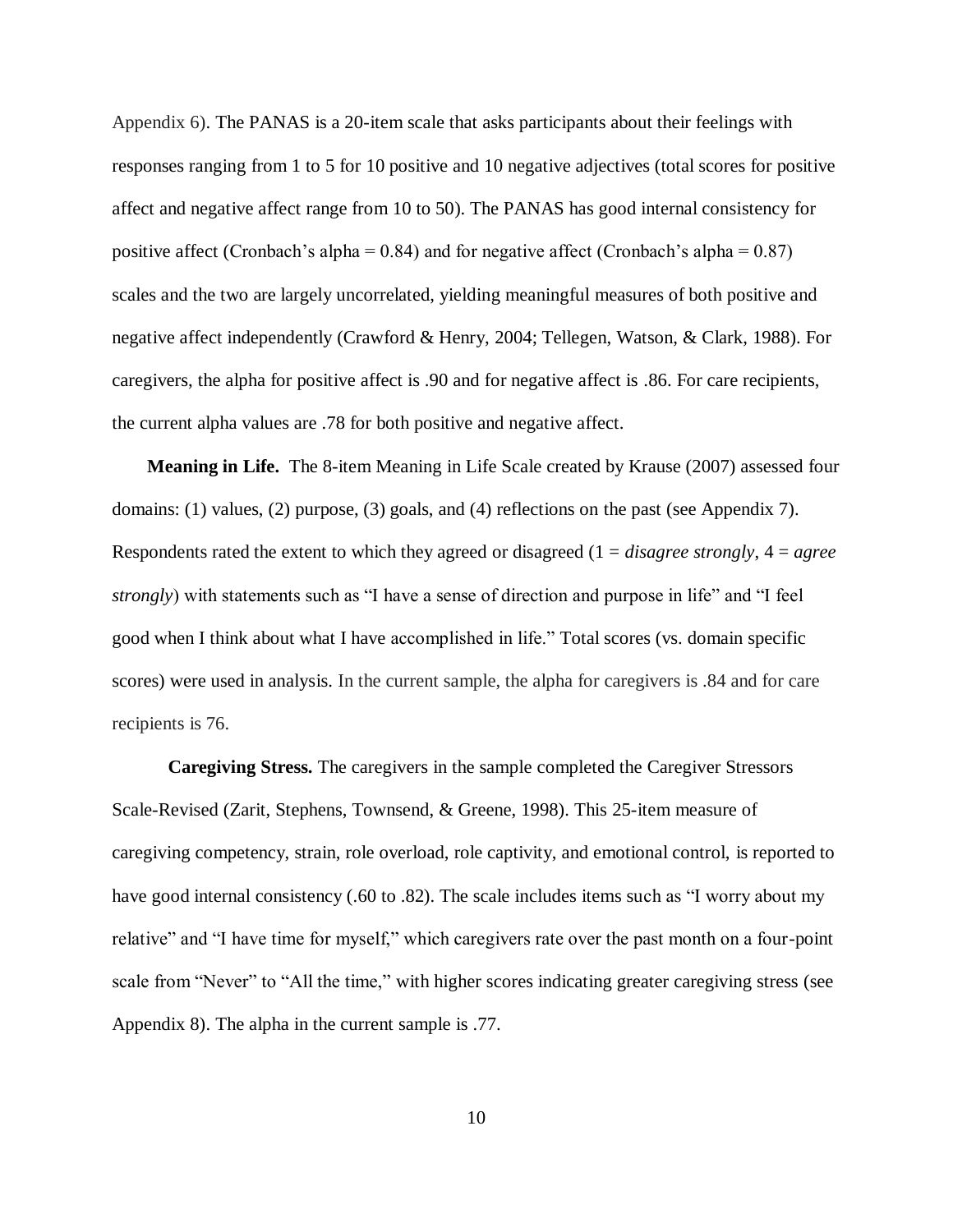**Positive Aspects of Caregiving** (PAC; Tarlow et al., 2004). The PAC is a nine-item instrument that assesses caregivers' subjectively perceived gains from, desirable aspects of, or positive affective returns from providing care for their loved one (see Appendix 9). Respondents rated the extent to which they agreed or disagreed with statements such as "The care recipient" made me feel more useful." The scale has been reported to have good internal consistency, Chronbach's alpha = .88 (Tarlow et al., 2004). The alpha in the current sample is .81.

## **Procedure**

The Legacy Intervention Family Enactment, or LIFE Project, was delivered via retired senior volunteers (RSVs) recruited by the PI and research staff from the Retired Senior Volunteer Program at FOCUS on Senior Citizens in Tuscaloosa and from the RSV program at Positive Maturity in Birmingham, which are both part of the national Senior Corp program serving Tuscaloosa, Hale, Jefferson, and Shelby counties. *RSVs* were included if they: (1) had at least a high school education; (2) read and spoke English; (3) had a car and drove independently; and (4) had phone contact availability.

Participant dyads were randomized into a *minimal contact control* and *intervention* group. Dyads assigned to the *intervention group* were paired with an RSV who helped the dyad chose a Legacy project. The *LIFE Volunteer Interventionist Manual* and *LIFE Participant Notebook* (Allen, Hilgeman, & Shin, 2009) assisted intervention dyads in creating a legacy project and included: (1) an introduction to the LIFE project; (2) deciding on a personal Legacy using the steps of problem solving; (3) constructing a personal Legacy; (4) evaluation of the Legacy activity; and (5) an appendix with specific life review questions for those dyads that found generation of stories more difficult. Manuals were available in 14-point font to enhance readability.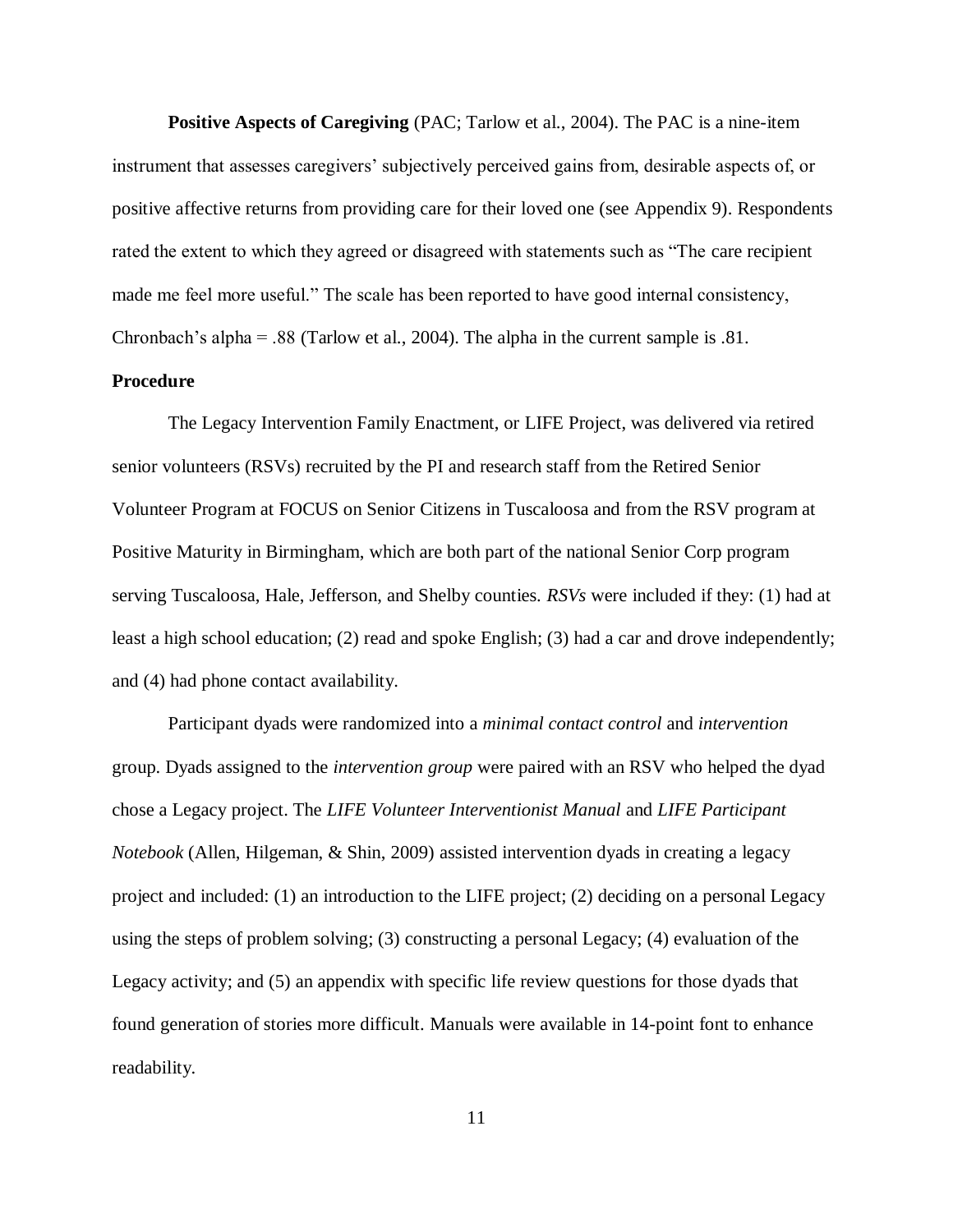In the first intervention session, RSVs, guided by the *LIFE Volunteer Interventionist Manual* and *LIFE Participant Notebook* (Allen, Hilgeman, & Shin, 2009), talked to the dyad about problem solving techniques and helped the care recipient and their family caregivers to decide on a LIFE activity. During the second visit, the RSV assisted with work on the LIFE activity and further engaged dyads in conversations with one another about the project. During the third visit, the RSV encouraged the care recipient and caregiver to share their LIFE activity and discuss their feelings about the process, including an evaluation of the LIFE project and what the family learned.

Dyads randomized to the *minimal contact control group* were provided emotional support administered individually via telephone. Care recipients and caregivers in the control group participated in separate calls with a member of the research team. Control callers asked general questions of care recipients and their caregivers and then engaged in supportive conversations using empathic listening and reflection.

Baseline and post-intervention assessments for all participants were completed in separate, concurrent interviews with the care recipient and caregiver. Post-intervention assessments occurred approximately one week after the completion of the intervention or control contacts. Quantitative survey measures were administered with response cards. Response cards contained all possible response options for a given item for each assessment instrument to facilitate accuracy and item understanding by the participants.

#### **Data Analyses**

All analyses were completed using IBM SPSS Version 20.0 (IBM Corp., 2011). Concordance scores for the presence/absence of symptoms for each dyad (at baseline and postintervention) were generated via contingency tables. Contingency tables (Figure 1) were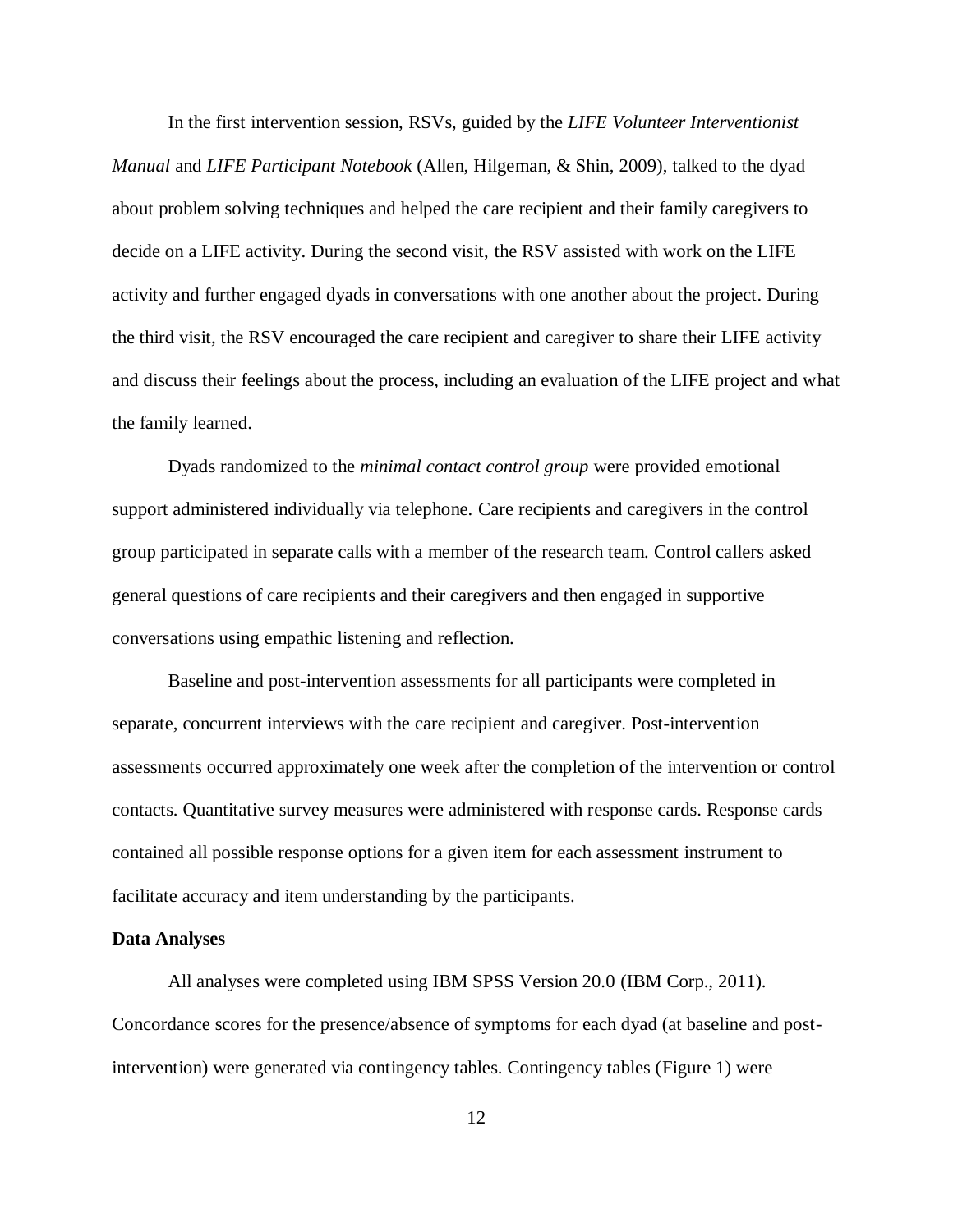constructed such that a dyad was considered ‗concordant' if both the caregiver and care recipient reported that a symptom was present or both reported that the symptom was absent.

| Symptom: X                   | <b>Care recipient Report: YES</b> | <b>Care recipient Report: NO</b> |
|------------------------------|-----------------------------------|----------------------------------|
| <b>Caregiver Report: YES</b> | $CONCORDANT = 1$                  | NOT CONCORDANT $= 0$             |
| <b>Caregiver Report: NO</b>  | NOT CONCORDANT $= 0$              | $CONCORDANT = 1$                 |

*Figure 1*. Example contingency table

Dyads were considered 'not concordant' if there was disagreement on the presence of the symptom (i.e., a care recipient reported that the symptom was present but their caregiver reported that it was not). Dyads were assigned a score of 1 for each symptom for which there was a concordant rating and 0 points for each symptom for which there was a non-concordant rating. Contingency tables were constructed for each dyad on each of the 32 symptom measurements contained within the MSAS-SF. Scores were averaged, providing each dyad a score between .00 and 1.00 at baseline and post-intervention for each of the 32 symptoms. Then, these scores were averaged across the full scale symptoms (i.e., all 32), the physical symptoms (28 total), and the emotional symptoms (four total).

A similar method was used to create concordance scores for symptom distress reports or symptom frequency reports, with dyads being within  $+$  one point of each other being considered concordant and those greater than  $\pm$  one point being considered not concordant.

Mixed (between-within subjects) Analysis of Variance (ANOVA) was used to compare overall concordance scores (for symptom presence/absence and distress/frequency) of the control group and intervention group at baseline and post-intervention. Physical and emotional concordance scores were analyzed separately following the overall comparison in order to determine if there was any difference between these types of reports. Pearson *r* correlations were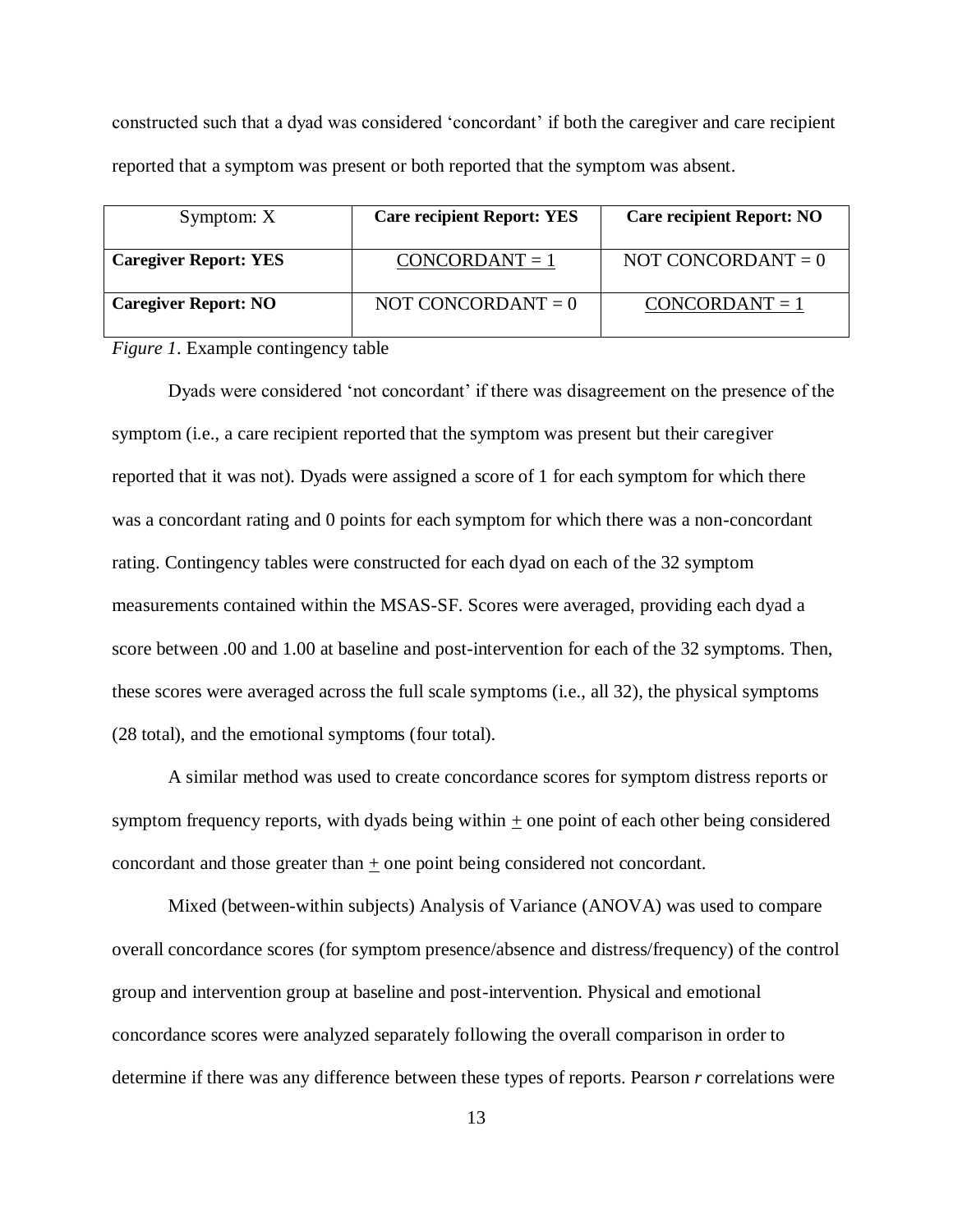calculated for baseline concordance values and predetermined caregiver and care recipient demographics and psychosocial variables.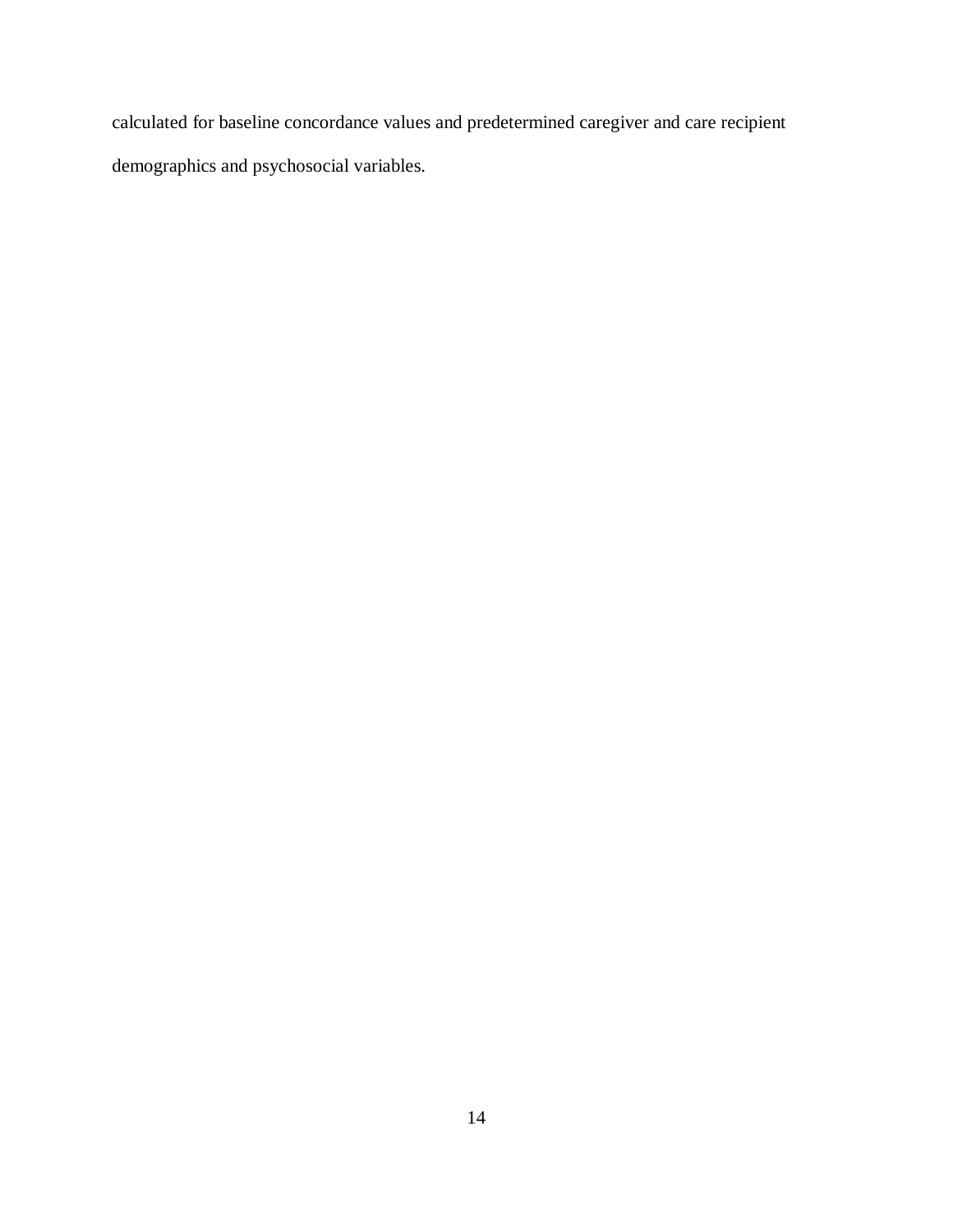#### RESULTS

Characteristics of care recipients and caregivers at baseline and Time 1 (postintervention) data are presented in Tables 1 and 2, respectively. Caregivers reported being related to care recipients in a variety of ways including adult child (44.4%), spouse (17.8%), other family (i.e., sibling, grandchild, or niece/nephew; 11.1%), friend (4.4%) or paid (2.2%). An additional 20% of caregivers (N=9) did not list a relationship.

Thirty-two of our participants lived in their own homes (71%) while the remaining 29% lived in assisted living facilities (18% of total), HUD housing or residential care (11% of total). Care recipients reported a variety of chronic illnesses at baseline, but the most commonly reported illnesses were central nervous system disorders, pain/arthritis, diabetes, cancer and heart disease. Comparison of dyads with baseline data only (N=45) vs. those who completed the *Table 1*

|                   | Care recipient | Caregiver     |
|-------------------|----------------|---------------|
| Age               | 78.22 (11.59)  | 59.85 (11.76) |
| Gender            | 82% Women      | 71% Women     |
| Race/ethnicity    | 40% AA         | 44% AA        |
| Education         | 12.45(4.05)    | 13.53 (2.74)  |
| Income Ad.        |                | 2.84(1.01)    |
| Self-rated Health |                | 2.04(0.67)    |
| <b>VES</b>        | 7.29(1.95)     |               |
| <b>TICs</b>       | 25.49 (4.85)   | 32.51 (4.57)  |
|                   |                |               |

Care Recipient and Caregiver Demographic Variables at Baseline (N=45)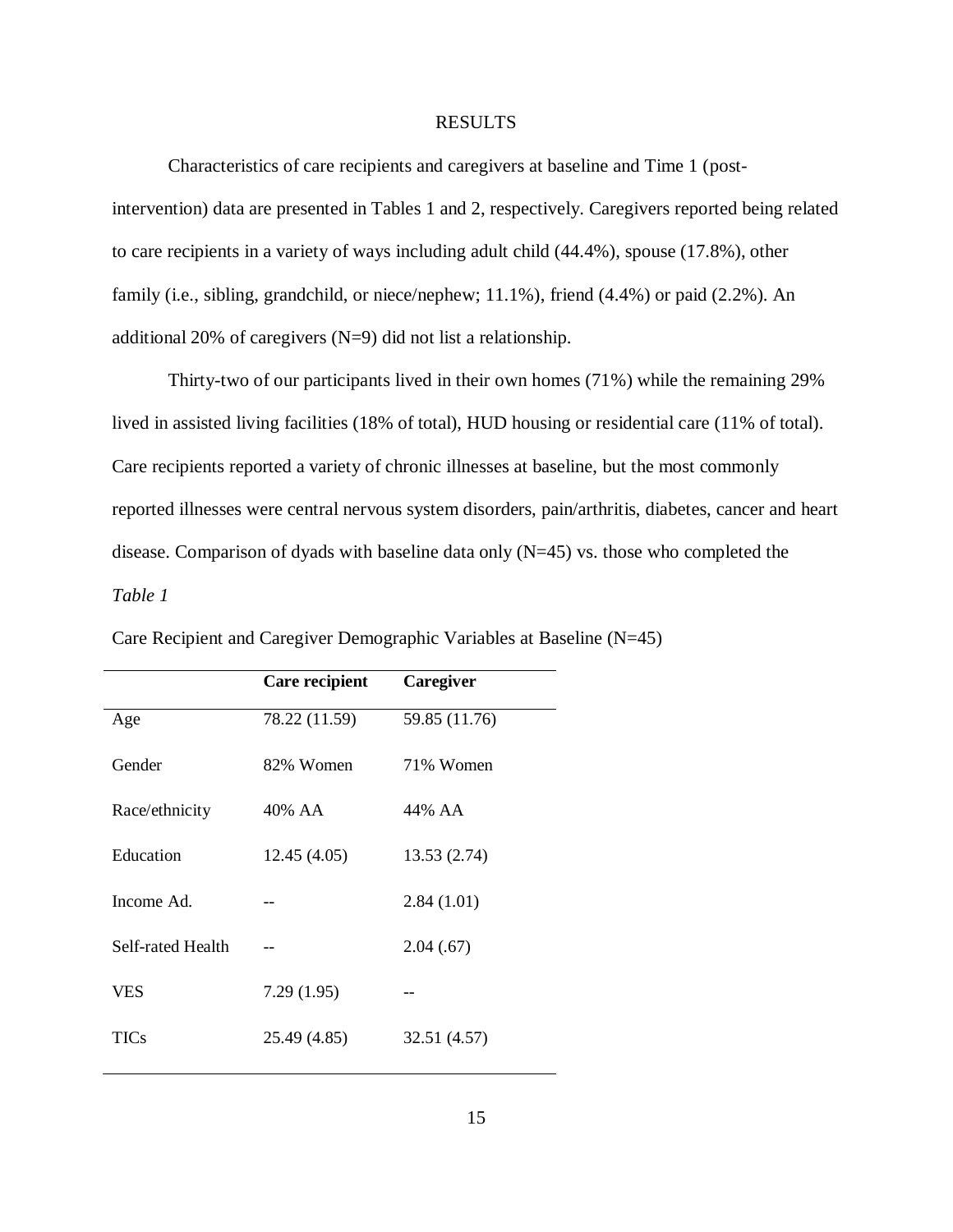## *Table 2*

|                | Care recipient | Caregiver     |
|----------------|----------------|---------------|
| Age            | 77.5 (12.13)   | 60.71 (11.02) |
| Gender         | 82% Women      | 68% Women     |
| Race/ethnicity | 43% AA         | 43% AA        |
| Education      | 12.48 (4.25)   | 13.71 (3.24)  |
| Income Ad.     |                | 2.89(.93)     |
| VES / Health   | 7.0(2.31)      | 1.96(.69)     |
| TICs           | 26.04 (4.80)   | 32.43 (4.20)  |

Care Recipient and Caregiver Demographics at Time 1 (N=28)

intervention (N=28) revealed no differences for care recipient and caregiver age, race/ethnicity, gender, cognitive status, health (VES-13), or concordance scores.

### **Baseline Analyses**

Before comparing concordance rates on a symptom-by-symptom basis, symptom and distress/frequency rates were compared via sum totals. Overall, care recipients and caregivers reported similar symptom and distress/frequency totals at baseline, with no pair except physical symptom distress being significantly different (see Table 3).

The mean concordance for reports of the presence or absence of all 32 symptoms was .73 (SD=.08). Physical symptoms alone yielded concordance rates of .75 (SD=.08), fairing similarly to the total 32. Emotional symptom concordance was substantially lower, with a mean of .57 (SD=.26). Similar patterns emerged when considering the concordance of symptom distress/frequency reports  $(± 1$  point). Total symptoms distress reports yielded a mean value of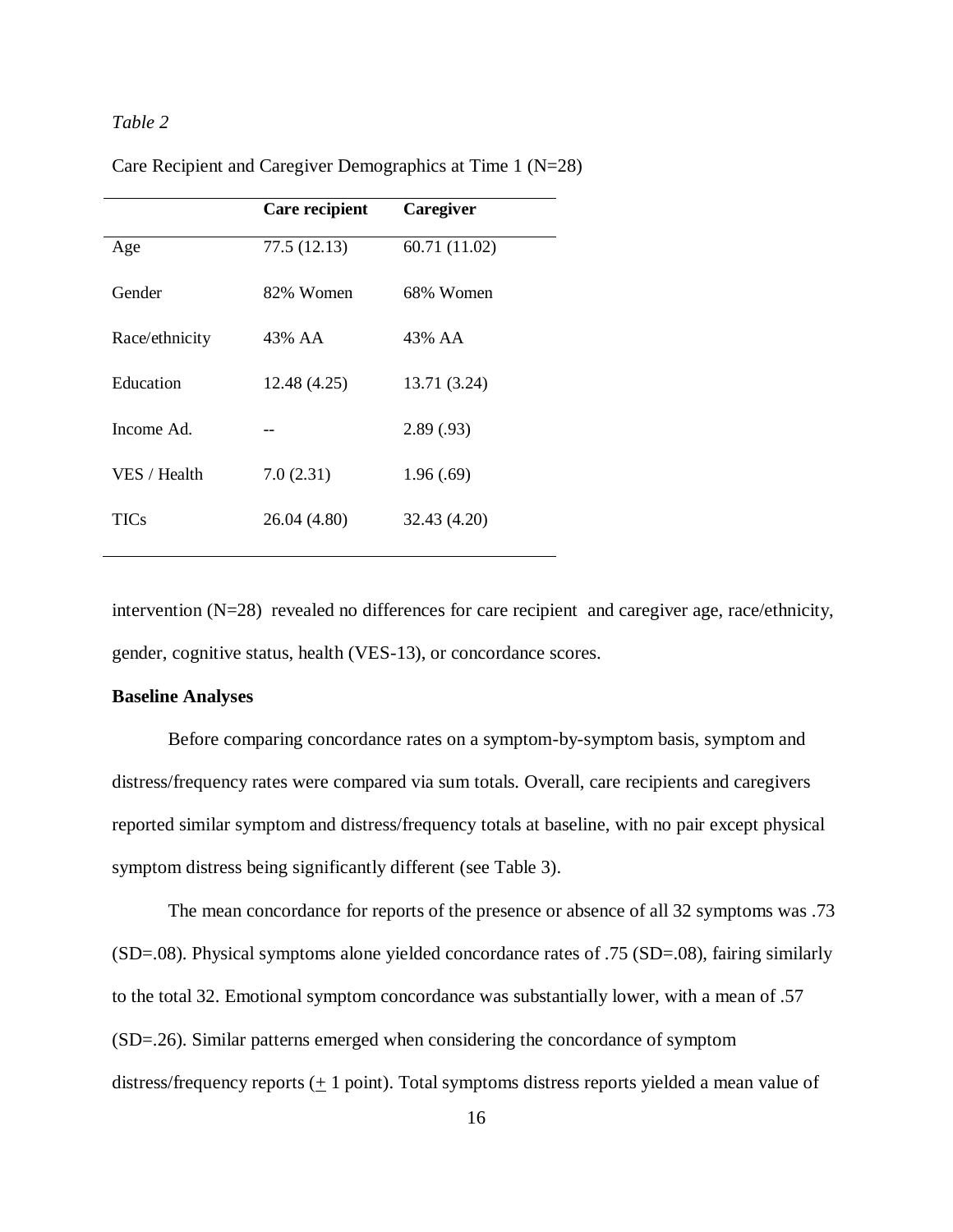.81 (SD=.08), physical symptoms had a mean of .84 (SD=.09), and emotional symptoms had a mean of .64 (SD=.27).

## *Table 3*

Caregiver and Care Recipient Reports of Symptom Presence/Absence and Distress/Frequency

|                                     |                | Symptom          | Symptom          |
|-------------------------------------|----------------|------------------|------------------|
|                                     |                | Presence/Absence | Bother/Frequency |
|                                     |                | M(SD)            | M(SD)            |
| Total                               | Caregiver      | 10.66(5.22)      | 19.11(11.68)     |
|                                     | Care Recipient | 11.27(5.31)      | 21.69(12.80)     |
| Physical                            | Caregiver      | 8.50(4.28)       | $14.71(9.41)^*$  |
|                                     | Care Recipient | 9.43(4.45)       | $18.13(10.81)$ * |
| Emotional                           | Caregiver      | 2.16(1.30)       | 4.40(3.17)       |
|                                     | Care Recipient | 1.80(1.58)       | 3.56(3.28)       |
| $\star$ $\sim$ $\Lambda$ $\epsilon$ |                |                  |                  |

 $*p<.05$ 

Further analyses revealed that some symptoms emerged as more often concordant than others. Symptoms including vomiting (.98), problems with sex (.93), sores (.93), problems eating (.87), not feeling like self (.87), constipation (.84), pain (.82), and difficulty swallowing (.82) were, on average, concordant over 80% of the time. Symptoms such as problems with skin (.60), dry mouth (.60), difficulty concentrating (.56), and trouble with sleep (.53) were, on average, concordant less than 60% of the time. Notably, all of these symptoms are categorized as "physical" in the MSAS-SF.

## **Concordance and Other Variables at Baseline**

Care recipient report of total physical and emotional symptom sums (i.e., how many symptoms they endorsed) and physical distress and emotional symptom frequency sums (i.e.,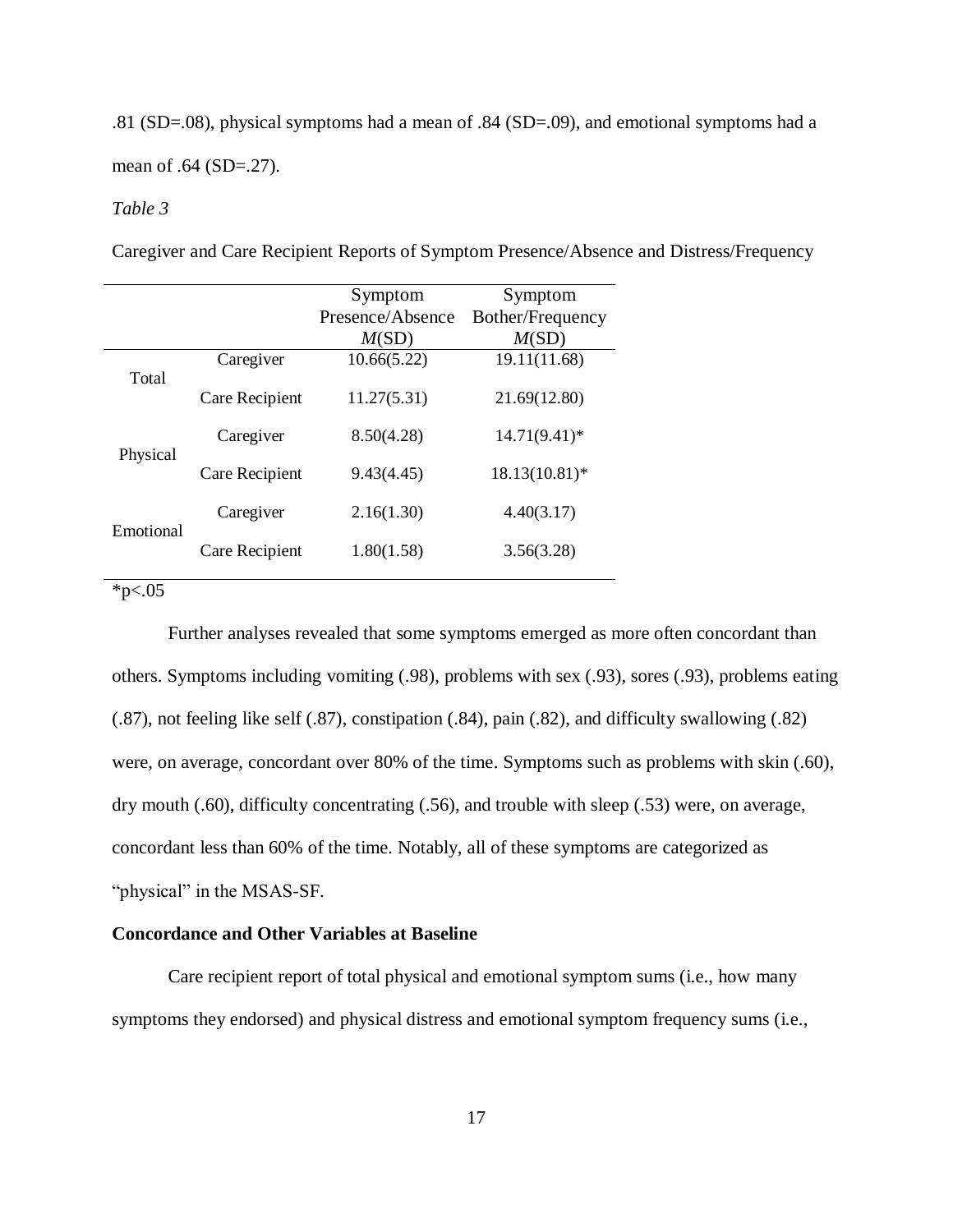how much total distress/frequency did they endorse) were examined in relation to concordance scores (see Table 4).

## *Table 4*

Care Recipient Symptom Reports and Correlations with Concordance (Baseline)

| Concordance Type           | Physical                 | Emotional                | Physical                | <b>Emotional Symptom</b>   |
|----------------------------|--------------------------|--------------------------|-------------------------|----------------------------|
|                            | Symptom Sum <sup>+</sup> | Symptom Sum <sup>+</sup> | Bother Sum <sup>+</sup> | Frequency Sum <sup>+</sup> |
|                            |                          |                          |                         |                            |
| <b>Total Symptom</b>       | $-42**$                  | $-.23$                   | $-.36*$                 | $-.29$                     |
|                            |                          |                          |                         |                            |
| Physical Symptom           | $-48**$                  | $-.31*$                  | $-43**$                 | $-.37*$                    |
|                            |                          |                          |                         |                            |
| <b>Emotional Symptom</b>   | .05                      | .12                      | .09                     | .11                        |
|                            |                          |                          |                         |                            |
| <b>Total Bother</b>        | $-.61**$                 | $-.22$                   | $-.75**$                | $-.34*$                    |
|                            |                          |                          |                         |                            |
| <b>Physical Bother</b>     | $-.61**$                 | $-.23$                   | $-.78**$                | $-.33*$                    |
|                            |                          |                          |                         |                            |
| <b>Emotional Frequency</b> | $-.15$                   | $-.05$                   | $-.13$                  | $-.11$                     |
|                            |                          |                          |                         |                            |

+ higher numbers indicate higher care recipient reported symptom number or distress  $*p<.05$ ,  $*p<.01$ 

An overall pattern emerged suggesting that greater care recipient reports of symptoms and distress were significantly related to lower total and physical symptom presence/absence and bother concordance. Specifically, total symptom concordance was negatively related to physical symptom sum and physical symptom bother, such that care recipients who reported greater numbers of physical symptoms and greater distress from physical symptoms were more likely to belong to a dyad with lower concordance  $(p<.05)$ . Physical symptom concordance was significantly related to physical symptom sum, physical distress sum, emotional symptom sum, and emotional symptom frequency sum, such that care recipients who reported higher physical and emotional symptom numbers and higher physical and emotional symptom distress/frequency were more likely to have lower concordance scores. For distress and frequency concordance, the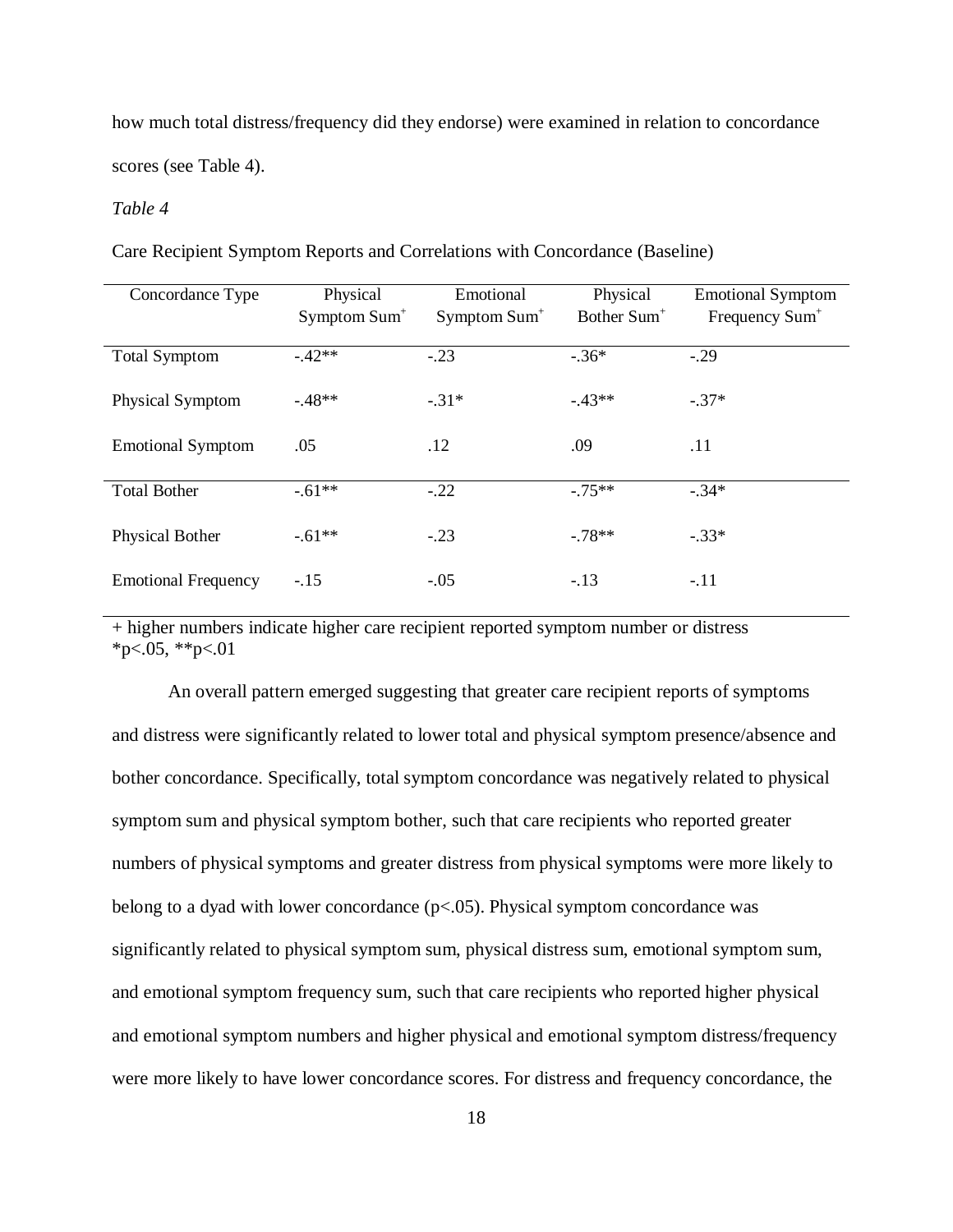pattern continued: care recipients reporting higher physical symptom sums, physical distress sum, and emotional symptom frequency sum were significantly more like to belong to a lower concordance dyad  $(p<0.05)$ . Notably, emotional symptom concordance and frequency concordance were not significantly related to any care recipient report predictor.

Caregiver and care recipient demographics and psychosocial variables were also examined in relation to concordance. Concerning demographics (see Tables 5 and 6), only caregiver income adequacy was significantly related to physical intensity concordance (with greater income adequacy relating to higher concordance;  $r=31$ ,  $p<0.05$ ), while care recipient education was significantly related to emotional symptom concordance (with higher education relating to lower concordance;  $r=-.32$ ,  $p<-.05$ ). With regard to psychosocial variables (see Tables 7 and 8), caregiver scores on the Caregiver Stressor Scale were negatively related to both total intensity concordance  $(r=-.34, p<.05)$  and emotional intensity concordance, such that caregivers indicating more caregiving-related stress were less likely to be concordant  $(r=-.31, p<.05)$ . *Table 5*

|                                        | Age         |                |        | Race Health Education | Income<br>Adequacy | <b>TICS</b> |
|----------------------------------------|-------------|----------------|--------|-----------------------|--------------------|-------------|
| <b>Total Concordance</b>               | $-.19$      | .05            | .18    | $-.02$                | $-.02$             | .05         |
| <b>Physical Symptom Concordance</b>    |             | $-.13-.06$ .17 |        | .04                   | .07                | .09         |
| Emotional Symptom Concordance -.17 .24 |             |                | .05    | $-.14$                | $-.20$             | $-.07$      |
| <b>Total Intensity Concordance</b>     | .01         | .13            | .02    | .10                   | .20                | $-.10$      |
| <b>Physical Intensity Concordance</b>  |             | $-0.04$ $0.09$ | .10    | .16                   | $.31*$             | $-.09$      |
| <b>Emotional Intensity Concordance</b> | $.10$ $.10$ |                | $-.16$ | $-.10$                | $-.21$             | $-.05$      |

Caregiver Demographic Variables and Correlations with Concordance (Baseline)

 $*p<.05$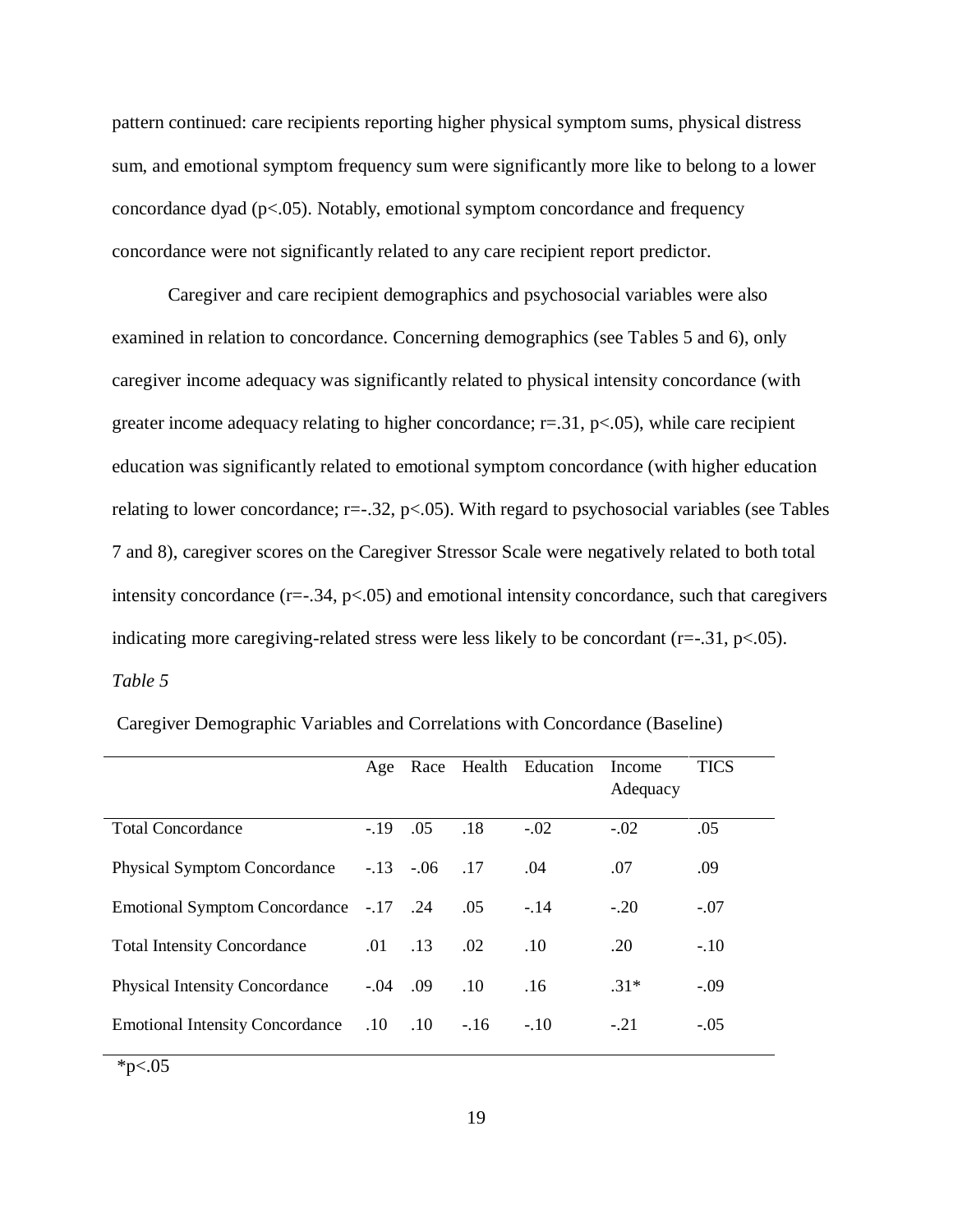## *Table 6*

Care Recipient Demographic Variables and Correlations with Concordance (Baseline)

|                                        | Age |                    |        | Race Health Education | <b>TICS</b> |
|----------------------------------------|-----|--------------------|--------|-----------------------|-------------|
|                                        |     |                    |        |                       |             |
| <b>Total Concordance</b>               | .12 | .00 <sub>1</sub>   | .12    | $-.04$                | $-.12$      |
| <b>Physical Symptom Concordance</b>    |     | .09 -.08           | .04    | .10                   | $-.10$      |
| Emotional Symptom Concordance .09 .18  |     |                    | .21    | $-.32*$               | $-.06$      |
| <b>Total Intensity Concordance</b>     |     | $.09$ $.15$ $-.14$ |        | $-.01$                | .10         |
| <b>Physical Intensity Concordance</b>  |     | $.02 \quad .16$    | $-.17$ | .00.                  | .12         |
| <b>Emotional Intensity Concordance</b> | .20 | .03                | .03    | $-.03$                | $-.01$      |

### $*p<.05$

Care recipient variables proved more predictive of concordance scores with more meaningful patterns of associations. Specifically, care recipient negative affect was negatively associated with total symptom concordance  $(r=-.42, p<.01)$ , physical symptom concordance  $(r=-.42, p<.01)$ .51, p $\lt$ .01), total intensity concordance (r=-.43, p $\lt$ .01), and physical intensity concordance (r=-.39,  $p<.01$ ), such that greater reported negative affect was related to lower concordance in each case mentioned. Care recipient total Meaning in Life scores were negatively associated with emotional symptom concordance  $(r=-.31, p<.05)$  such that care recipients reporting higher meaning in life were more likely to belong to a dyad low on this type of concordance. Finally, care recipient depression scores were positively associated with emotional symptom concordance  $(r=.30, p<.05)$ , such that care recipients scoring higher on the depression measure were more likely to be a higher concordance dyad.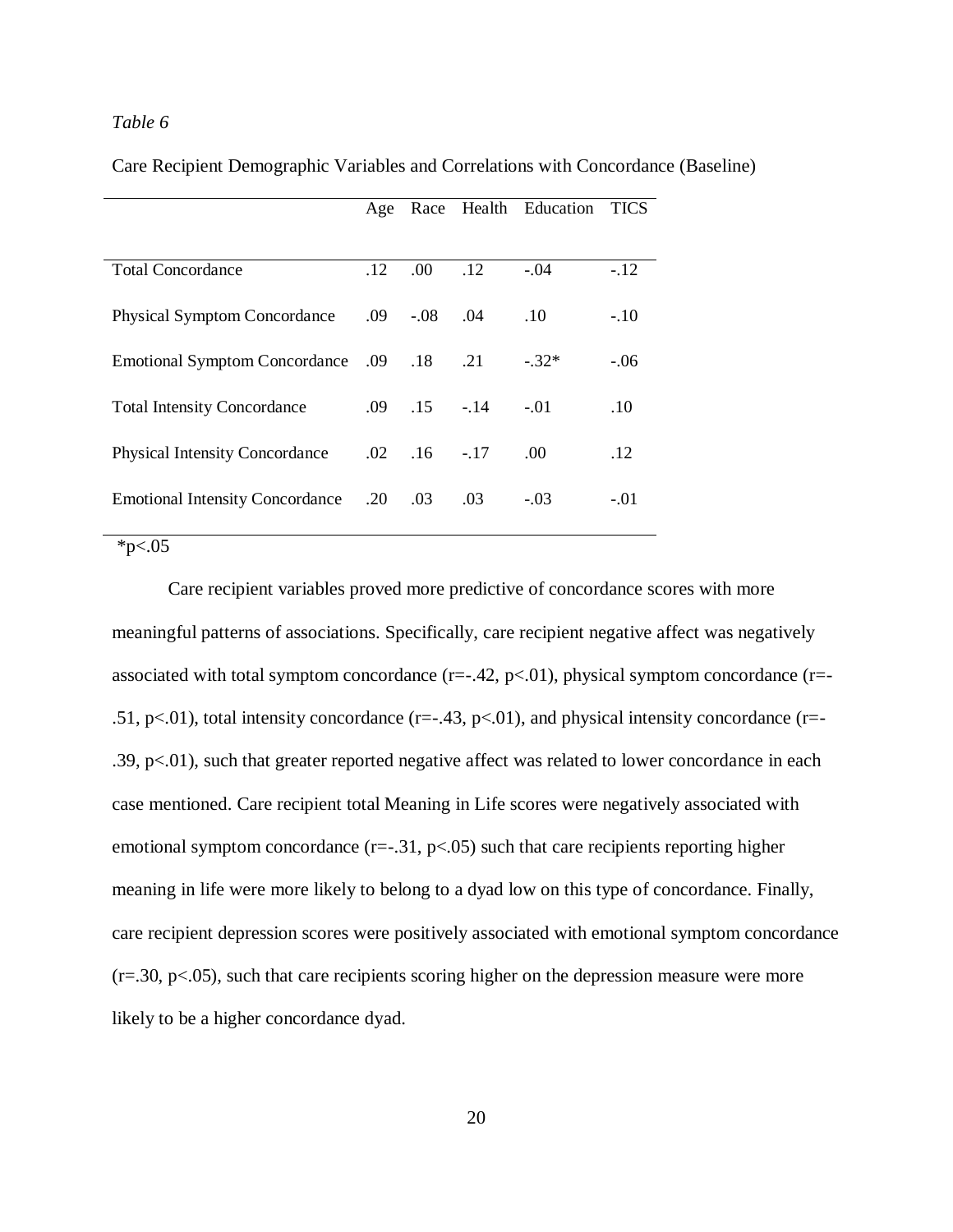# *Table 7*

Caregiver Psychosocial Variables and Correlations with Concordance (Baseline)

|                                                 | <b>FTP</b> |                |                            |        |        | MIL PAC Positive Negative Depression CSS |         |
|-------------------------------------------------|------------|----------------|----------------------------|--------|--------|------------------------------------------|---------|
|                                                 |            |                |                            | Affect | Affect |                                          |         |
| <b>Total Concordance</b>                        | .10        |                | $-.11-.02$                 | $-.04$ | .09    | $-.07$                                   | .00.    |
| <b>Physical Symptom Concordance</b>             |            |                | $.05 - .06 - .07$          | .03    | .00.   | $-.14$                                   | .02     |
| Emotional Symptom Concordance .13 -.13 .10 -.17 |            |                |                            |        | .22    | .13                                      | $-.05$  |
| <b>Total Intensity Concordance</b>              |            |                | $-.12$ $.02$ $-.05$ $-.13$ |        | $-14$  | $-.18$                                   | $-.34*$ |
| <b>Physical Intensity Concordance</b>           |            | $-.12$ .02     | $-.18$                     | $-.03$ | $-.15$ | $-.21$                                   | $-24$   |
| <b>Emotional Intensity Concordance</b>          |            | $-0.04$ $0.01$ | .25                        | $-.25$ | $-.01$ | .00.                                     | $-.31*$ |

 $*_{p<.05}$ 

# *Table 8*

Care Recipient Psychosocial Variables and Correlations with Concordance (Baseline)

|                                               |                 |                |        |          | FTP MIL Positive Negative Depression |
|-----------------------------------------------|-----------------|----------------|--------|----------|--------------------------------------|
|                                               |                 |                | Affect | Affect   |                                      |
| <b>Total Concordance</b>                      |                 | $-.07 -19 -16$ |        | $-42**$  | $-.01$                               |
| Physical Symptom Concordance .01 -.07 -.19    |                 |                |        | $-.51**$ | $-.14$                               |
| Emotional Symptom Concordance -.19 -.31* .04  |                 |                |        | .13      | $.30*$                               |
|                                               |                 |                |        |          |                                      |
| <b>Total Intensity Concordance</b>            | $.11 \quad .08$ |                | .10    | $-43**$  | $-.20$                               |
|                                               |                 |                |        |          |                                      |
| <b>Physical Intensity Concordance</b>         | $.16$ $.13$     |                | .04    | $-39**$  | $-26$                                |
| Emotional Intensity Concordance -.09 -.10 .15 |                 |                |        | $-.20$   | 08                                   |
| $\Delta$<br>$\bigcap_{i=1}^n$<br>$\sim$ 0.1   |                 |                |        |          |                                      |

 $*p<.05, **p<.01$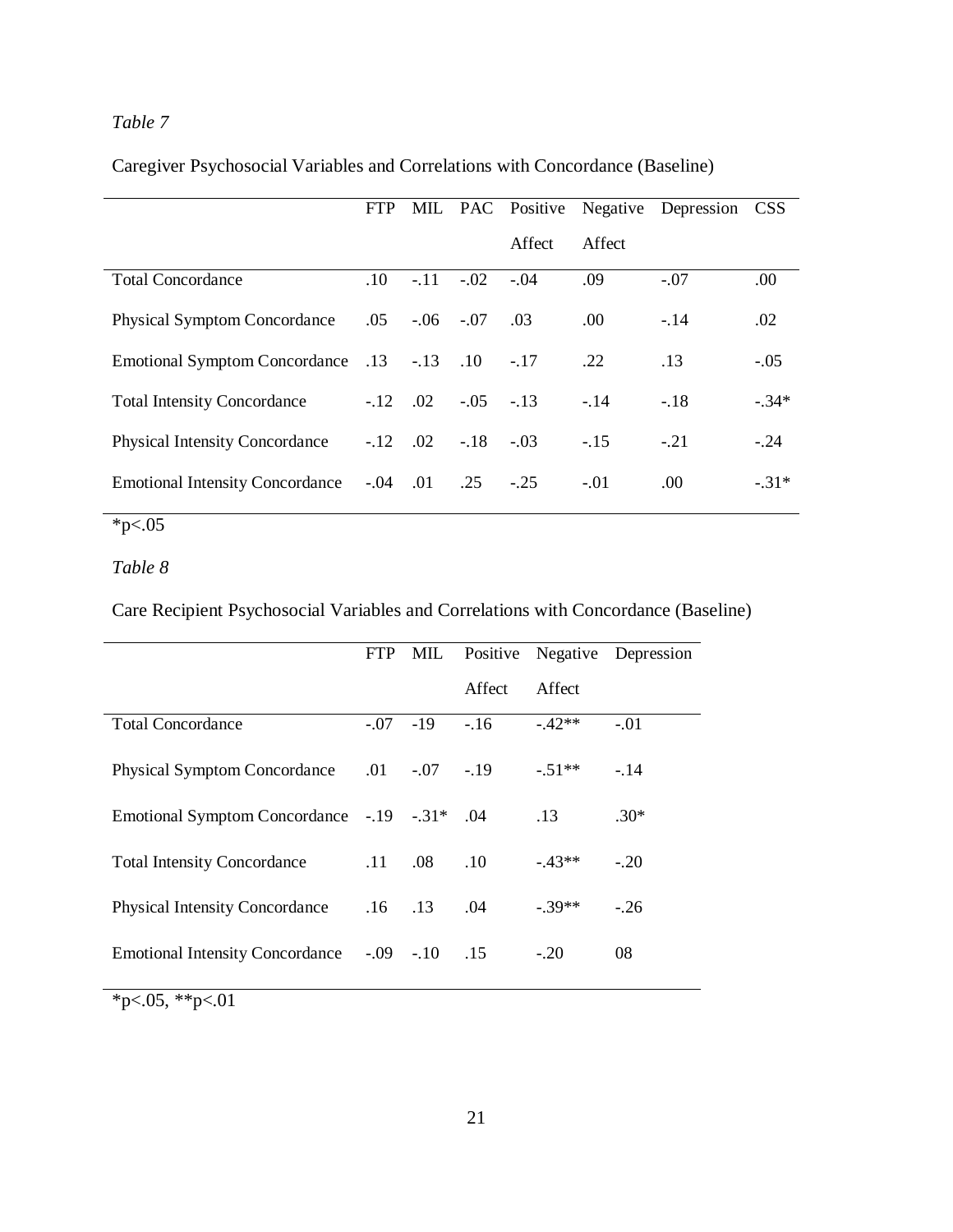### **Intervention Analyses**

Six mixed (between-within subjects) ANOVAs were conducted to assess the impact of the LIFE intervention on concordance scores (total symptoms, physical symptoms and emotional symptoms; total distress, physical distress and emotional symptom frequency) at baseline and post-intervention follow-up (Tables 9 and 10). No significant interactions between time (baseline vs. post-intervention) and group (control vs. intervention) were found for the concordance of the total symptoms, Wilks Lambda=.99,  $F(1, 26) = .39$ ,  $p = .54$ , physical symptoms, Wilks Lambda=.98, F(1, 26)=.44, or emotional symptoms, Wilks Lambda=.99, F(1, 26)=.04, p=.85. Likewise, there was no significant main effect for time for total symptoms, Wilks Lambda=1.00, F(1, 26)=.01, p=.93, physical symptoms, Wilks Lambda=1.00, F(1, 26)=.00, p=.97, or emotional symptoms, Wilks Lambda=.99,  $F(1, 26) = .04$ , p=.85. There were also no significant main effects for group for total symptom concordance,  $F(1, 26)=0.90$ ,  $p=.35$ , physical symptom concordance, F(1, 26)=.55, p=.46, or emotional symptom concordance, F(1, 26)=.40, p=.53.

## *Table 9*

Dyadic Concordance Scores for Symptom Presence/Absence

|           |              | <b>Baseline</b> |                  |           | Post Intervention |                  |           |
|-----------|--------------|-----------------|------------------|-----------|-------------------|------------------|-----------|
|           |              | $\mathbf N$     | $\boldsymbol{M}$ | <b>SD</b> | N                 | $\boldsymbol{M}$ | <b>SD</b> |
| Total     | Control      | 18              | .72              | .08       | 18                | .70              | .10       |
|           | Intervention | 10              | .73              | .07       | 10                | .74              | .09       |
| Physical  | Control      | 18              | .74              | .09       | 18                | .72              | .09       |
|           | Intervention | 10              | .74              | .06       | 10                | .76              | .11       |
| Emotional | Control      | 18              | .57              | .25       | 18                | .57              | .28       |
|           | Intervention | 10              | .63              | .21       | 10                | .60              | .13       |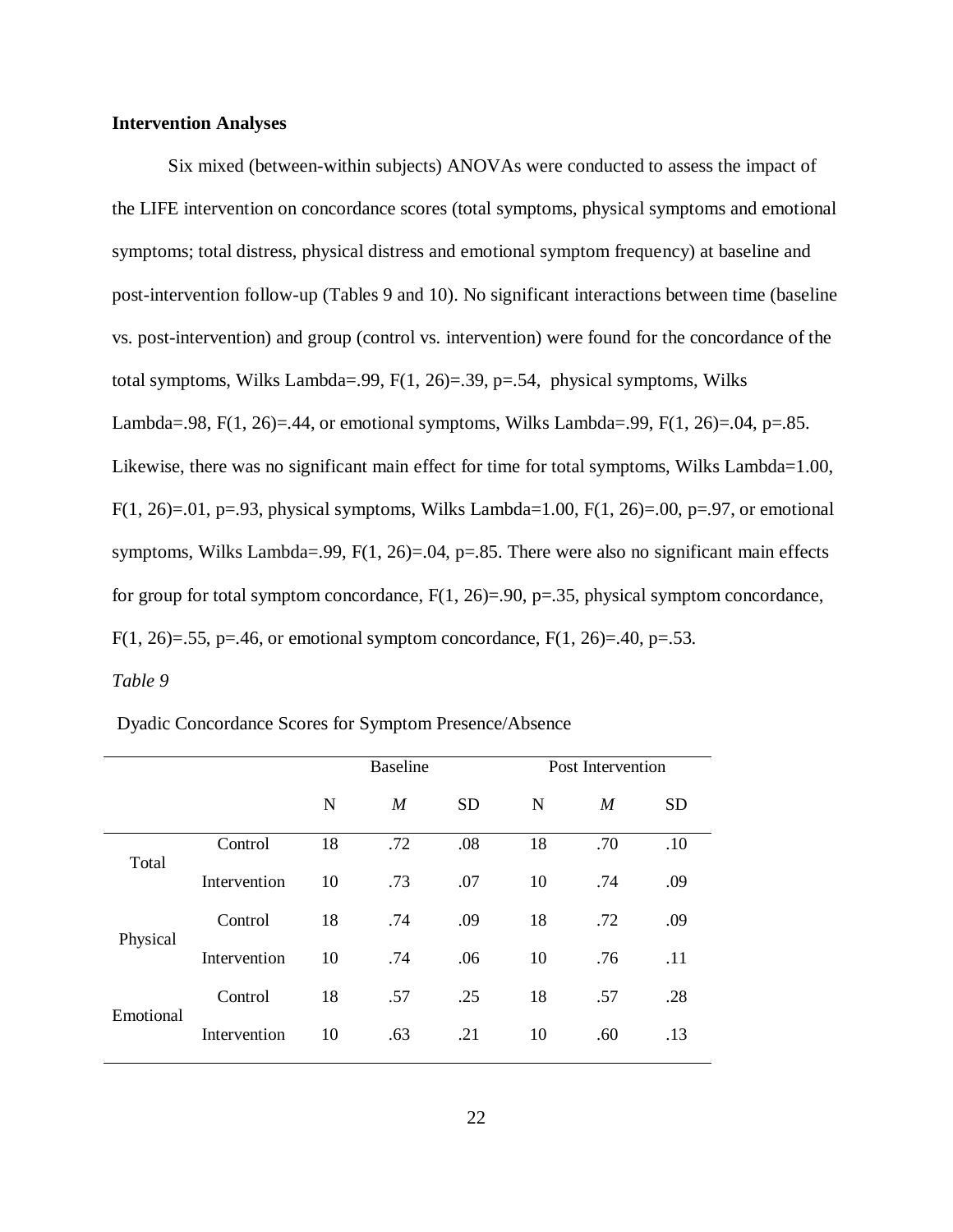No significant interactions between time (baseline vs. post-intervention) and group (control vs. intervention) were found for the concordance of the total distress concordance, Wilks Lambda=.99, F(1, 26)=.19, p=.67, physical distress concordance, Wilks Lambda=.99, F(1, 26)=.19, p=.66 or emotional symptom frequency concordance, Wilks Lambda=1.0,  $F(1, 26) = .02$ , p=.89. Likewise, there was no significant main effect for time for total distress concordance, Wilks Lambda=, 94 F(1, 26)=1.69, p=.21, physical distress concordance, Wilks Lambda=.94,  $F(1, 26)=1.56$ , p=.22, or emotional symptom frequency concordance, Wilks Lambda=.99,  $F(1, 1)$ 26)=.34, p=.57. There were also no significant main effects for group for total distress concordance,  $F(1, 26) = .40$ ,  $p = .53$ , physical distress concordance,  $F(1, 26) = .29$ ,  $p = .60$ , or emotional symptom frequency concordance,  $F(1, 26)=0.26$ ,  $p=.61$ .

### *Table 10*.

|           |              | <b>Baseline</b> |                  |           | Post Intervention |                  |           |
|-----------|--------------|-----------------|------------------|-----------|-------------------|------------------|-----------|
|           |              | $\mathbf N$     | $\boldsymbol{M}$ | <b>SD</b> | N                 | $\boldsymbol{M}$ | <b>SD</b> |
| Total     | Control      | 18              | .82              | .08       | 18                | .79              | .12       |
|           | Intervention | 10              | .79              | .09       | 10                | .78              | .09       |
| Physical  | Control      | 18              | .84              | .08       | 18                | .81              | .10       |
|           | Intervention | 10              | .82              | .08       | 10                | .80              | .11       |
| Emotional | Control      | 18              | .57              | .25       | 18                | .57              | .28       |
|           | Intervention | 10              | .63              | .21       | 10                | .60              | .13       |

Dyadic Concordance for Symptom Distress/Frequency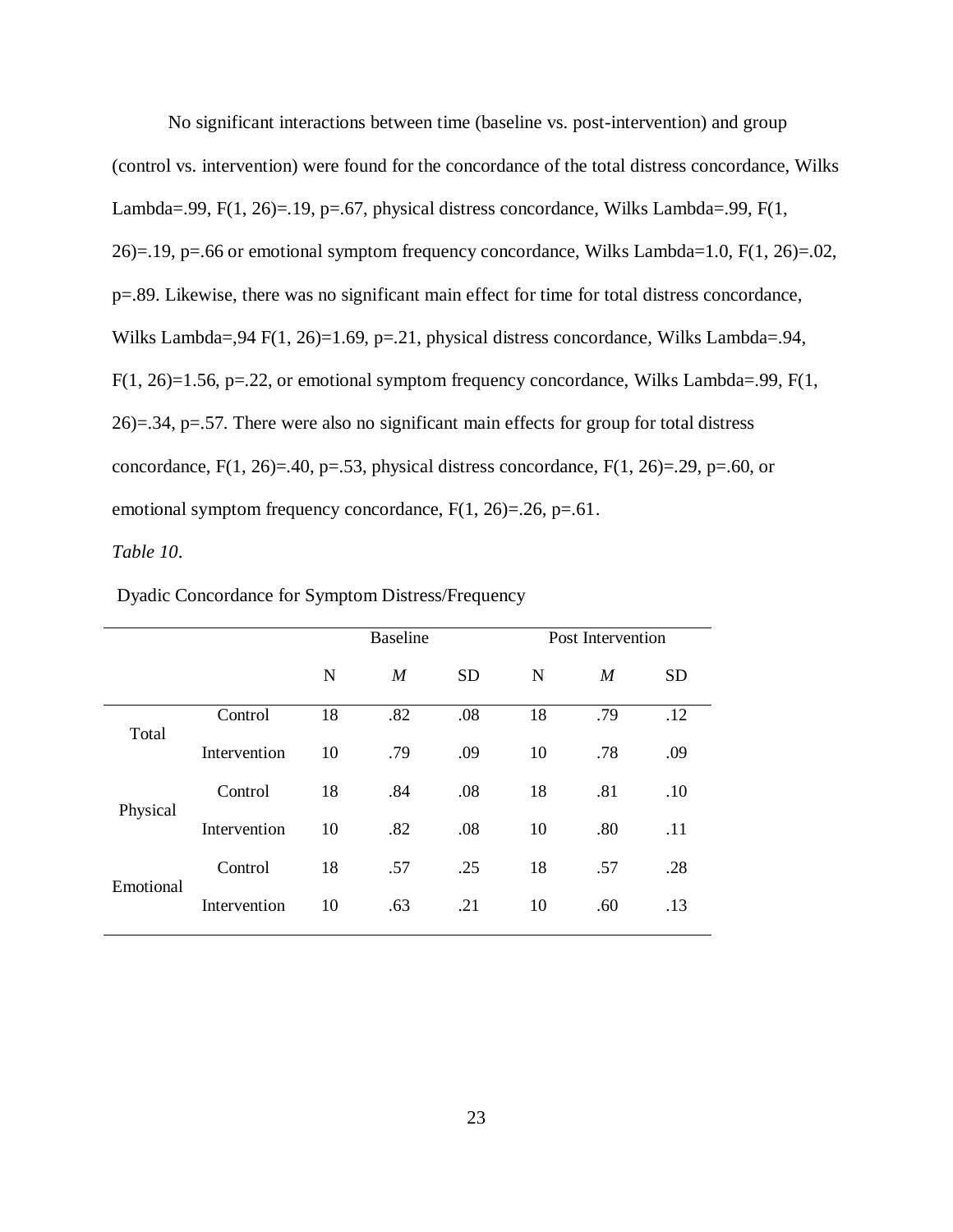#### **DISCUSSION**

The present study extends the current literature not only by providing a fuller picture of correlations of concordance of both physical and emotional symptoms but by testing a possible intervention to improve dyadic concordance across time. Overall, the present sample of chronically-ill older adults and their caregivers reported similar average symptom loads across both physical and emotional symptom clusters. Both parties in the dyad also reported similar average burden/frequency resultant from symptoms, except for physical burden for which the care recipients reported significantly more burden. This runs contrary to a majority of the concordance literature, which suggests that caregivers tend to over report both symptom number and distress levels compared to self-reports from care recipients (Lobchuck & Degner, 2002; McMillian & Moody, 2003; McPherson & Addington-Hall, 2003). Notably, the samples in many of the existing studies and those used in meta-analysis papers are often terminally-ill cancer patients, often receiving something akin to home hospice or palliative care. This type of sample differs from the one in the present study, which, although comprised of individuals with chronic illness, was not restricted by type or number. Results of this examination help inform discussions about end-of-life care preferences, planning, and execution, especially when family caregivers are involved.

Results of baseline correlations with the six categories of concordance indicated relatively little predictive value of demographic information, yielding significant correlations only for caregiver-reported income adequacy (such that greater income adequacy was related to better physical distress concordance) and care recipient education in years (such that lower care recipient education years attained was related to better emotional symptom concordance). It is possible that caregivers with greater perceived income adequacy feel less burdened and retain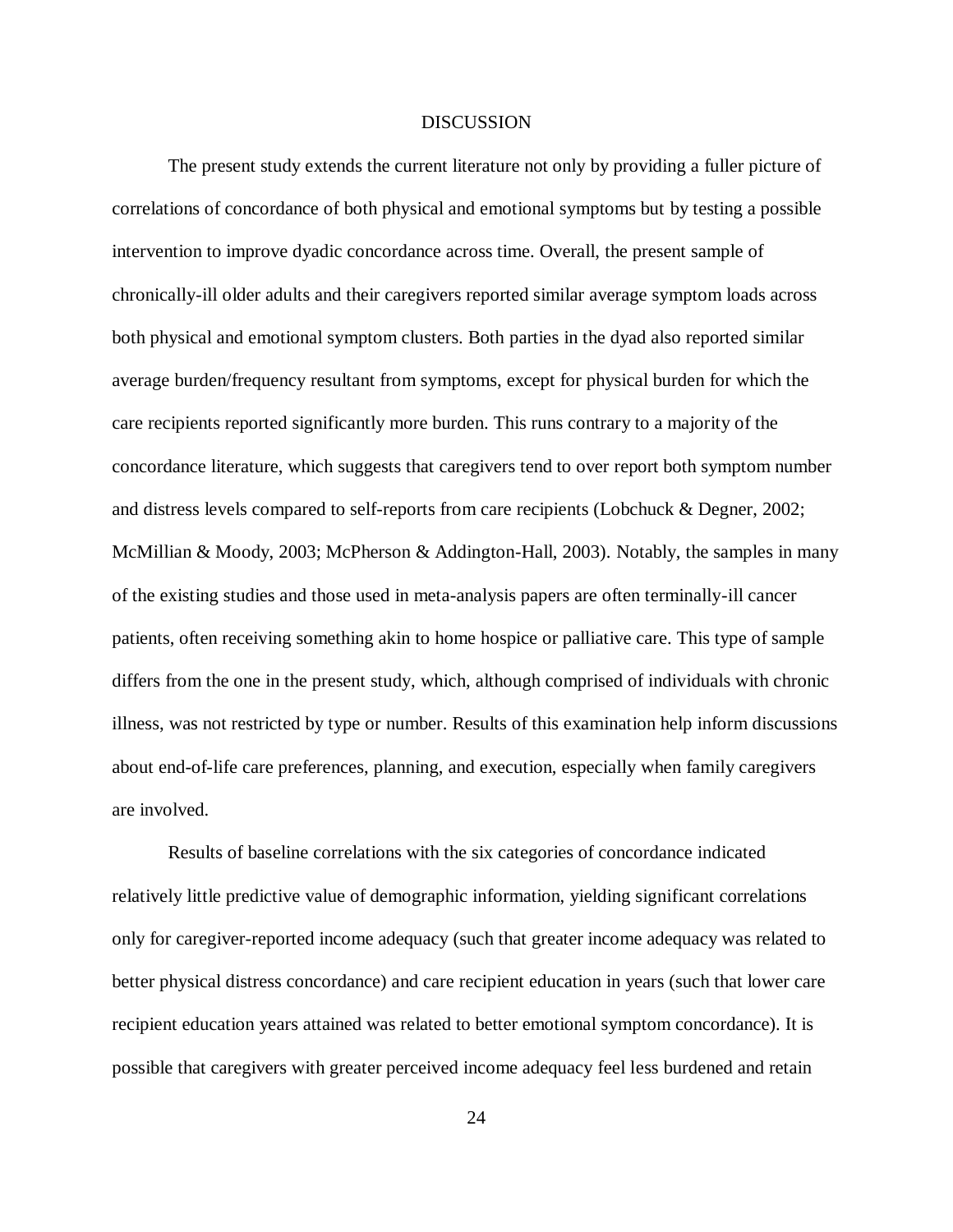more cognitive resources available to accurately perceive symptoms of their care recipient, as has been suggested in prior research (McPherson et al., 2008). Care recipient education may be functioning as a proxy estimator for guilt or burden, such that care recipients who have received more years of education feel more shame regarding needing a family caregiver and thus conceal emotional symptoms from their caregiver, leading to lower concordance (Dar, Beach, Barden, & Cleeland, 1992). However, since significant correlations were restricted in each case to only one type of concordance, it is unfounded to draw strong conclusions from these results.

Psychosocial variables at baseline provided more useful patterns of results. For caregivers, only scores on the Caregiver Stressor Scale were significantly related to concordance, such that higher stress scores were related to lower total symptom distress and emotional symptom frequency concordance. This is congruent with research indicating that caregiver burden negatively impacts concordance of symptom reporting (see McPherson & Addington-Hall, 2003), but notably only functioned for distress concordance and not symptom presence/absence concordance. Care recipient psychosocial variables provided more interpretable patterns, namely the impact of negative emotionality on concordance. Dyads with care recipients scoring higher on negative affect were more likely to have significantly lower concordance for all concordance categories except those for emotional symptoms. Interestingly, positive affect did not have the opposite effect, with no significant relationships owing to positive affect scores.

Isolated significant results relating to care recipient meaning in life reports and depression scores should be interpreted cautiously, as they do not exist in a larger structure of significant correlations. Higher care recipient meaning in life scores were significantly related to lower emotional symptom concordance. This result may be related to research that has found that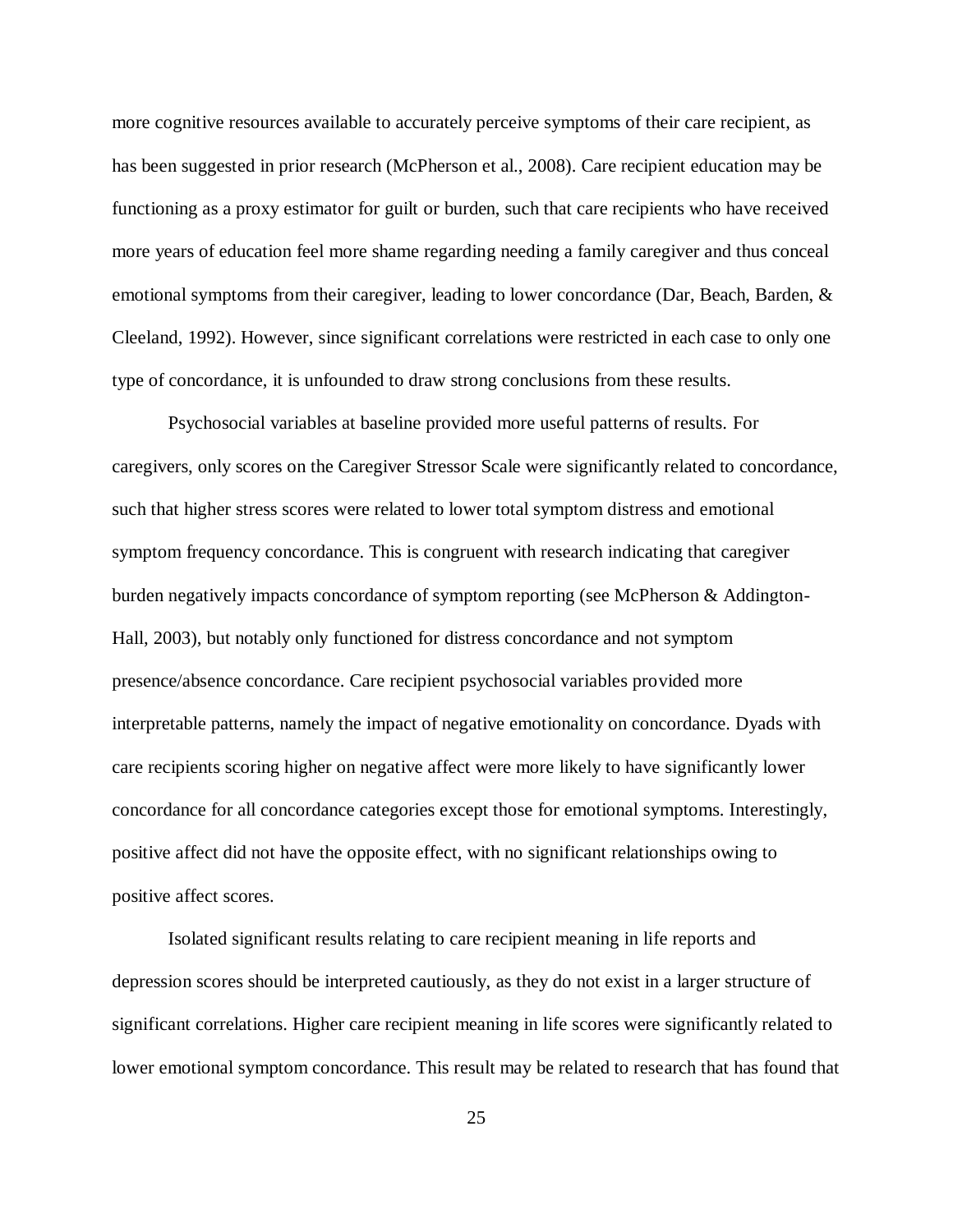older adults with religious beliefs may be better able to cope with stressful situations such as chronic illness symptoms (Hackney & Sanders, 2003; Pargament, 1997). For example, perhaps older adults with greater meaning in life (i.e., through a higher power) cope more privately (i.e., through prayer) with emotional symptoms and thus caregivers are less likely to become aware of them, thus resulting in lower concordance. Care recipients with higher depression scores were more likely to belong to dyads with greater concordance related to emotionally symptom presence/absence. This result may be interpreted similarly to the study by Jones and colleagues (2011), which suggested that higher accuracy of proxy symptom reports may result from "clearcut" cases of obvious care recipient suffering, as may be the case in more severe depression.

A model proposed by Monin and Schulz (2009) may help frame the relationships among variables discussed above. Taking into account the stress experienced by those in the caregiver role, Monin and Schulz (2009) expand on the standard stress-health model in order to incorporate the nuances of an older adult caregiving relationship. The Monin and Schulz (2009) Caregiver Stress-Health Model (Figure 2) not only recognizes the strain that results from the support-related demands of caregiving, but also highlights the connection between a care recipient's suffering (as displayed through various outward signs and symptoms) and a caregiver's emotional symptom frequency.

As demonstrated in Figure 2 (from left to right), the model offers a pathway explaining how both physical disability and suffering behaviors displayed by an older adult contribute to caregiver stressors, thus affecting caregiver outcomes such as psychological distress and physical morbidity.

26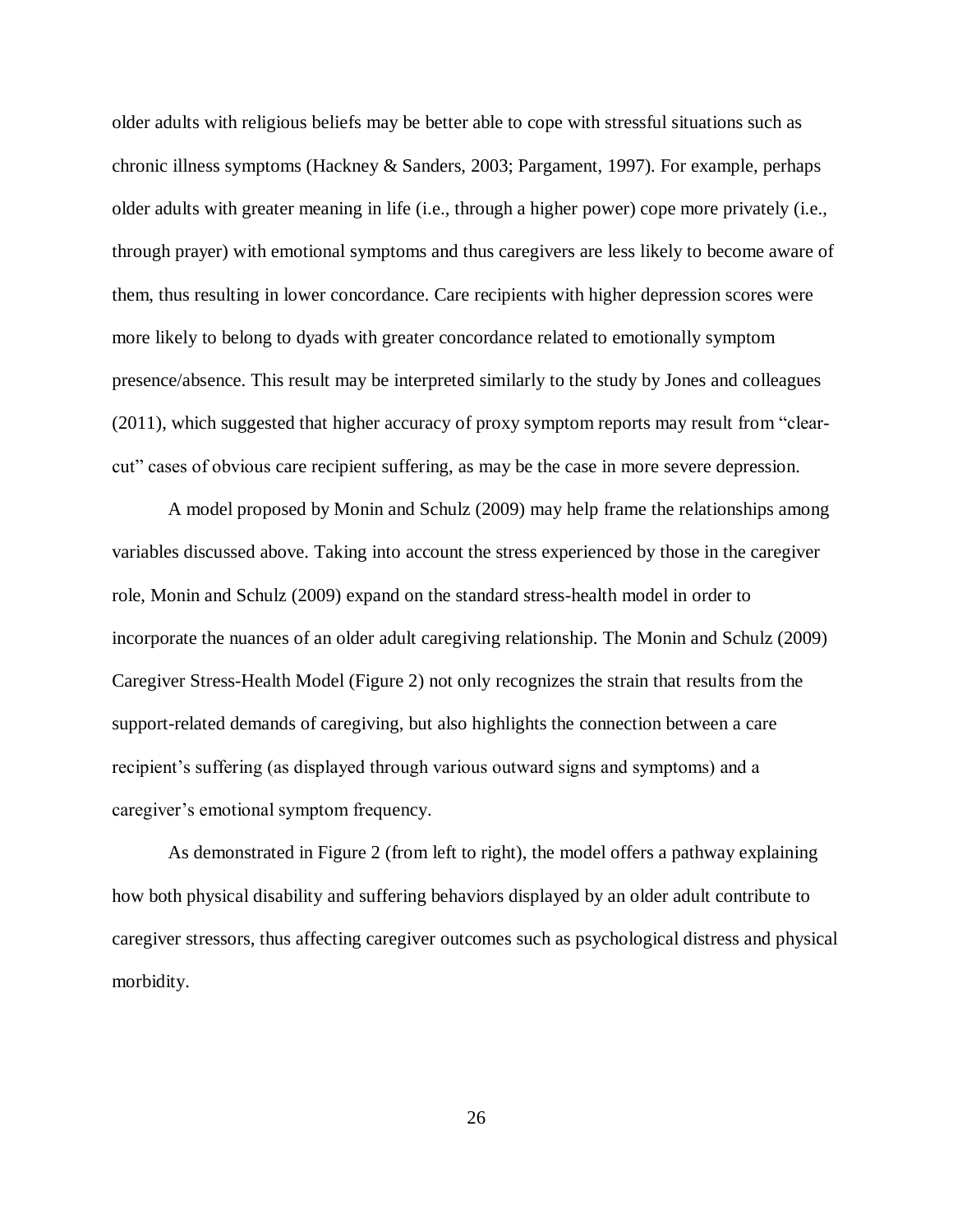

Figure 2. Monin & Schulz (2009) Caregiver Stress-Health Model. The dotted line indicates the aspects of the model directly related to suffering.

This model also offers two possible response patterns caregivers may take in response to a care recipients' suffering behavior: cognitive empathy and conditioned emotional response (Monin & Schulz, 2009). Cognitive empathy refers to the shared or complementary (i.e., love or concern in response to distress) emotional experience of the caregiver to the care recipient in response to his or her suffering (Monin & Schulz, 2009). Conditioned emotional responses occur when the caregiver has paired certain emotions with past experiences of care recipient suffering (i.e., becoming angry when their loved one is in pain due to a history of difficulty dealing with their loved one's pain) and can cause a caregiver to display defensive emotions (Monin & Schulz, 2009).

Viewed through the lens of this model, our results may speak even more clearly to the issue of caregiver burden. Caregivers who scored higher on the measure of caregiving stressors were more likely to belong to dyads with lower concordance on two of the six concordance outcomes. In terms of the Monin and Schulz model, these caregivers may be responding to the suffering of their loved one via pre-conditioned, largely automatic processes ("conditioned")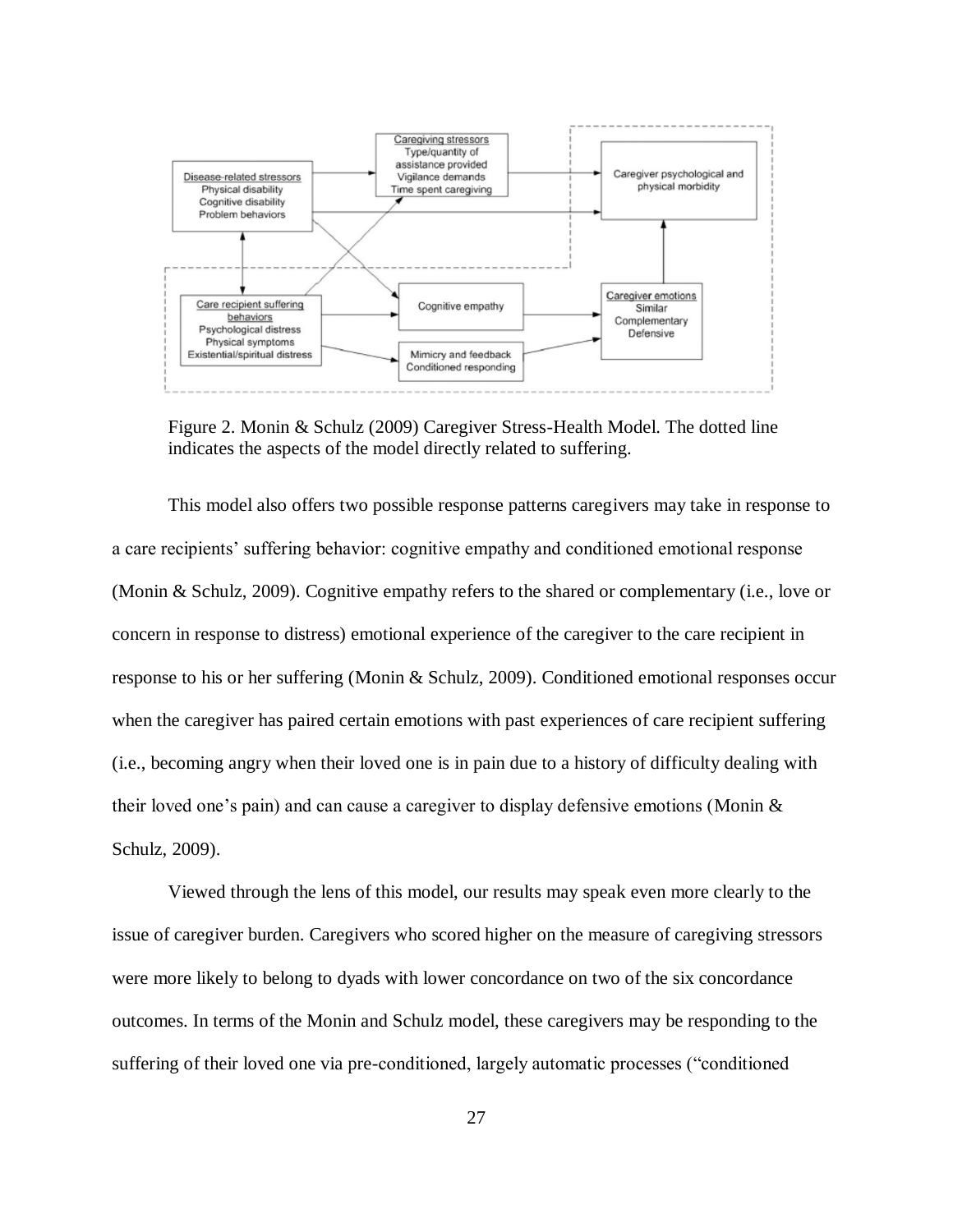responding") instead of effortful understanding of their current symptom picture. In other words, faced with the burden of a suffering care recipient, a caregiver may choose to do their best to alleviate symptoms and perform daily tasks without attempting to elicit from the caregiver an updated or actuate assessment of their symptoms. Thus, they respond via conditioned mechanisms (i.e., moaning means a dose of analgesics) and not internalize the current symptoms to later report accurately. Another possibility this model suggests is a defensive reaction of higher stressed caregivers to the suffering of their loved ones, perhaps resulting in discomfort with acknowledging the degree to which their care recipient is suffering.

Baseline correlations of concordance with care recipient reported symptoms and distress similarly highlight the diminished concordance rates for those dyads in which the care recipient reported high symptom presence and burden. Like the previous situation, this may also relate to the increased burden on the caregiver, difficulty discerning more complicated array of symptoms, or a defensive reaction to suffering.

Finally, results indicated that the LIFE Project did not significantly impact concordance scores. There were no significant differences in pre and post-intervention concordance scores for the 28 dyads that completed post-intervention follow-up. This was true of both concordance of symptom presence/absence reports (i.e., agreement on what symptoms care recipient is experiencing) and concordance of distress/frequency reports (i.e., agreement on how much/often the present symptoms bother the care recipient). Because of a small sample size, the failure to detect a significant difference in pre/post concordance may be due to limited power. Moreover, the intervention was not designed to specifically improve concordance in symptom reporting.

Though the present examination failed to produce significant improvement in concordance, it still represents one of the few studies that have tested interventions that may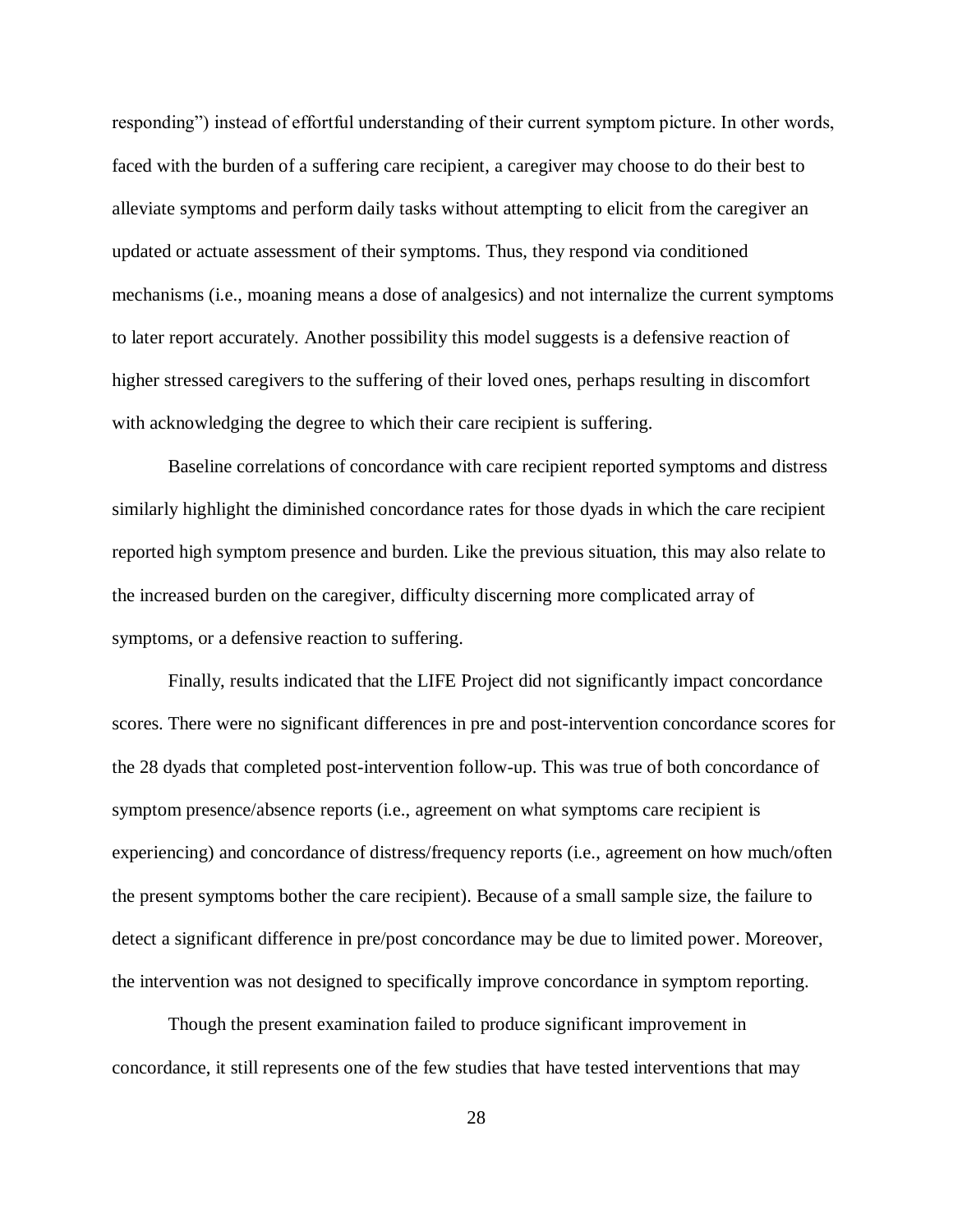result in increased dyadic concordance. As noted, the reminiscence and creative activity components of the intervention tested were not designed specifically to increase symptomatic concordance for the population tested, but were hypothesized to increase concordance through various means including increasing communication between caregivers and their care recipients, or increasing the purpose or meaning caregivers experience as a result of their caregiving situation. Non-significant improvements in concordance suggest that interventions likely need to target improved communication specific to physical and emotional symptoms and distress levels in order to impact the deficit in concordance.

Like all studies, the research presented here has several limitations. Foremost, the small sample size  $(N=28)$  of those dyads that completed the intervention and provided viable data at a post-intervention assessment point likely hindered the statistical power of the analyses. For this reason, the analyses at baseline utilizing the entire same (n=45) were more powerful, representative, and ultimately useful. Additionally, the poor Cronbach's alpha value for the caregiver-reported emotional symptom subscale of the MSAS-SF likely impacted the results and limits the interpretation and generalizability of findings. Generalizability of the current study may be limited in some ways, owing to the demographics of the participants as largely female, from a limited geographical area in the Southern United States, and being only Caucasian or African American in self-reported racial identity. Lastly, because of study criteria, some variables may be restricted in range and thus limit our ability to find significant results. For example, cognitive status was restricted to certain lower-limit values via the requirement that participants achieve a predetermined score on the cognitive examination.

In other ways, the study provides a widely representative sample of chronically-ill older adults suffering from a variety of illnesses that differs from much of the research on symptom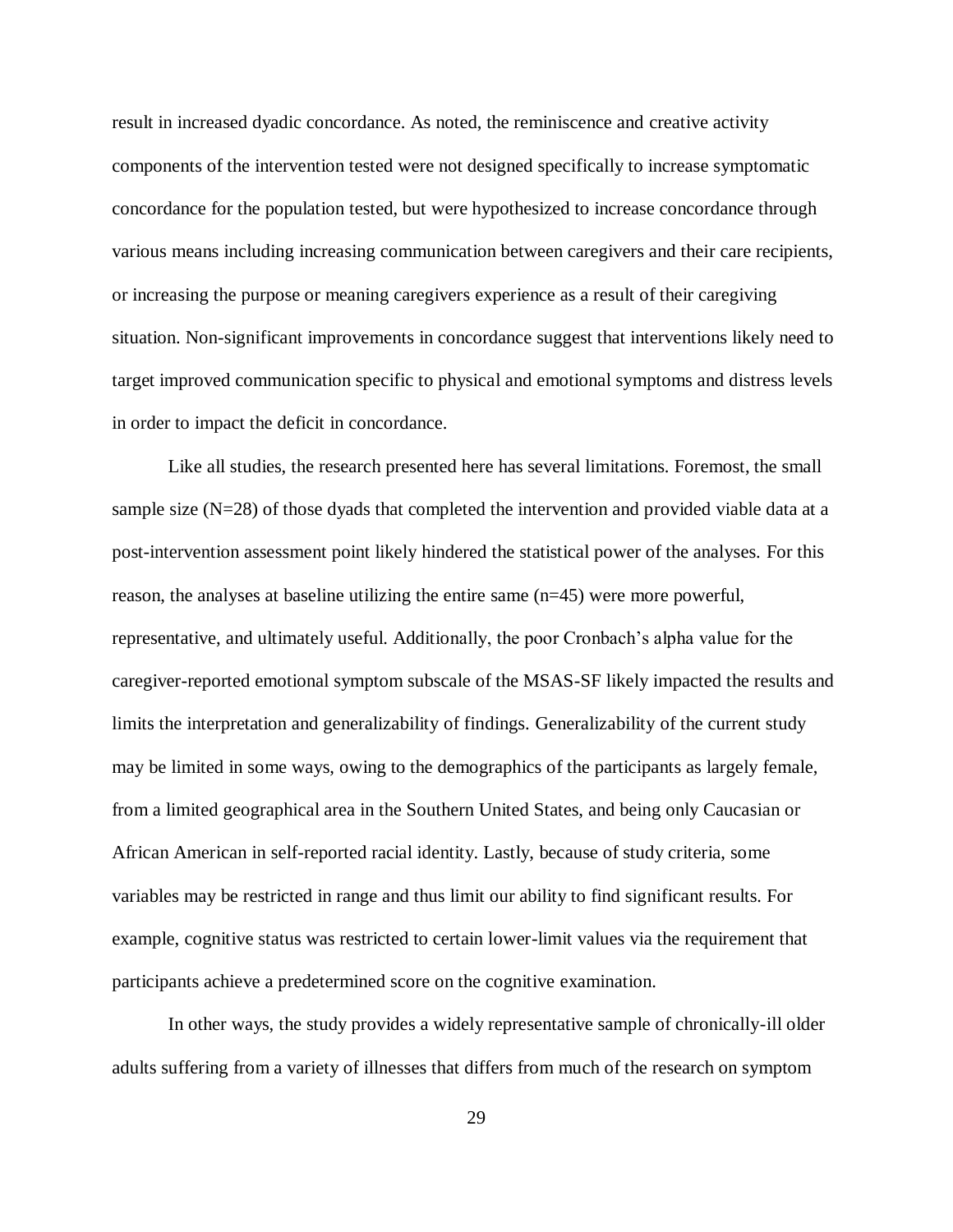concordance which often utilizes cancer patients only. The results discussed above indicate a complex array of variables, related to both caregivers and care recipients, which are significantly associated with physical and emotional symptom concordance. Moreover, the failure of the LIFE Project to improve upon concordance scores of dyads in the intervention group begs loudly for future research investigating interventions aimed specifically at this important task. Especially as the number of older adults, and informal caregiving dyads, in the United States continues to rise, it will become increasingly important for these interventions to provide an even fuller understanding of caregiving.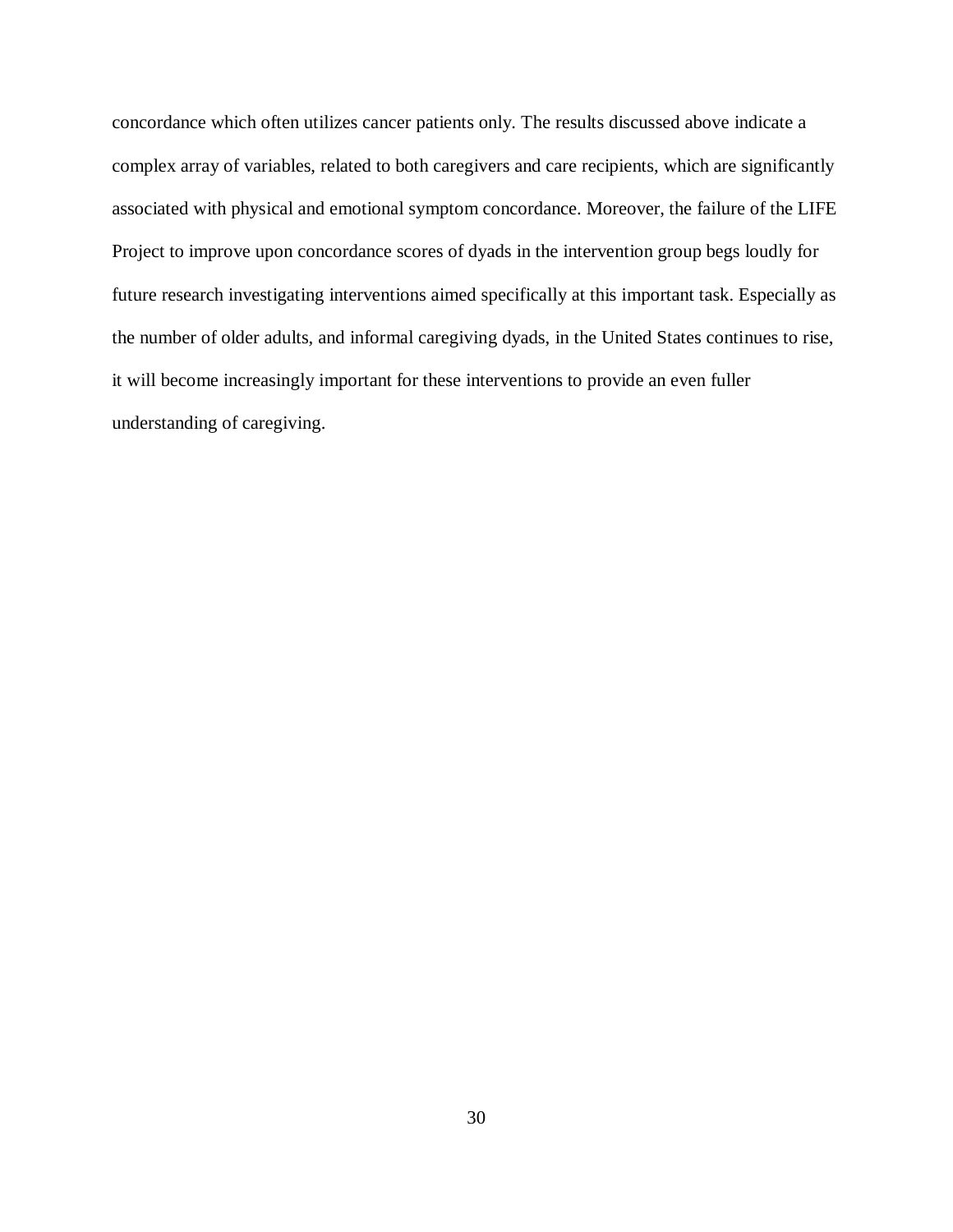#### REFERENCES

- Allen, R.S., Haley, W.E., Small, B.J.,& McMillian, S.C. (2002). Pain reports by older hospice cancer patients and family caregivers: The role of cognitive functioning. *The Gerontologist, 42*(4), 507-514.
- Allen, R.S., Hilgeman, M.M., & Shin, H.J. (2009). *The LIFE Project Volunteer Interventionist Training Manual to Guide the Creation of a Family Legacy*. Unpublished Treatment Manual.
- Allen, R.S., Hilgeman, M.M., Ege, M.A., Shuster, J.L., & Burgio, L.D. (2008). Legacy activites as interventions approaching the end of life. *Journal of Palliative Medicine, 11*(7). 1029- 1038.
- Barber, M., & Stott, D. J. (2004). Validity of the Telephone Interview for Cognitive Status (TICS) in post-stroke subjects. *International Journal of Geriatric Psychiatry*, *19*, 75-79.
- Brandt, J., Spencer, M., & Folstein, M. (1998). The telephone interview for cognitive status. *Neuropsychiatry, Neuropsychology, and Behavioral Neurology, 1*, 111–117.
- Breitner, J. C. S., Welsh, K. A., Magruder-Habib, K. M., Churchill, C. M., Robinette, C.D….Folstein, M. F.. (1990). Alzheimer's disease in the NAS Registry of aging twin veterans I. Pilot Investigations. *Dementia*, *1*, *297*-303.
- Carstensen, L. L., & Lang, F. R. (1996). *Future Orientation Scale*. Unpublished manuscript, Stanford University.
- Chang, V.T., Hwang, S.S., Feuerman, M., Kasimis, B.S., & Thaler, H.T. (2000). The memorial symptom assessment scale short form (MSAS-SF). *Cancer, 89*(5), 1162-1171.
- Crawford, J. R., & Henry, J. D. (2004). The Positive and Negative Affect Schedule (PANAS): Construct validity, measurement properties and normative data in a large non‐clinical sample. *British Journal of Clinical Psychology*, *43*(3), 245-265.
- Dar R., Beach , C.M., Barden P.L., & Cleeland, C.S.(1992). Cancer pain in the marital system: a study of patients and their spouses. *Journal of Pain and Symptom Management, 7,* 87-93.
- de Jager, C.A., Budge, M.M., & Clarke, R. (2003). Utility of TICS-M for the assessment of cognitive function in older adults. *International Journal of Geriatric Psychiatry, 18*(4)*,*  318-324.
- Ditto, P.H., Danks, J.H., Smucker, W.D., Bookwala, J., Coppola, K.M., Dresser, R., Fagerlin, A., Gready, M., Houts, R.M., Lockhart, L.K., & Zyzanski, S. (2001). Advance directives as acts of communication: A randomized controlled trial. *Archives of Internal Medicine, 161*(3), 421-430.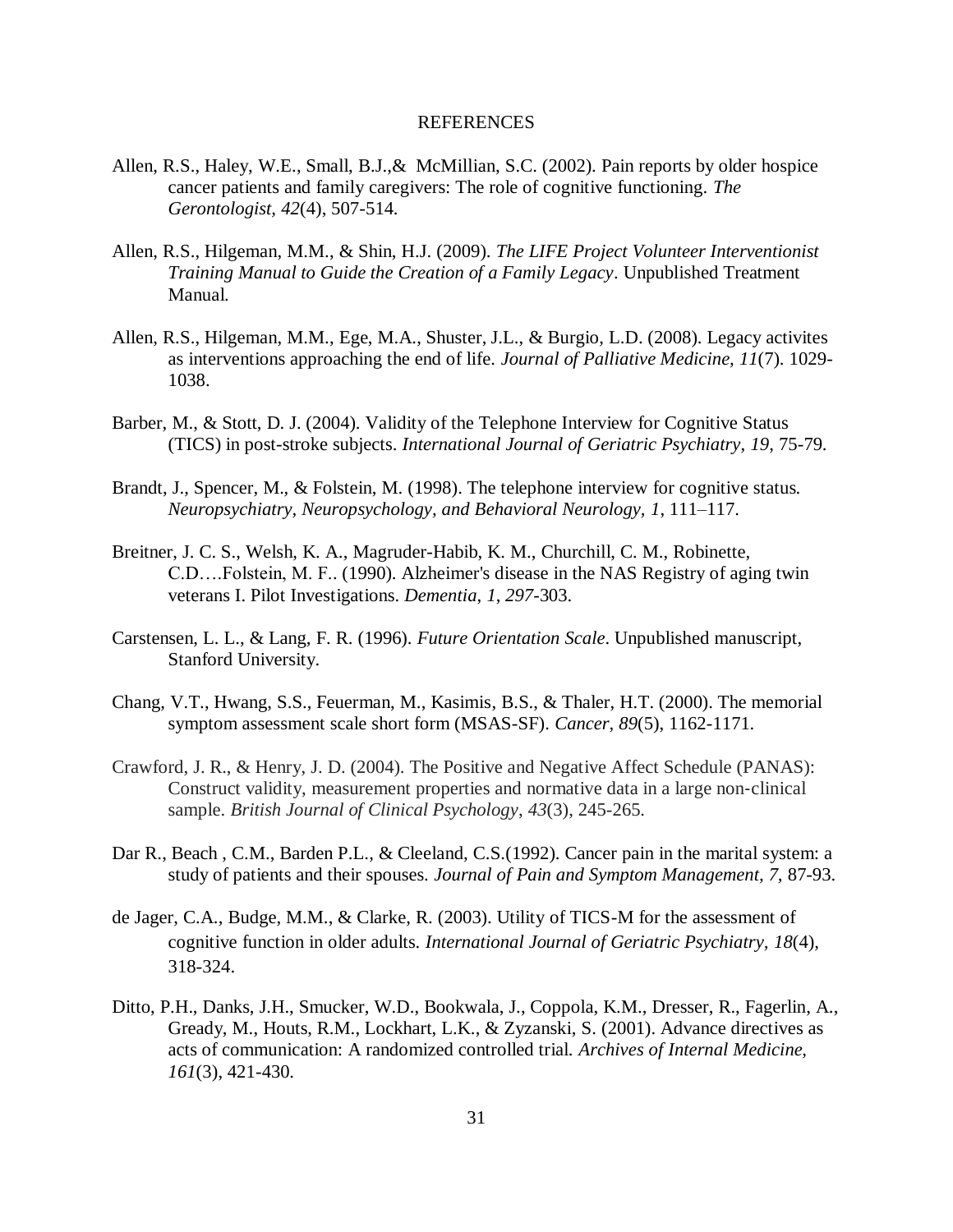- Federal Interagency Forum on Aging-Related Statistics. (2010). Older Americans 2010: Key Indicators of Well-Being. Federal Interagency Forum on Aging-Related Statistics. Washington, DC: U.S. Government Printing Office.
- Folstein, M., Folstein, S., McHugh, P. (1975). Mini-mental state: A practical method for grading the cognitive state of patients for the clinician. Journal of Psychiatric Research, *12*, 189- 198.
- Hackney, C. H., & Sanders, G. S. (2003). Religiosity and mental health: A Meta–Analysis of recent studies. Journal for the scientific study of religion, *42*(1), 43-55.
- Higginson, I.J. & Gao, W. (2008). Caregiver assessment of patients with advanced cancer: Concordance with patients, effect of burden and positivity. *Health and Quality of Life Outcomes, 6*(42).
- IBM Corp. Released 2011. IBM SPSS Statistics for Windows, Version 20.0. Armonk, NY: IBM Corp.
- Jones, J. M., McPherson, C. J., Zimmermann, C., Rodin, G., Le, L. W., & Cohen, S. R. (2011). Assessing agreement between terminally ill cancer patients' reports of their quality of life and family caregiver and palliative care physician proxy ratings. Journal of pain and Symptom Management, *42*(3), 354-365.
- Krause, N. (2007). Evaluating the Stress-Buffering Function of Meaning in Life Among Older People. Journal of Aging and Health, *19*(5), 792-812.
- Kutner, J. S., Bryant, L. L., Beaty, B. L., & Fairclough, D. L. (2006). Symptom distress and quality-of-life assessment at the end of life: the role of proxy response. Journal of pain and symptom management, *32*(4), 300-310.
- Levenson, J.W., McCarthy, E.P., Lynn, J., Davis, R.B., Phillips, R.S. (2000). The last six months of life for patients with congestive heart failure. *Journal of the American Geriatric Society, 48*(Supp), 101-109.
- Lobchuk, M.M. & Degner, L.F. (2002). Patients with cancer and next-of-kin response comparability on physical and psychological symptom well-being: Trends and measurement issues. *Cancer Nursing, 25*(5), 358-374.
- Lobchuk, M.M. & Vorauer, J.D. (2003). Family caregiver perspective-taking and accuracy in estimating cancer patient symptom experiences. *Social Science & Medicine, 57,* 2379- 2384.
- Martire, L.M., Keefe, F.J., Schulz, R., Ready, R., Beach, S.R., Rudy, T.E., & Starz, T.W. (2006). Older spouses' perceptions of partners' chronic arthritis pain: Implications for spousal responses, support provision, and caregiving experience. *Psychology and Aging, 21*(2), 222-230.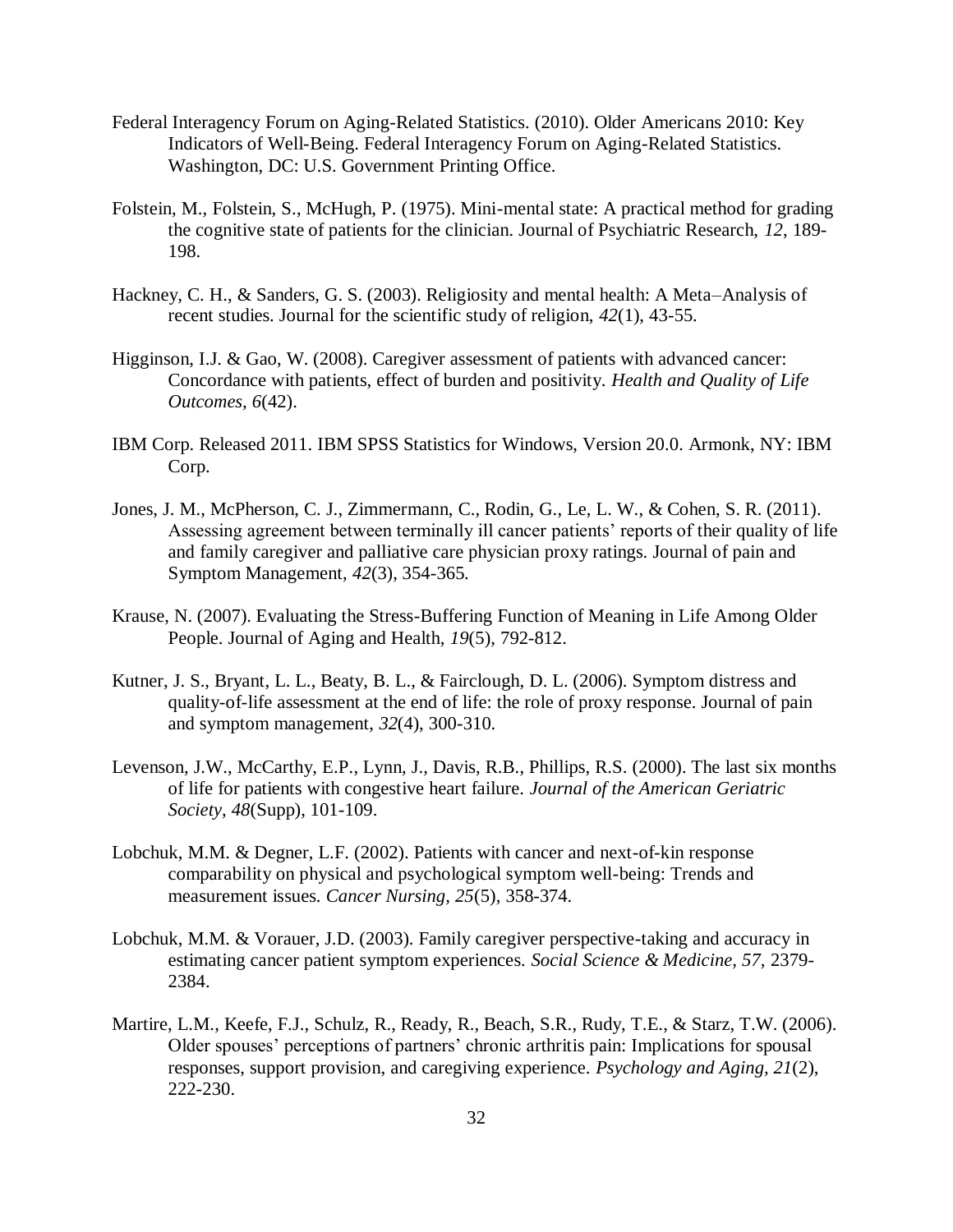- McMillan, S. C., & Moody, L. E. (2003). Hospice patient and caregiver congruence in reporting patients' symptom intensity. *Cancer nursing*, *26*(2), 113-118.
- McPherson, C.J. & Addington-Hall, J.M. (2003). Juding the quality of care at the end of life: Can proxies provide reliable information? *Social Science & Medicine, 56*, 95-109.
- McPherson, C.J., Wilson, K.G., Lobchuk, M.M., & Brajtman, S. (2008). Family caregivers' assessment of symptoms in patients with advanced cancer: Concordance with patients and factors affecting accuracy. *Journal of Pain and Symptom Management, 35*(1), 70- 82.
- McPherson, C. J., Wilson, K. G., & Murray, M. A. (2007). Feeling like a burden: Exploring the perspectives of patients at the end of life. *Social science & medicine*, *64*(2), 417-427.
- Min, L.C., Elliott, M.N., Wenger, N.S., & Saliba, D. (2006). Higher Vulnerable Elders Survey scores predict death and functional decline in vulnerable older people. *Journal of the American Geriatric Society*, *54*, 507-511.
- Monin, J.K. & Schulz, R. (2009). Interpersonal effects of suffering in older adult caregiving relationships. *Psychology and Aging, 24*(3), 681-695.
- National Alliance for Caregiving and AARP. (2009). Caregiving in the U.S.
- National Center for Health Statistics. (2012). Health, United States, 2011: With Special Feature on Socioeconomic Status and Health. Hyattsville, MD.
- Nordgren, L., Sorensen, S. (2003). Symptoms experienced in the last six months of life in patients with end-stage heart failure. *European Journal of Cardiovascular Nursing, 2*(3):213-217.
- Pargament, K. I. (1997). The psychology of religion and coping: Theory, research, practice. The Guilford Press. New York, NY.
- Radloff, L.S. (1977). The CES-D scale: A self-report depression scale for research in the general population. *Applied Psychological Measurement, 1,* 385-401.
- Ryan, A.A. & Scullion, H.F. (2000). Nursing home placement: An exploration of the experiences of family carers. *Journal of Advanced Nursing, 32*(5), 1187-1195.
- Saliba, D., Elliot, M., Rubenstein, L.Z., Solomon, D.H., Young, R.T., & Kamberg, C.J. (2001). The Vulnerable Elders Survey: A tool for identifying vulnerable older people in the community. *Journal of the American Geriatric Society,49*, 1691-1699.
- Schmid, B., Allen, R.S., Haley, P.P., & DeCoster, J. (2009). Family matters: dyadic agreement in end-of-life medical decision making. *The Gerontologist, 50*(2), 226-237.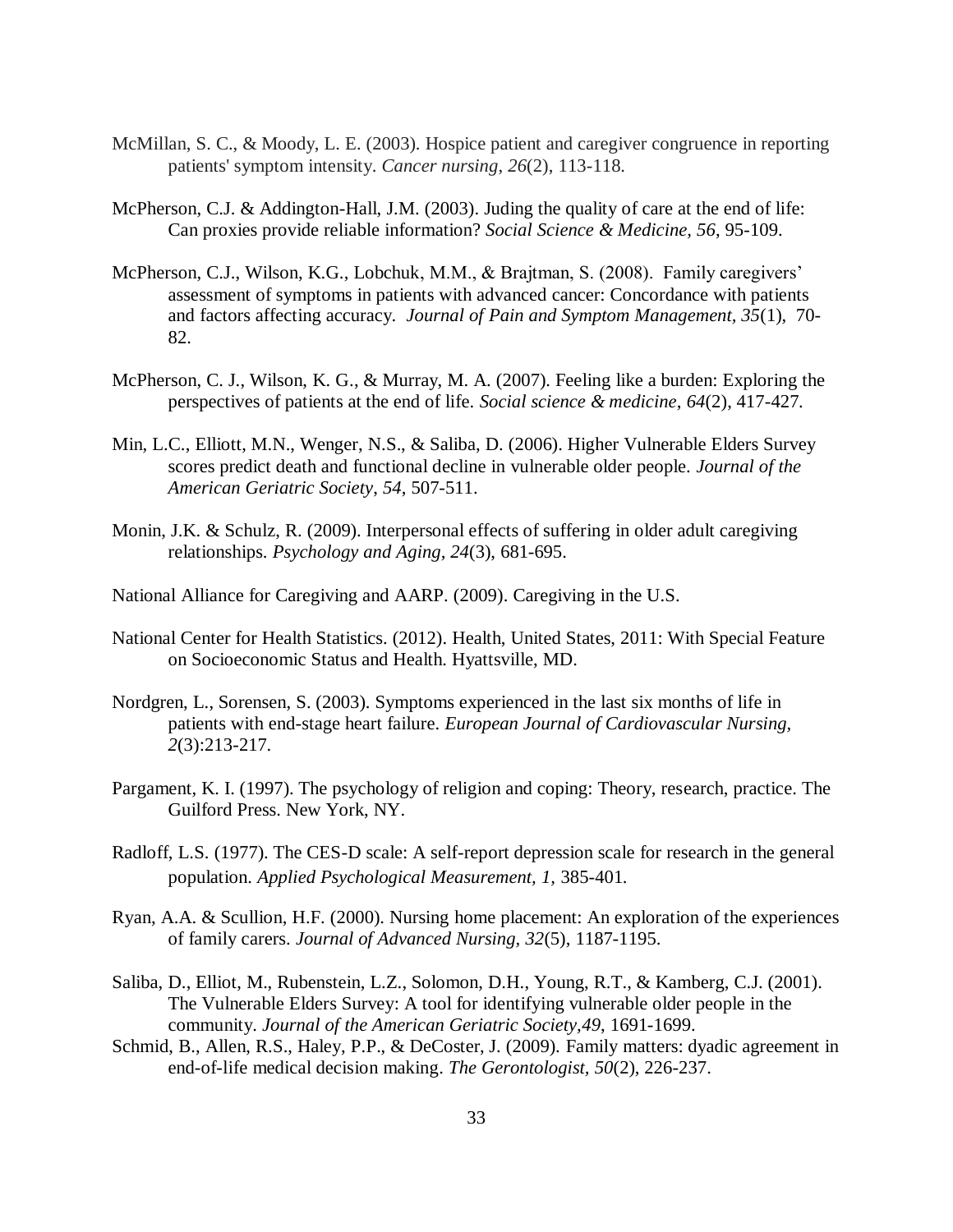- Solano, J.P., Gomes, B., & Higginson, I.J. (2006). A Comparison of Symptom Prevalence in Far Advanced Cancer, AIDS, Heart Disease, Chronic Obstructive Pulmonary Disease and Renal Disease. *Journal of Pain and Symptom Management, 31*(1), 58-69.
- Sun, F., Durkin, D.W., Hilgeman, M.M., Harris, G., Gaugler, J.E., Wardian, J., Allen, R.S., & Burgio, L.D. (2013). Predicting desire for institutional placement among racially diverse dementia family caregivers: The role of quality of care. *The Gerontologist, 53*(3), 418- 429.
- Tellegen, A., Watson, D., & Clark, L. A. (1988). Development and validation of brief measures of positive and negative affect: The PANAS scales. *Journal of personality and social psychology*, *54*(6), 1063-1070.
- Tarlow, B.J., Wisniewski, S.R., Belle, S.H., Rubert, M., Ory, M.G., & Gallagher-Thompson, D. (2004). Positive aspects of caregiving: Contributions of the REACH Project to the development of new measures for Alzheimer's caregiving. *Research on Aging, 26*(4):429- 453.
- Walsh, D., Donnelly, S., & Rybicki, L. (2000). The symptoms of advanced cancer: relationship to age, gender, and performance status in 1,000 patients. *Support Care Cancer*, *8,*175– 179.
- Zarit, S. H., Stephens, M. A. P., Townsend, A., & Greene, R. (1998). Stress reduction for family caregivers: Effects of adult day care use. The Journals of Gerontology Series B: Psychological Sciences and Social Sciences, 53(5), S267-S277.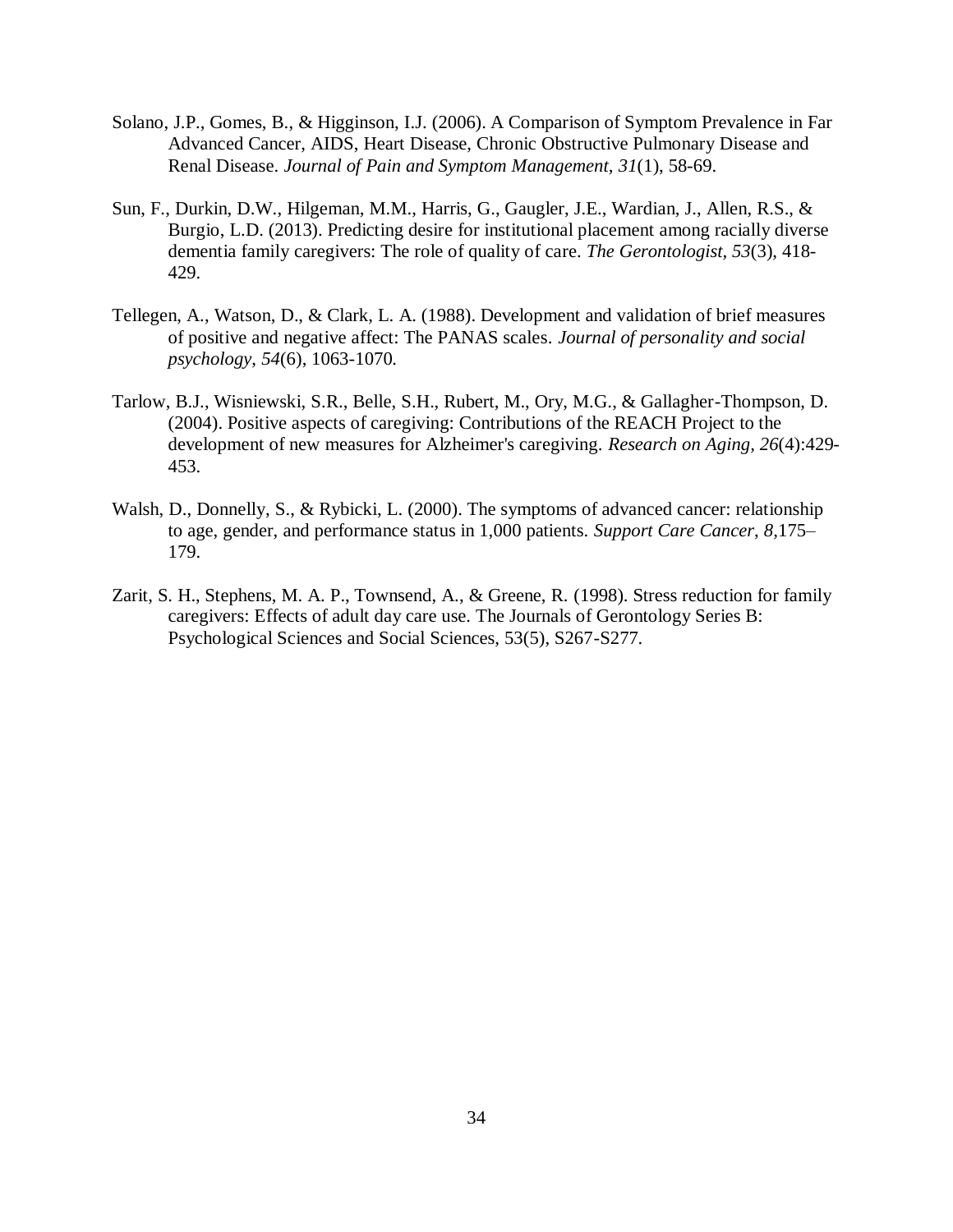### *Memorial Symptom Assessment Scale- Short Form (MSAS-SF)*

Below is a list of symptoms. Say NO if you/your loved one hasn't experienced it in the past WEEK and YES if you/he/she has experience it in the past WEEK. If you choose YES, please indicate how much the symptom DISTRESSED or BOTHERED you/him/her.

#### **Difficulty concentrating**

YES

NO If yes, how much did it DISTRESS or BOTHER you? Not at all A little bit Somewhat Quite a bit Very much

#### **Pain**

YES NO

If yes, how much did it DISTRESS or BOTHER you?

Not at all A little bit Somewhat Quite a bit Very much

### **Lack of energy**

YES NO

If yes, how much did it DISTRESS or BOTHER you? Not at all A little bit Somewhat Quite a bit Very much

#### **Cough**

YES NO If yes, how much did it DISTRESS or BOTHER you? Not at all A little bit Somewhat Quite a bit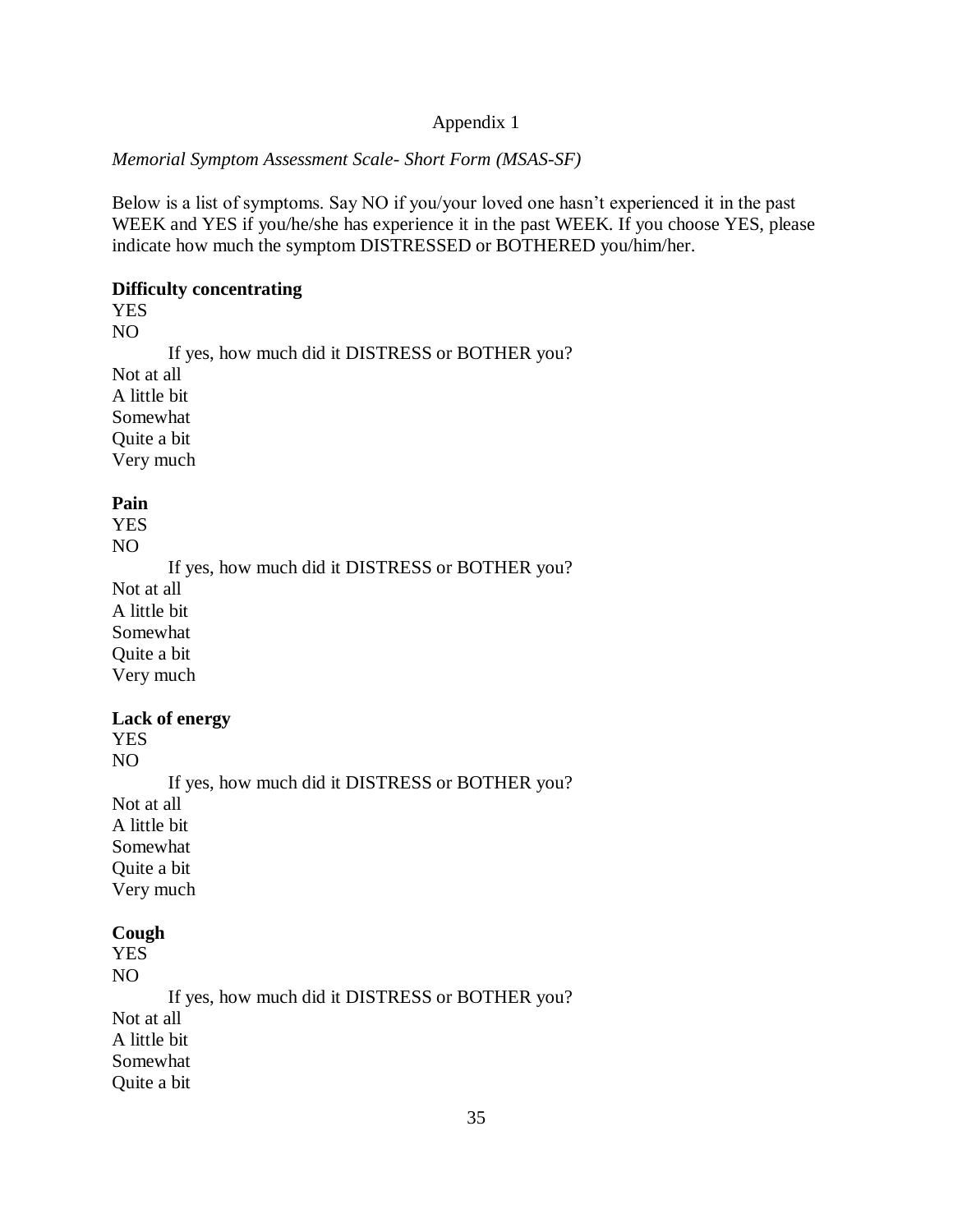Very much

### **Changes in skin**

YES

NO If yes, how much did it DISTRESS or BOTHER you? Not at all A little bit Somewhat Quite a bit Very much

### **Dry mouth**

YES

NO If yes, how much did it DISTRESS or BOTHER you? Not at all A little bit Somewhat Quite a bit Very much

#### **Nausea**

YES NO If yes, how much did it DISTRESS or BOTHER you? Not at all A little bit Somewhat Quite a bit Very much

### **Feeling drowsy**

YES NO If yes, how much did it DISTRESS or BOTHER you? Not at all A little bit Somewhat Quite a bit Very much

#### **Numbness/tingling in hands and feet**

YES NO

If yes, how much did it DISTRESS or BOTHER you?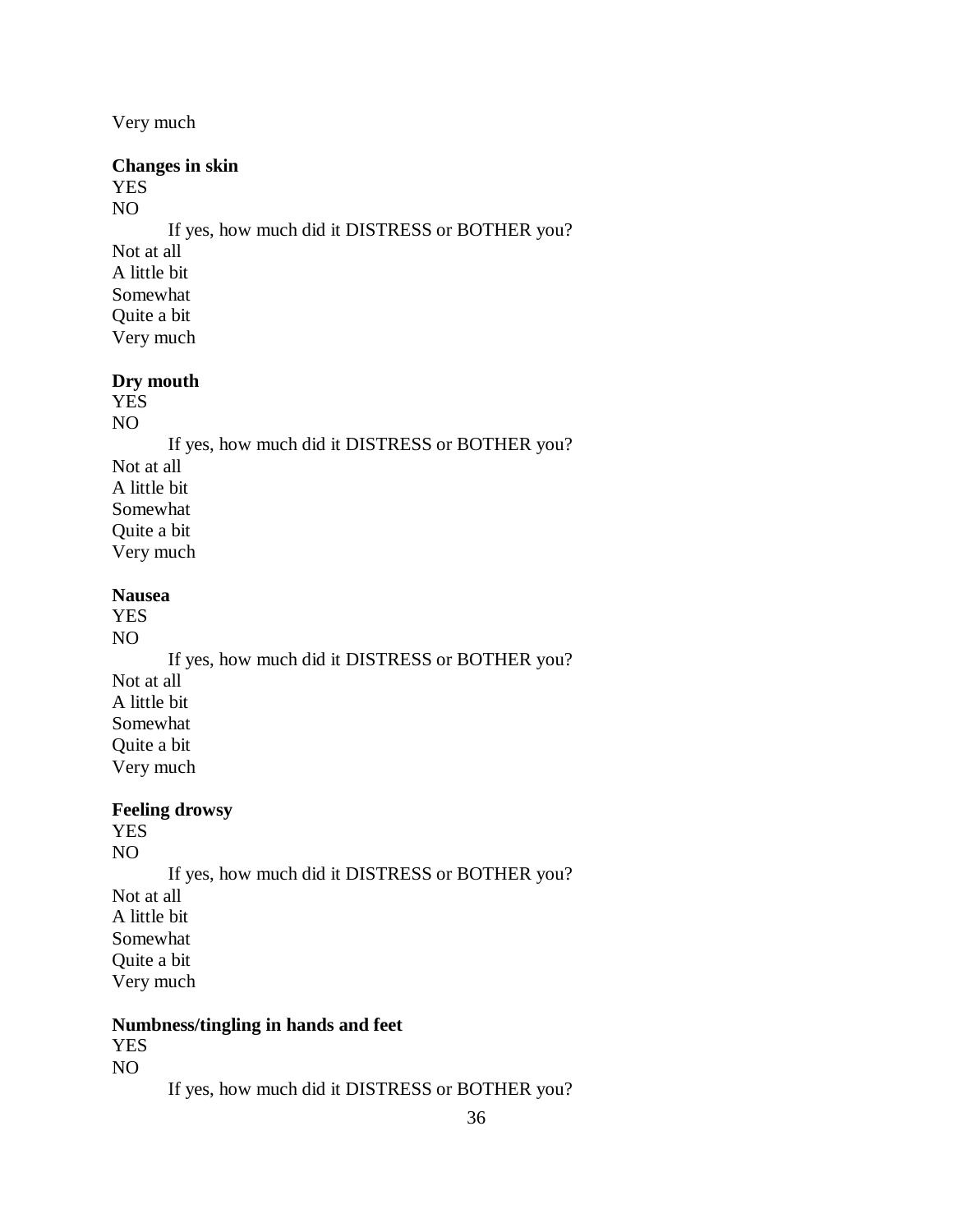Not at all A little bit Somewhat Quite a bit Very much

## **Difficulty sleeping**

YES

NO If yes, how much did it DISTRESS or BOTHER you? Not at all A little bit Somewhat Quite a bit Very much

### **Feeling bloated**

YES NO

If yes, how much did it DISTRESS or BOTHER you? Not at all A little bit Somewhat Quite a bit Very much

## **Problems with urination**

YES

NO If yes, how much did it DISTRESS or BOTHER you? Not at all A little bit Somewhat Quite a bit Very much

#### **Vomiting**

YES NO If yes, how much did it DISTRESS or BOTHER you? Not at all A little bit Somewhat Quite a bit

Very much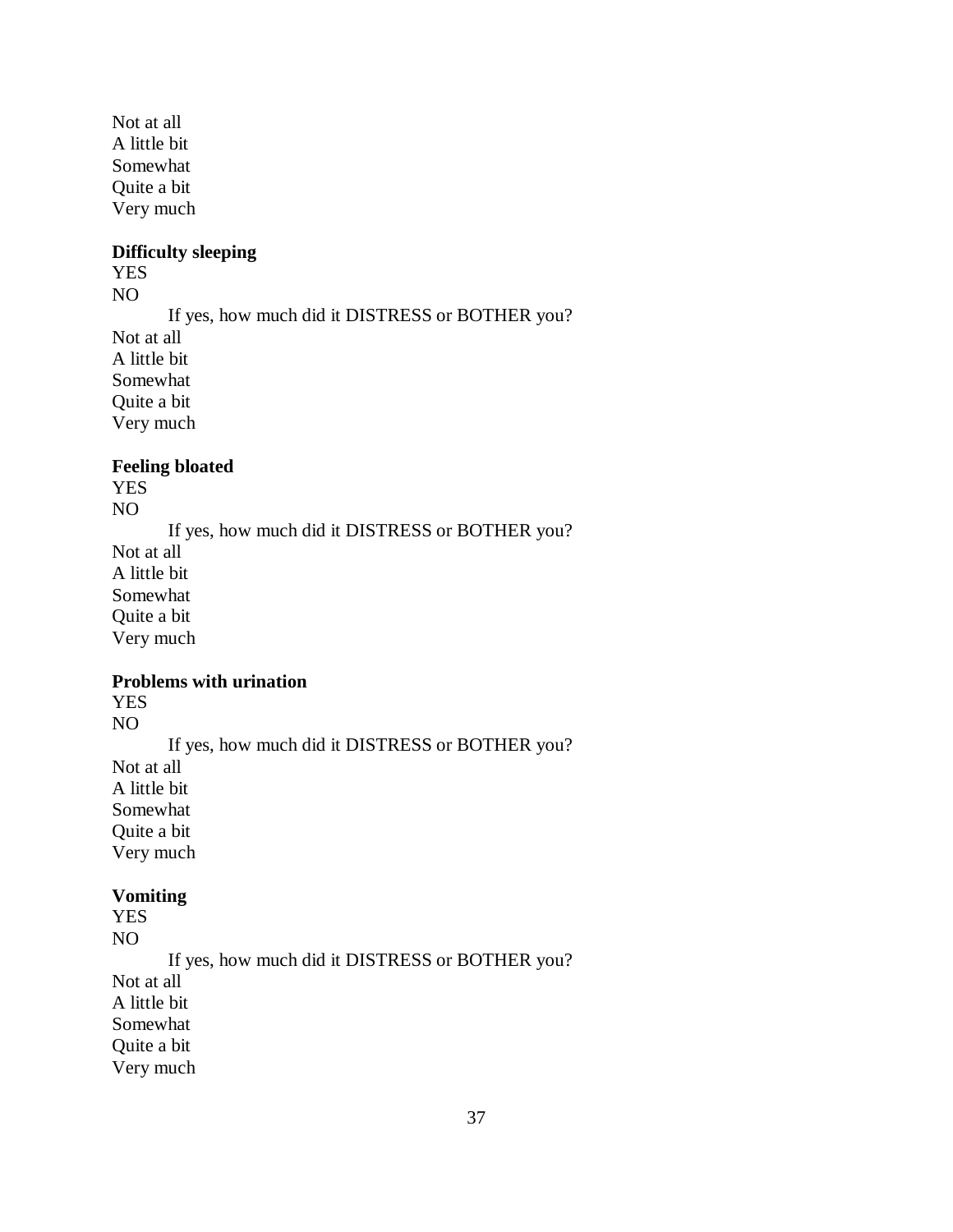#### **Shortness of breath**

YES NO

If yes, how much did it DISTRESS or BOTHER you?

Not at all A little bit Somewhat Quite a bit Very much

#### **Diarrhea**

YES

NO If yes, how much did it DISTRESS or BOTHER you? Not at all A little bit Somewhat Quite a bit Very much

### **Sweats**

YES NO

If yes, how much did it DISTRESS or BOTHER you? Not at all A little bit Somewhat Quite a bit Very much

#### **Mouth sores**

YES NO If yes, how much did it DISTRESS or BOTHER you? Not at all A little bit Somewhat Quite a bit Very much

### **Problems with sexual interest or activity**

YES NO If yes, how much did it DISTRESS or BOTHER you? Not at all A little bit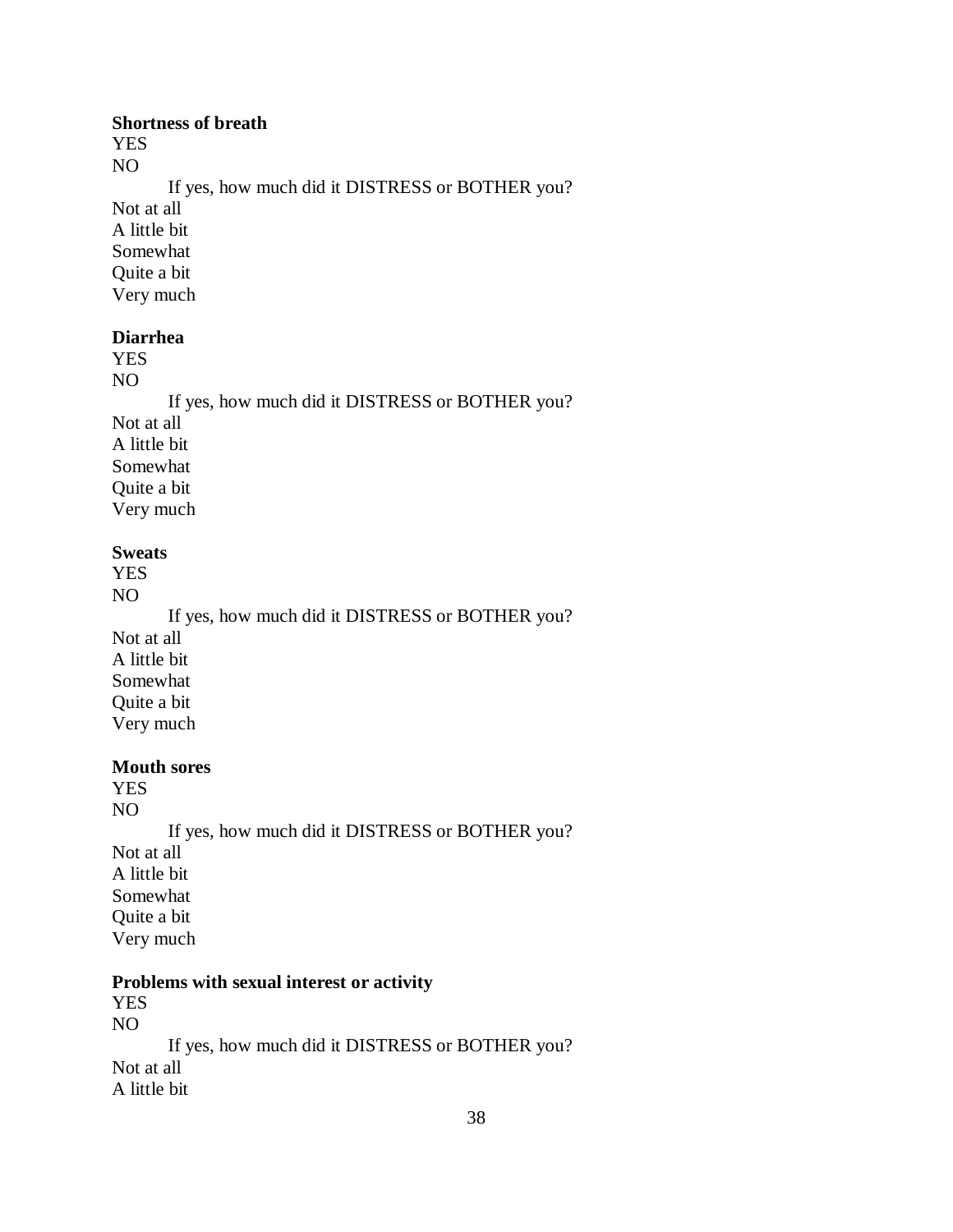Somewhat Quite a bit Very much

## **Itching**

YES NO

If yes, how much did it DISTRESS or BOTHER you?

Not at all A little bit Somewhat Quite a bit Very much

## **Lack of appetite**

YES NO

If yes, how much did it DISTRESS or BOTHER you? Not at all A little bit Somewhat Quite a bit Very much

### **Dizziness**

YES NO If yes, how much did it DISTRESS or BOTHER you? Not at all A little bit Somewhat Quite a bit Very much

# **Difficulty swallowing**

YES NO

If yes, how much did it DISTRESS or BOTHER you?

Not at all A little bit Somewhat Quite a bit

Very much

**Changes in the way food tastes** YES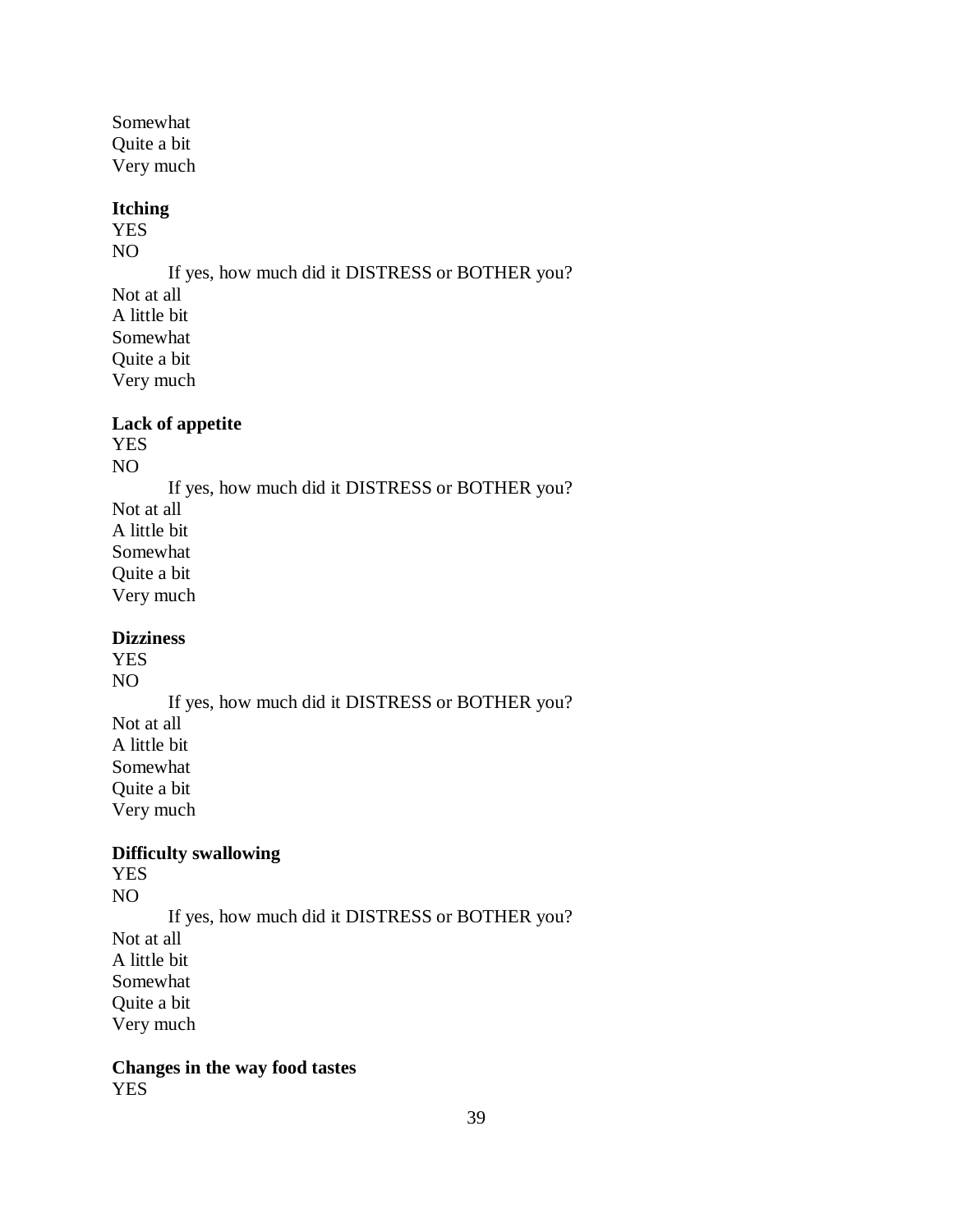NO

If yes, how much did it DISTRESS or BOTHER you? Not at all A little bit Somewhat Quite a bit Very much

## **Weight loss**

YES NO

If yes, how much did it DISTRESS or BOTHER you? Not at all A little bit Somewhat Quite a bit Very much

#### **Hair loss**

YES NO

If yes, how much did it DISTRESS or BOTHER you? Not at all A little bit Somewhat Quite a bit Very much

## **Constipation**

YES

NO If yes, how much did it DISTRESS or BOTHER you? Not at all A little bit Somewhat Quite a bit Very much

# **Swelling of arms or legs**

YES NO If yes, how much did it DISTRESS or BOTHER you? Not at all A little bit Somewhat Quite a bit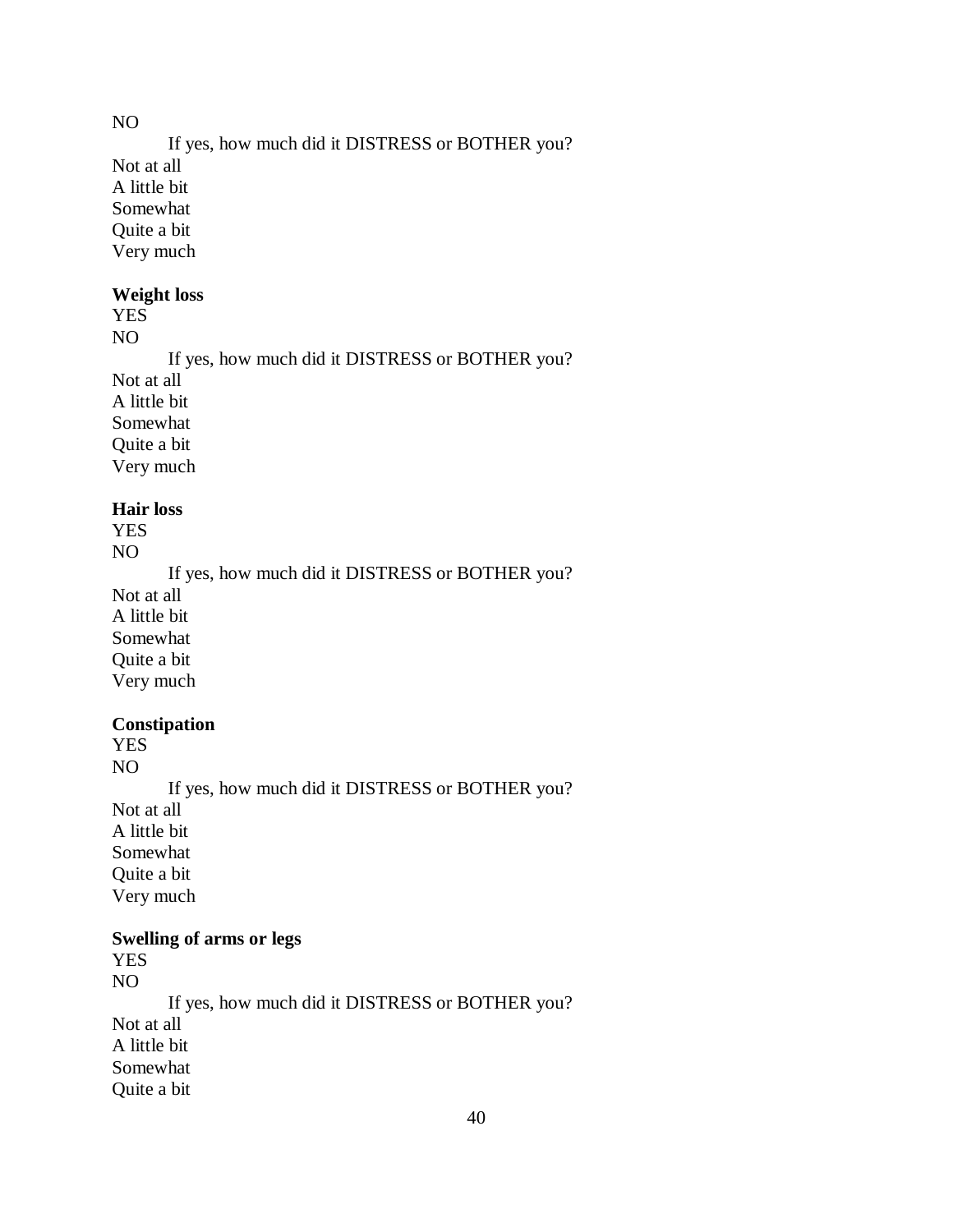Very much

## **"I don't look like myself"** YES NO If yes, how much did it DISTRESS or BOTHER you? Not at all

A little bit Somewhat Quite a bit Very much

Below are some other commonly listed symptoms. Please indicate if your loved one had the symptom during the PAST WEEK, and if so, how OFTEN it occurred.

## **Feeling sad**

YES NO If yes, how OFTEN did it occur? Rarely **Occasionally** Frequently Almost constantly

## **Worrying**

YES NO If yes, how OFTEN did it occur? Rarely **Occasionally** Frequently Almost constantly

## **Feeling irritable**

YES NO If yes, how OFTEN did it occur? Rarely **Occasionally** Frequently Almost constantly

## **Feeling nervous**

YES NO If yes, how OFTEN did it occur?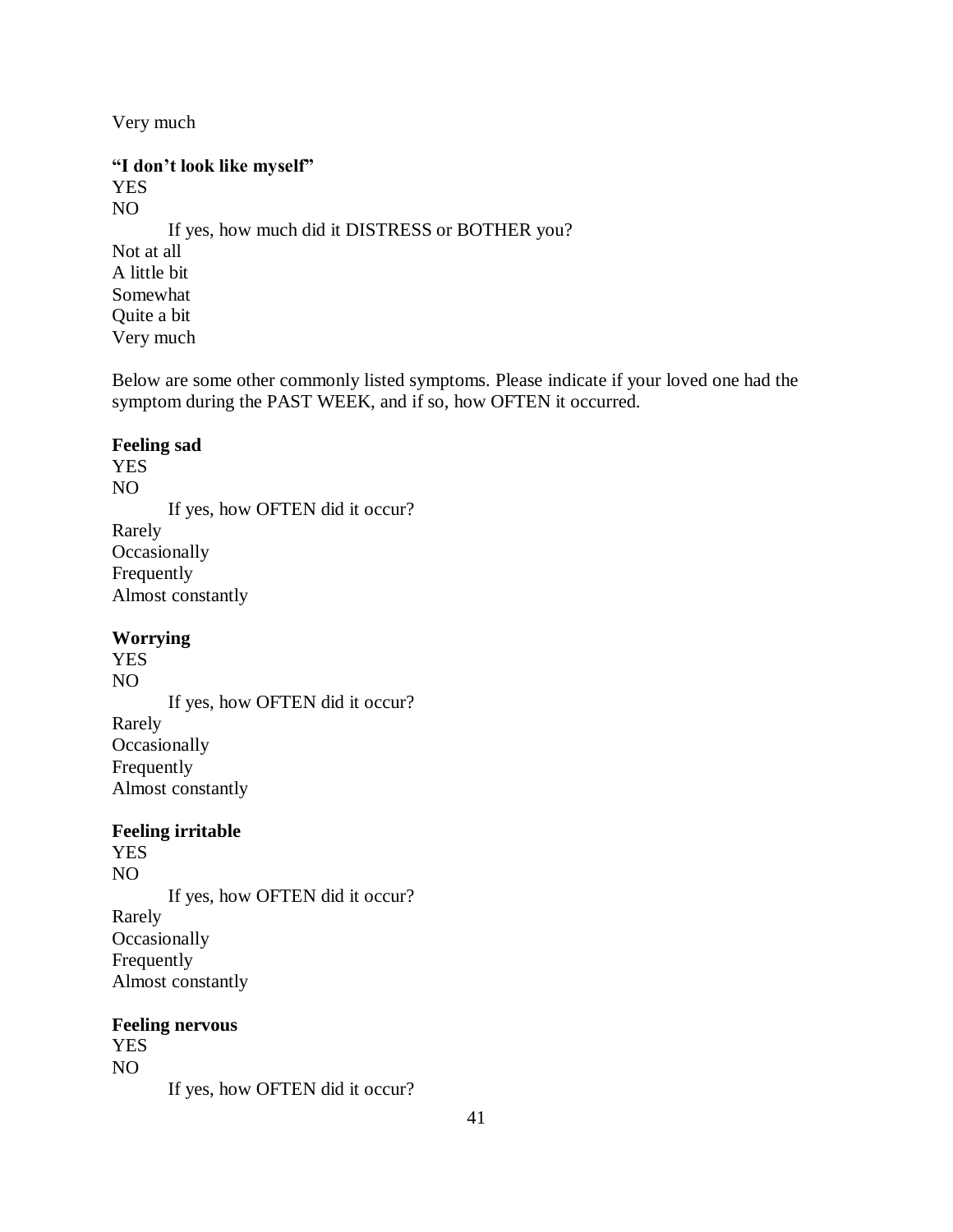Rarely **Occasionally** Frequently Almost constantly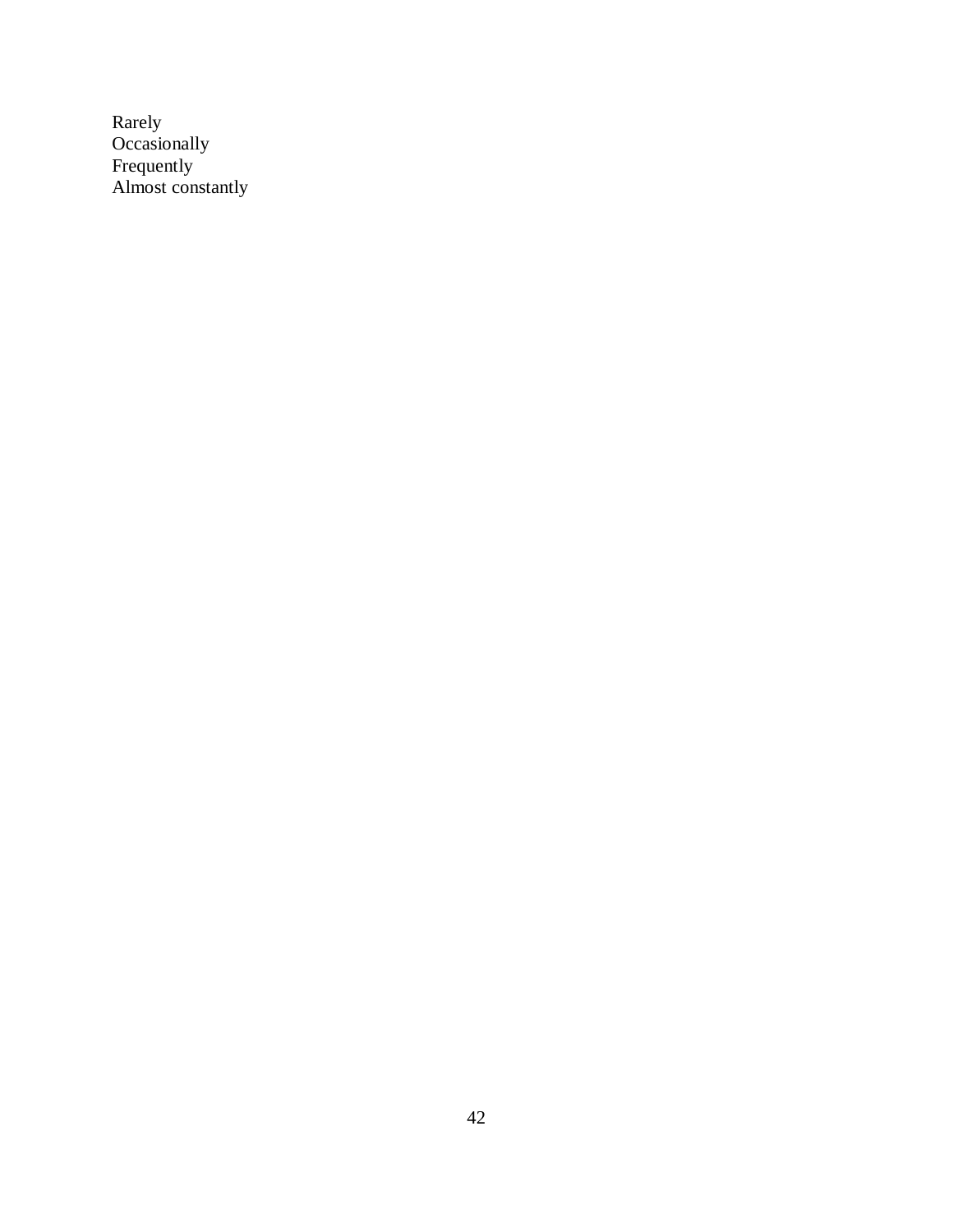## *Vulnerable Elders Survey (VES)*

**1. Age \_\_\_** (1 points for age 75-84, 3 points for age 85 or above)

## **2. In general, compared to other people your age, would you say that your health is:**

- $\equiv$  poor (1 point)
- $\equiv$  fair (1 point)
- \_\_ good
- \_\_ very good, or
- \_\_ excellent

## **3. How much difficulty, on average, do you have with the following physical activities: SCORE:** 1 point for each  $*$  response in question 3a through 3f. Maximum of 2 points.

- a. stooping, crouching, or kneeling?
- \_\_ no difficulty
- \_\_ a little difficulty
- \_\_ some difficulty
- $\frac{1}{2}$  a lot of difficulty  $*$
- $\equiv$  unable to do  $*$

## b. lifting, or carrying objects as heavy as 10 pounds?

- \_\_ no difficulty
- \_\_ a little difficulty
- \_ some difficulty
- $\frac{1}{2}$  a lot of difficulty  $*$
- $\equiv$  unable to do  $*$

## c. reaching or extending arms above shoulder level?

- \_\_ no difficulty
- \_\_ a little difficulty
- \_\_ some difficulty
- $\frac{1}{2}$  a lot of difficulty  $*$
- $\equiv$  unable to do  $*$

## d. writing, or handling and grasping small objects?

- \_\_ no difficulty
- \_\_ a little difficulty
- \_\_ some difficulty
- $\equiv$  a lot of difficulty  $*$
- $\equiv$  unable to do  $*$
- e. walking a quarter of a mile?
- \_\_ no difficulty
- \_\_ a little difficulty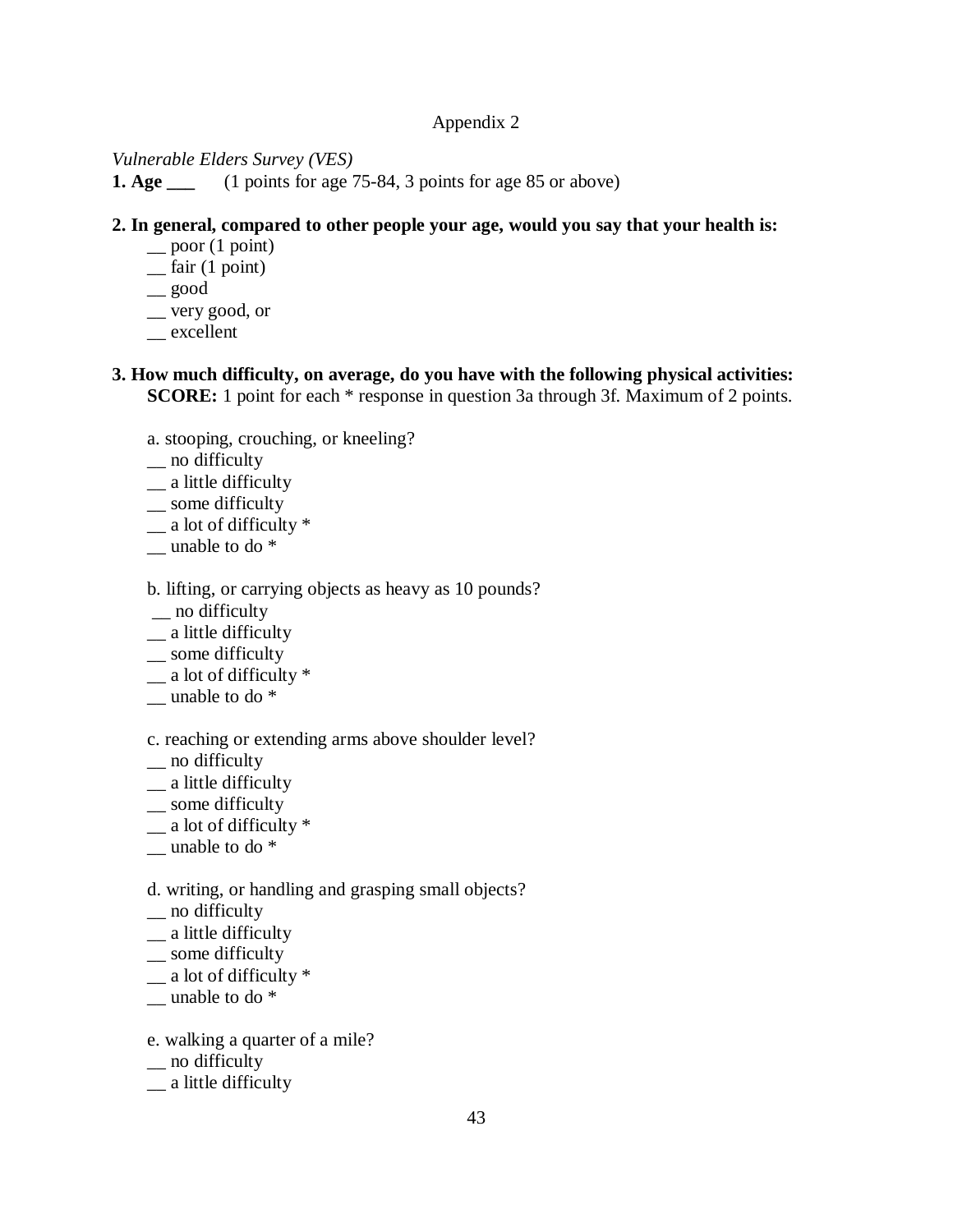- \_\_ some difficulty
- $\equiv$  a lot of difficulty  $*$
- $\equiv$  unable to do  $*$

f. heavy housework such as scrubbing floors or washing windows?

- \_\_ no difficulty
- \_\_ a little difficulty
- \_ some difficulty
- $\frac{1}{2}$  a lot of difficulty  $*$
- $\equiv$  unable to do  $*$

## **4. Because of your health or a physical condition, do you have any difficulty: SCORE:** 4 points for one or more  $*$  responses in questions 4a through 4e.

| a. shopping for personal items (like toilet items or medicines)?                                                                                                                                                                       |           |
|----------------------------------------------------------------------------------------------------------------------------------------------------------------------------------------------------------------------------------------|-----------|
| gives $\rightarrow$ do you get help with shopping? gives $*$ gives $*$ gives $*$ gives $*$ gives $*$ gives $*$ gives $*$ gives $*$ gives $*$ gives $*$ gives $*$ gives $*$ gives $*$ gives $*$ gives $*$ gives $*$ gives $*$ gives $*$ |           |
| $-$ no<br>$\frac{1}{2}$ don't do $\rightarrow$ is that because of your health? $\frac{1}{2}$ yes * $\frac{1}{2}$ no                                                                                                                    |           |
| b. managing money (like keeping track of expenses or paying bills)?                                                                                                                                                                    |           |
| $\angle$ yes → do you get help with shopping? $\angle$ yes *                                                                                                                                                                           | $\sim$ no |
| $-$ no<br>$\frac{1}{2}$ don't do $\rightarrow$ is that because of your health? $\frac{1}{2}$ yes * $\frac{1}{2}$ no                                                                                                                    |           |
| c. walking across the room? USE OF CANE OR WALKER IS OK.                                                                                                                                                                               |           |
| $\frac{1}{2}$ yes → do you get help with shopping? $\frac{1}{2}$ yes *                                                                                                                                                                 | $\sim$ no |
| $-$ no<br>$\frac{1}{2}$ don't do $\rightarrow$ is that because of your health? $\frac{1}{2}$ yes * $\frac{1}{2}$ no                                                                                                                    |           |
| d. doing light housework (like washing dishes, straightening up, or light cleaning)?                                                                                                                                                   |           |
| gives $\rightarrow$ do you get help with shopping? gives $*$ gives $*$ gives $*$ gives $*$ gives $*$ gives $*$ gives $*$ gives $*$ gives $*$ gives $*$ gives $*$ gives $*$ gives $*$ gives $*$ gives $*$ gives $*$ gives $*$ gives $*$ |           |
| $-$ no<br>$\frac{1}{2}$ don't do $\rightarrow$ is that because of your health? $\frac{1}{2}$ yes * $\frac{1}{2}$ no                                                                                                                    |           |
|                                                                                                                                                                                                                                        |           |
| e. bathing or showering?<br>$\frac{1}{2}$ yes → do you get help with shopping? $\frac{1}{2}$ yes *<br>$-$ no                                                                                                                           | no        |
| $\frac{1}{2}$ don't do $\rightarrow$ is that because of your health? $\frac{1}{2}$ yes *                                                                                                                                               | no        |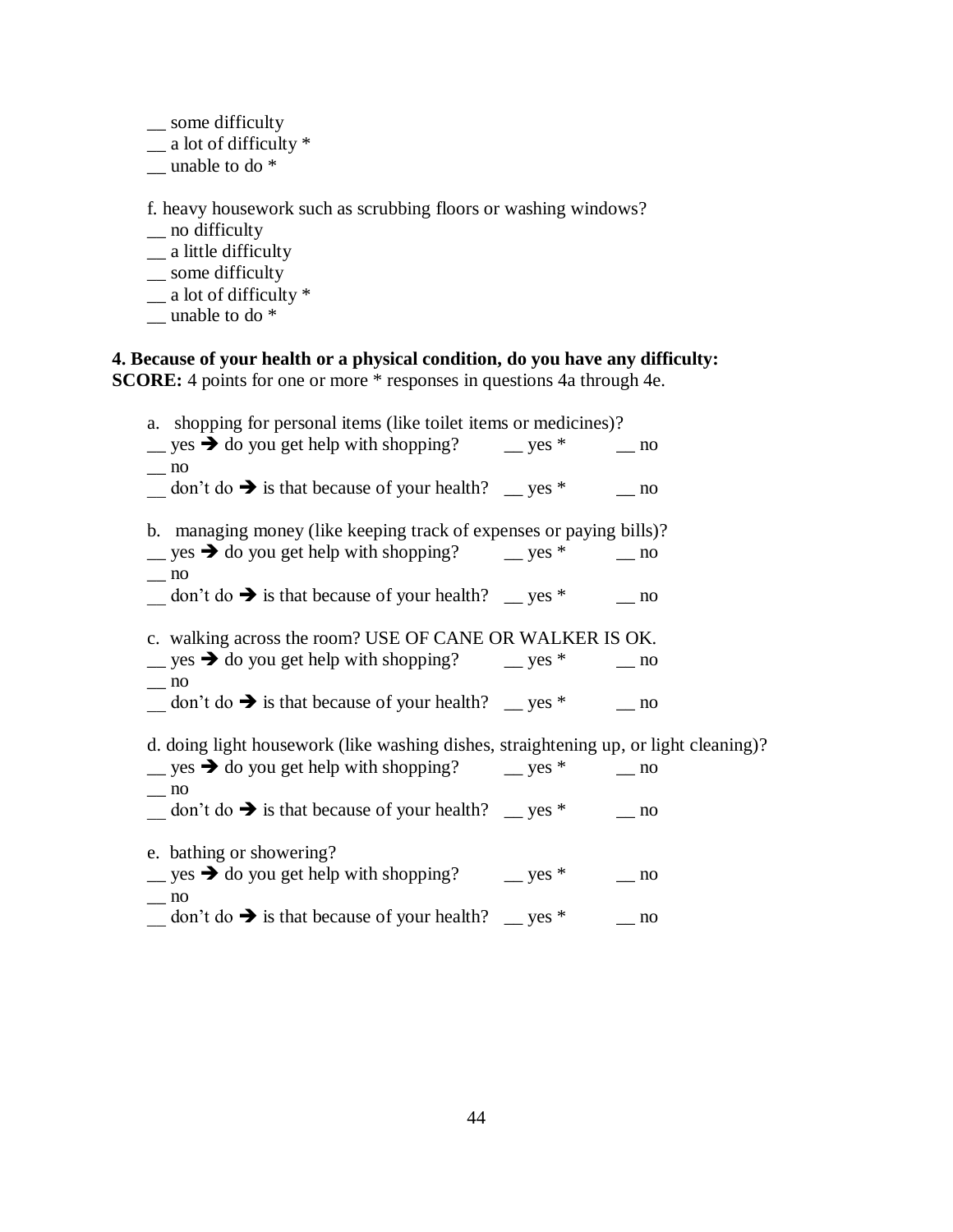## *Telephone Interview for Cognitive Status – Modified (TICS-M)*

I would like to ask you some questions to check your memory and concentration. Some of the questions may be easy and some will be harder. Take your time if you need to. We can skip over questions if you don't understand them.

## 1. **Please tell me your full name.** (Prompt: **Your name as it appears on your birth certificate.**)

You may ask the client to provide his first or last name if he does not provide both automatically.

|                                       | Circle:                                                          | Correct      | Incorrect DK Refused |                |         |
|---------------------------------------|------------------------------------------------------------------|--------------|----------------------|----------------|---------|
| First:                                |                                                                  | $\mathbf{1}$ | $\boldsymbol{0}$     | $\tau$         | 8       |
| Middle:                               |                                                                  | $\mathbf{1}$ | $\boldsymbol{0}$     | $\overline{7}$ | $8\,$   |
| Last:                                 |                                                                  | $\mathbf{1}$ | $\boldsymbol{0}$     | $\tau$         | $\,8\,$ |
| Circle:<br>2. What is your age? $Age$ | Correct Incorrect DK Refused                                     | $\mathbf{1}$ | $\boldsymbol{0}$     | $\tau$         | $8\,$   |
|                                       | 3. Without looking at a calendar or watch, what is today's date? |              |                      |                |         |
| Month:                                |                                                                  | $\mathbf{1}$ | $\boldsymbol{0}$     | $\overline{7}$ | 8       |
| Day:                                  |                                                                  | $\mathbf{1}$ | $\boldsymbol{0}$     | $\overline{7}$ | $8\,$   |
| Year:                                 |                                                                  | $\mathbf{1}$ | $\boldsymbol{0}$     | $\tau$         | 8       |
| 4. What day of the week is it?        |                                                                  |              |                      |                |         |
| 5. What season is it?                 |                                                                  | $\mathbf{1}$ | $\boldsymbol{0}$     | $\tau$         | $8\,$   |
|                                       |                                                                  | $\mathbf{1}$ | $\boldsymbol{0}$     | $\overline{7}$ | $8\,$   |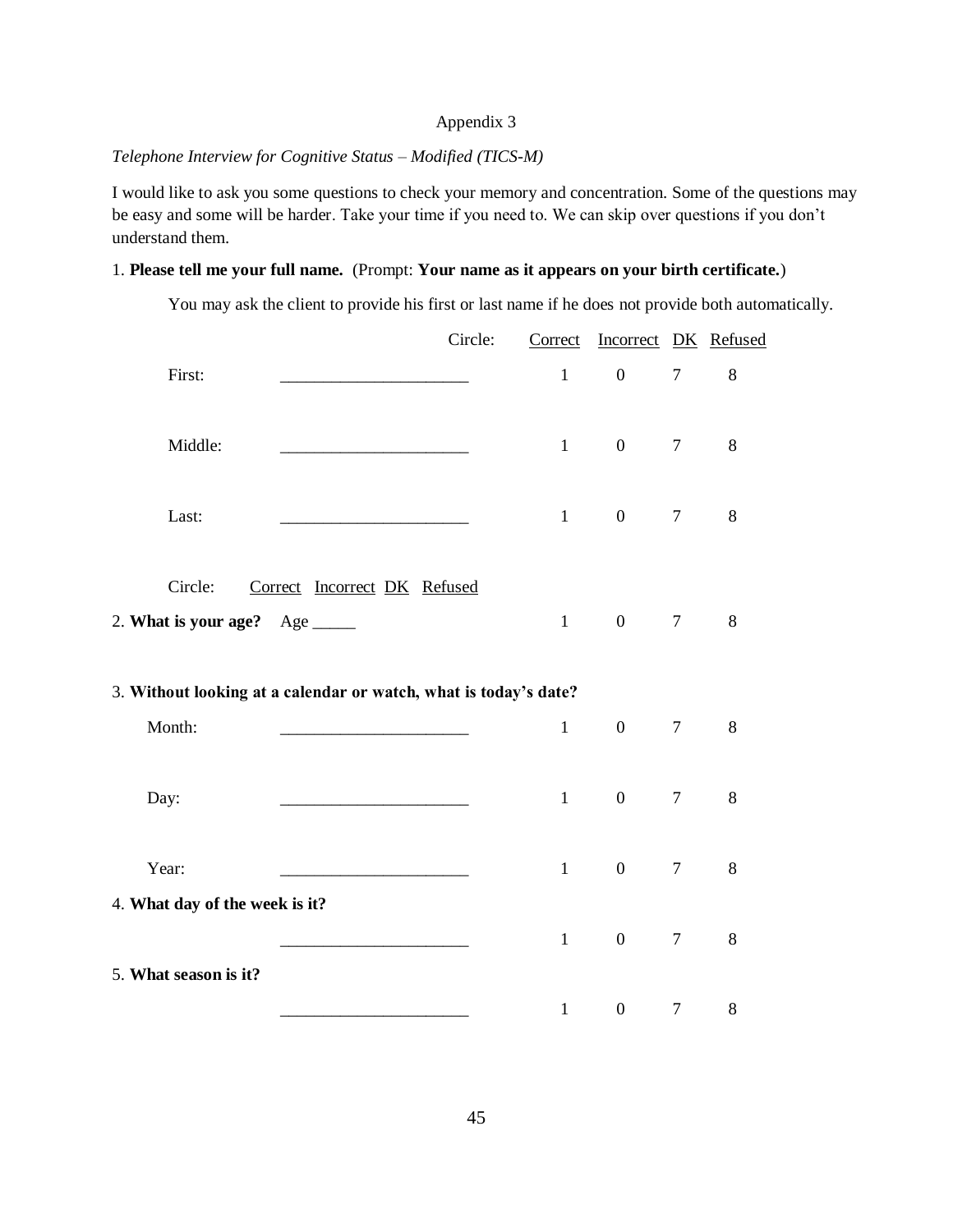| 6. Without looking at your phone, can you tell me your phone number?<br>8 |              |               |                 |   | $\mathbf{1}$ | $\overline{0}$ | 7 |
|---------------------------------------------------------------------------|--------------|---------------|-----------------|---|--------------|----------------|---|
| Maximum of two attempts on Item $# 7$ :                                   |              |               |                 |   |              |                |   |
| 7. Now I would like you to count backwards                                |              | $2 \t 0 \t 7$ |                 | 8 |              |                |   |
| from $20$ to 1.                                                           |              |               |                 |   |              |                |   |
| Indicate Errors:                                                          |              |               |                 |   |              |                |   |
| 20 19 18 17 16 15 14 13 12 11 10 9 8 7 6 5 4 3 2 1                        |              |               |                 |   |              |                |   |
| Administer a $2nd$ time if $1st$ attempt was incorrect:                   |              |               |                 |   |              |                |   |
| OK. Let's try this one more time.                                         | $\mathbf{1}$ | $\mathbf{0}$  | $7\overline{ }$ | 8 |              |                |   |
| Indicate Errors:                                                          |              |               |                 |   |              |                |   |
| 19 18 17 16 15 14 13 12 11 10 9 8 7 6 5 4 3 2 1                           |              |               |                 |   |              |                |   |

8. Now I'm going to read you a list of 10 words. Please listen carefully. When I am done, tell me as **many words as you can, in any order. [Please do not write anything down.] I will read the list only once. If you don't understand a word, that's all right. Just try to repeat what you heard. If you're ready, I'll begin.** 

(You can repeat the instructions but not the word list. Read the words at the rate of one word every two seconds.)

**The words are:**

**Cabin…….Pipe……..Elephant……..Chest……..Silk……..**

**Theatre……..Watch……..Whip……..Pillow……..Giant**

**Now please repeat the words that you remember.**

(Record all words up to 20 words even if not on the list. Only the words from the list are scored as correct. Repeated words are recorded but not scored.)

|  | $1$ $\frac{6}{1}$ $11$ $16$                |  |
|--|--------------------------------------------|--|
|  |                                            |  |
|  | $3 \qquad 8 \qquad 13 \qquad 18 \qquad 18$ |  |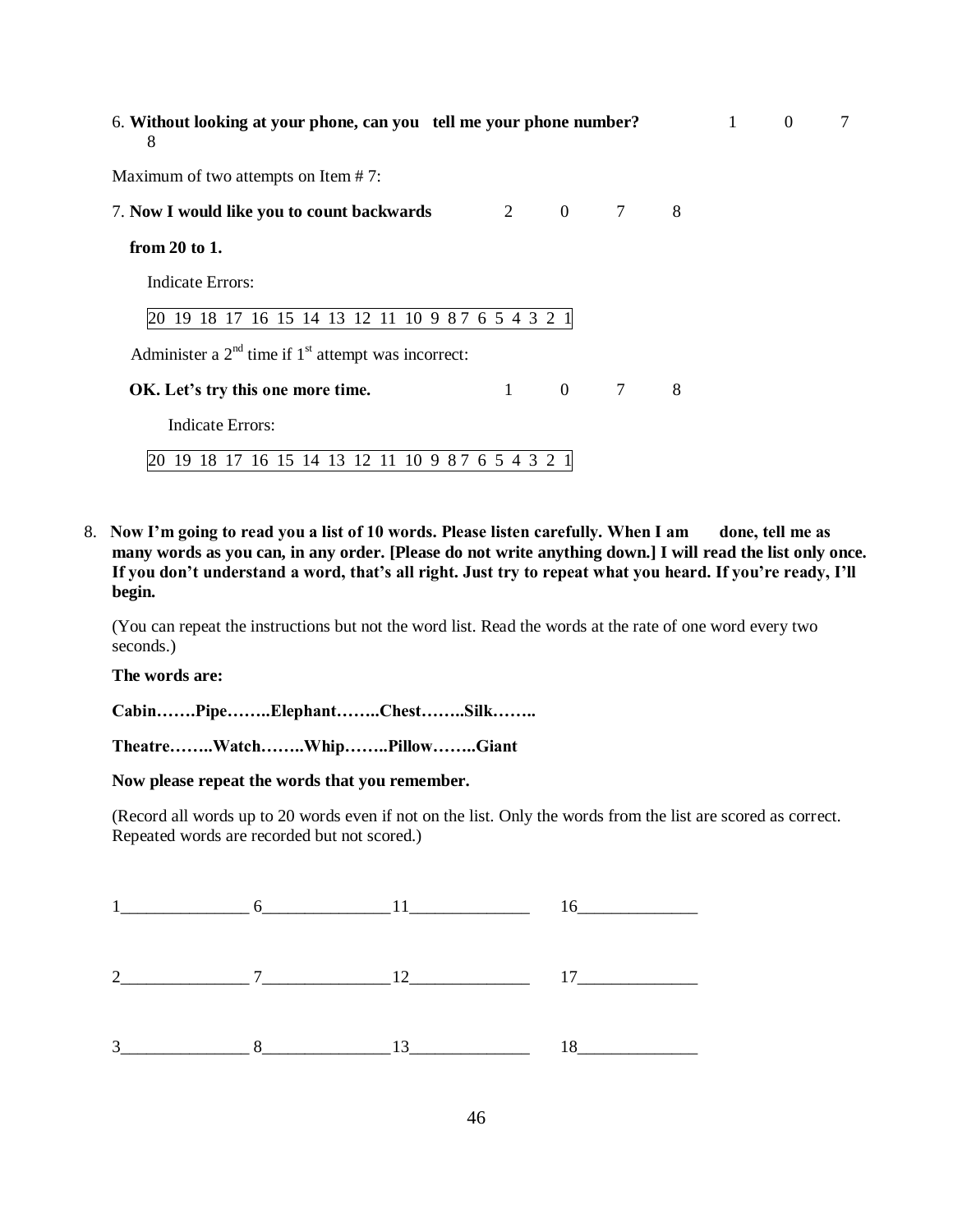|                | 9                                                                        | 14 |                              |                                | $19 \overline{\phantom{1}}$ |              |                           |
|----------------|--------------------------------------------------------------------------|----|------------------------------|--------------------------------|-----------------------------|--------------|---------------------------|
| 5 <sup>5</sup> |                                                                          |    |                              |                                | 20                          |              |                           |
|                | TOTAL OF CORRECT RESPONSES (Max. of 10 pts.): ______                     |    |                              |                                |                             |              |                           |
|                | Was the client speaking nonsense words? Circle: Yes                      |    |                              | N <sub>o</sub>                 |                             |              |                           |
|                |                                                                          |    |                              | Correct                        |                             | Incorrect    |                           |
|                | 9. Please subtract 7 from 100 and then subtract 7                        |    |                              |                                |                             |              |                           |
|                | from that number until I tell you to stop.                               |    |                              |                                | $1 \qquad \qquad$           | $\mathbf{1}$ | $\boldsymbol{0}$          |
|                | Record exact responses. Do not inform client                             |    |                              |                                |                             | $\mathbf{1}$ | $\overline{0}$            |
|                | of errors. Stop client after five responses. If                          |    |                              |                                |                             |              |                           |
|                | client refuses to complete the task ask them:                            |    |                              | $3 \left( \frac{1}{2} \right)$ |                             | $\mathbf{1}$ | $\overline{0}$            |
|                | "What is 100-7?" Record the response. Then                               |    |                              |                                |                             |              |                           |
|                | say: "Subtract seven from that number."                                  |    |                              |                                |                             | $\mathbf{1}$ | $\boldsymbol{0}$          |
|                | Record each response. If the client refuses to                           |    |                              |                                |                             |              |                           |
|                | continue after first response, score remaining                           |    |                              | 5 <sup>5</sup>                 |                             | 1            | $\boldsymbol{0}$          |
|                | items as incorrect.                                                      |    |                              |                                |                             |              |                           |
|                |                                                                          |    | Correct Incorrect DK Refused |                                |                             |              |                           |
|                | 10. What do people usually use to cut paper?<br>or "shears" as correct.) |    | $\mathbf{1}$                 | $\overline{0}$                 | $7\phantom{.0}$             |              | 8 (Accept only "scissors" |
|                | 11. How many things are in a dozen?                                      |    | $\mathbf{1}$                 | $\overline{0}$                 | $\tau$                      | $8\,$        |                           |
|                | (Accept only "12" as correct.)                                           |    |                              |                                |                             |              |                           |
|                | 12. What do you call the kind of prickly plant                           |    | $1 \quad \Box$               | $\overline{0}$                 | $\overline{7}$              | 8            |                           |
|                | that lives in the desert?                                                |    |                              |                                |                             |              |                           |
|                | (Accept only "Cactus" or a kind of cactus,                               |    |                              |                                |                             |              |                           |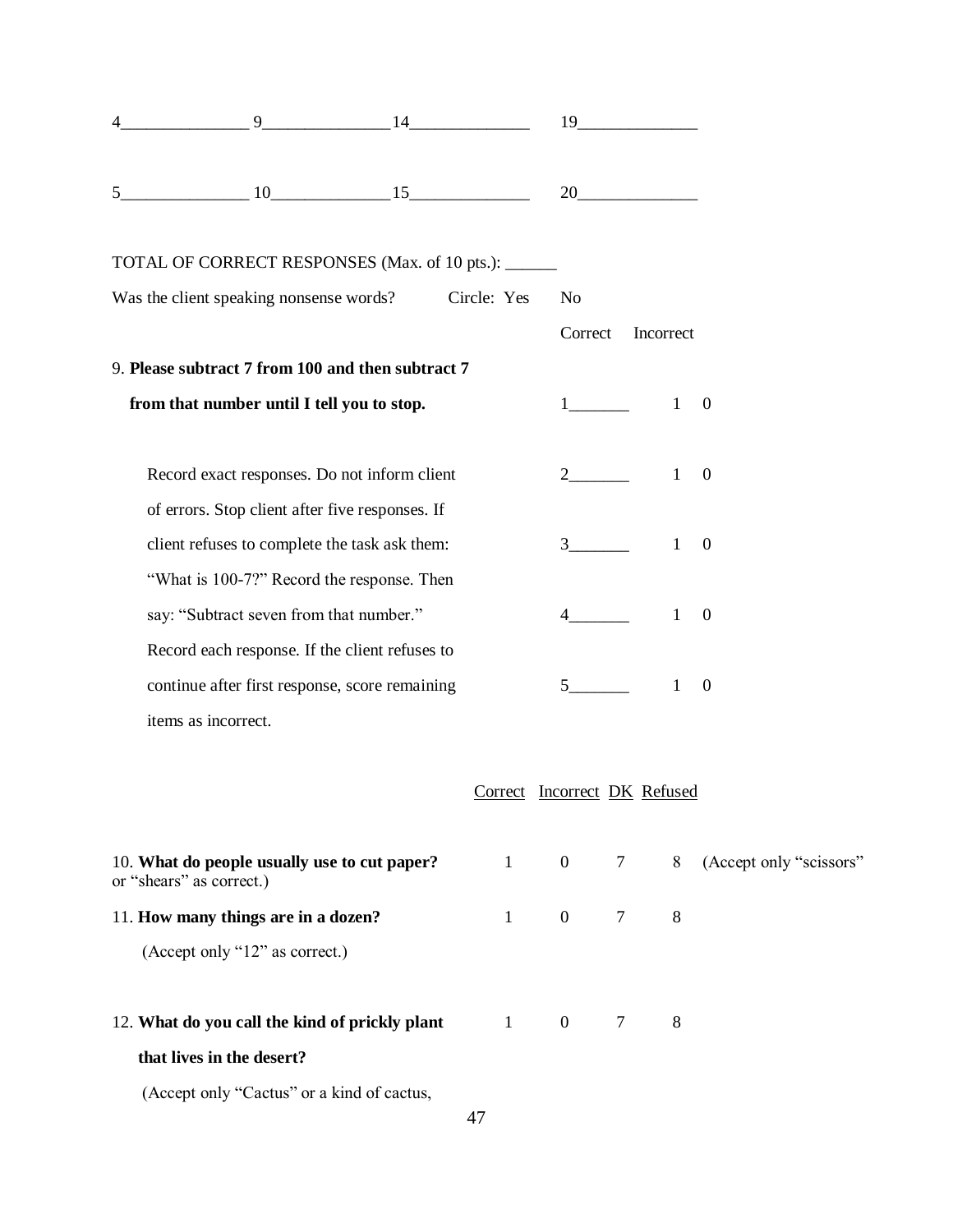e.g. "Prickly Pear" as correct.)

| 13. What animal does wool come from?                                                                 |              | $\mathbf{1}$     | $\overline{0}$   | 7              | 8 |  |
|------------------------------------------------------------------------------------------------------|--------------|------------------|------------------|----------------|---|--|
| (Accept only "sheep" or "lamb" as correct.)                                                          |              |                  |                  |                |   |  |
| 14. Please say this exactly as I say it:                                                             | $\mathbf{1}$ | $\overline{0}$   | 7                | 8              |   |  |
| "No ifs, ands, or buts."                                                                             |              |                  |                  |                |   |  |
| 15. Say this: "Methodist Episcopal."                                                                 | 1            | $\overline{0}$   | 7                | 8              |   |  |
| (Listen carefully. Each word must be said clearly                                                    |              |                  |                  |                |   |  |
| and distinctly. For example, "Methodis Epistopal" would be                                           |              |                  |                  |                |   |  |
| scored as incorrect.)                                                                                |              |                  |                  |                |   |  |
| 16. Who is the President of the United States                                                        |              |                  |                  |                |   |  |
| right now?                                                                                           |              |                  |                  |                |   |  |
| First:                                                                                               | $\mathbf{1}$ |                  | $0\qquad 7$      | 8              |   |  |
| Last:                                                                                                | $\mathbf{1}$ | $\overline{0}$   | $\tau$           | 8              |   |  |
| 17. Who is the current Vice-President?                                                               |              |                  |                  |                |   |  |
| First:                                                                                               | $\mathbf{1}$ | $\overline{0}$   | 7                | 8              |   |  |
| Last:                                                                                                | 1            | $\boldsymbol{0}$ | $\overline{7}$   | 8              |   |  |
| For Item # 18: Do not repeat the instructions. You may say, "Just try to do what you think I said.") |              |                  |                  |                |   |  |
| 18. With your finger, please tap 5 times on the                                                      |              | $\mathbf{1}$     | $\boldsymbol{0}$ | $\overline{7}$ | 8 |  |
| part of the phone that you speak into.                                                               |              |                  |                  |                |   |  |
| [or With your finger, please tap 5 times on                                                          |              |                  |                  |                |   |  |
| the top of the table.]                                                                               |              |                  |                  |                |   |  |
| 19. Now I'm going to say a word and I want                                                           | $\mathbf{1}$ | $\mathbf{0}$     | 7                | 8              |   |  |
| you to say its opposite. For example, I                                                              |              |                  |                  |                |   |  |
| might say "hot" and you would say "cold."                                                            |              |                  |                  |                |   |  |
| What is the opposite of "east"?                                                                      |              |                  |                  |                |   |  |
| (Accept only "west" as correct.)                                                                     |              |                  |                  |                |   |  |
| 20. What is the opposite of "generous"?                                                              |              | $\mathbf{1}$     | $\overline{0}$   | $\tau$         | 8 |  |
| Score any of the following as correct:                                                               |              |                  |                  |                |   |  |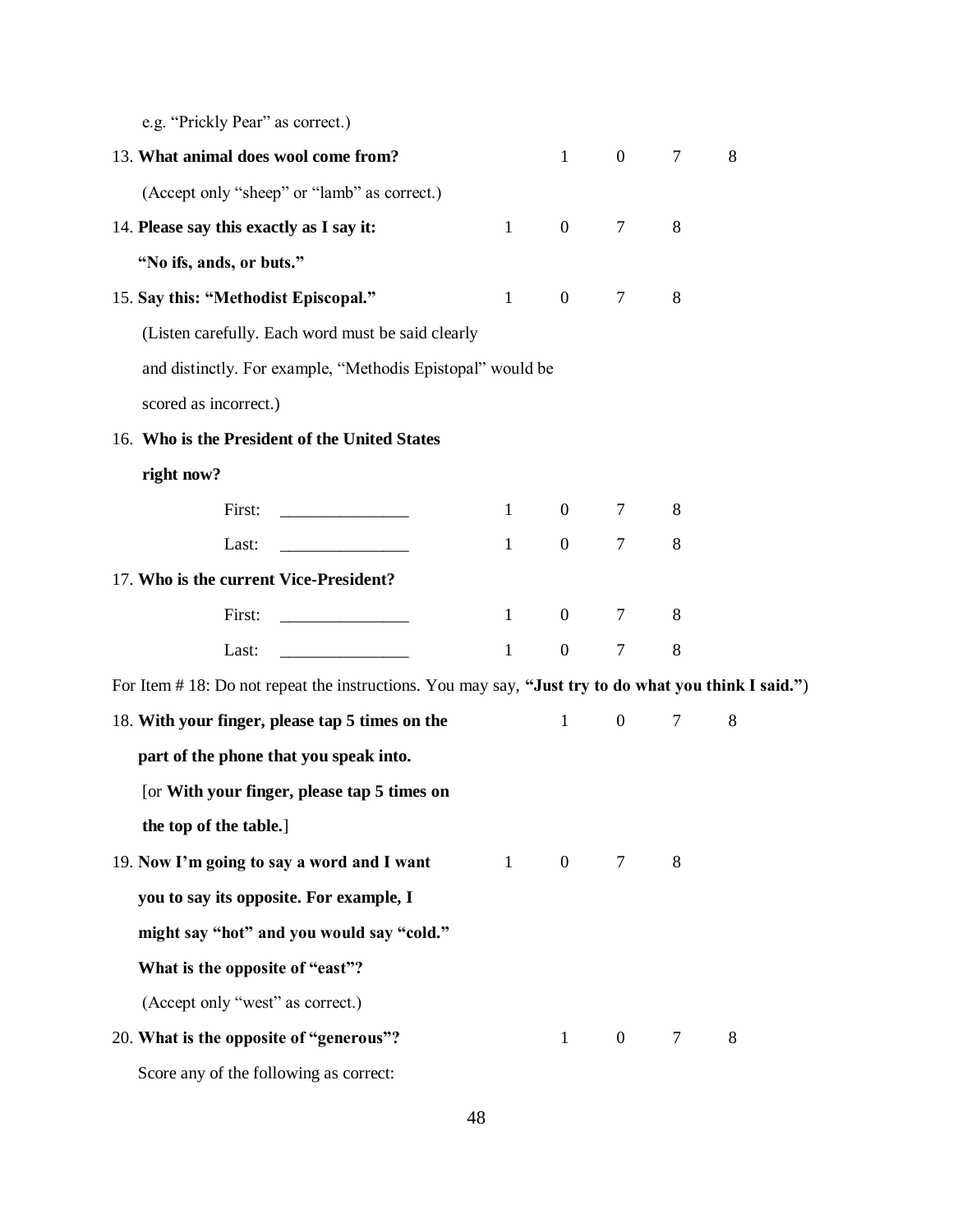NIGGARDLY SELFISH MISERLY NOT GENEROUS SPARSE SCROOGE GREEDY MEAN UNGENEROUS CHINTZY TIGHTWAD STINGY MEAGER PENURIOUS FRUGAL HOARDING TIGHT SKIMPY PARSIMONIOUS SCOTCH RESTRICTIVE SKINFLINT CHEAP Record any other word: \_\_\_\_\_\_\_\_\_\_\_\_\_\_\_\_

21. **A few minutes ago, I read you a list of ten words and asked you to repeat them back to me. Please tell me all of those words you can still remember.**

|  |                                                        | $3 \qquad 8 \qquad 13 \qquad 18 \qquad 18$                             |
|--|--------------------------------------------------------|------------------------------------------------------------------------|
|  |                                                        | $4 \qquad \qquad 9 \qquad \qquad 14 \qquad \qquad 19 \qquad \qquad 19$ |
|  |                                                        | $5 \t 10 \t 15 \t 20 \t 20$                                            |
|  | TOTAL OF CORRECT RESPONSES (Max. of 10 pts.): _____    |                                                                        |
|  | Was the client speaking nonsense words? Circle: Yes No |                                                                        |

TICS-M TOTAL SCORE:

(*Total Possible = 50)*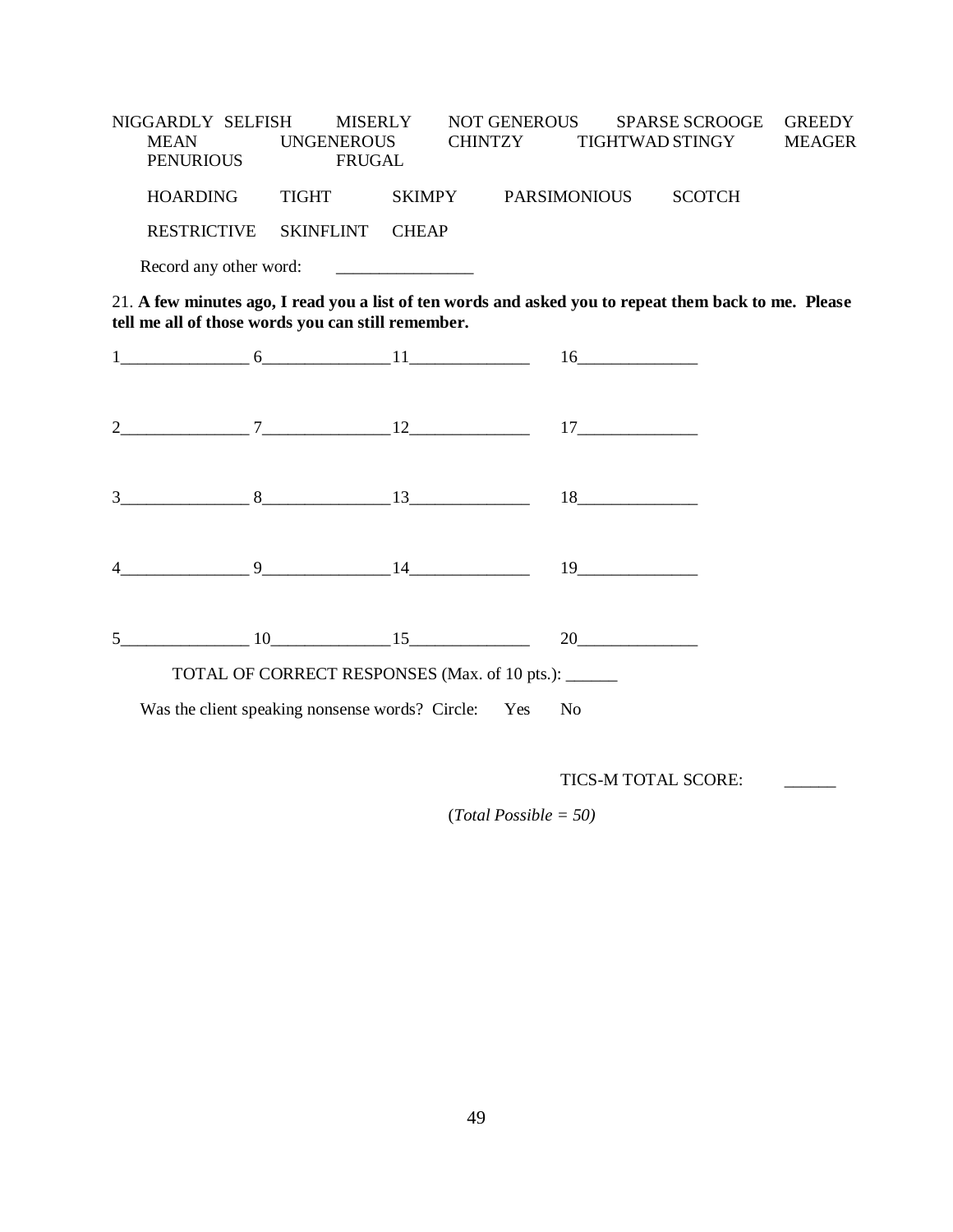## *Future Time Perspective*

Please indicate your agreement with each of the items using the scale on the card in front of you.

## **1. Many opportunities await me in the future.**

- $1 = Disagree completely$
- $2 =$ Disagree strongly
- $3 = Disagree$
- $4 =$ Neutral
- $5 = \text{Agree}$
- $6 = \text{Agree strongly}$
- 7= Agree completely

## **2. I expect that I will set many new goals in the future.**

- $1 = Disagree completely$
- $2 =$ Disagree strongly
- $3 = Disagree$
- $4 =$ Neutral
- $5 = \text{Agree}$
- $6 = \text{Agree strongly}$
- 7= Agree completely

## **3. My future I filled with possibilities.**

- $1 = Disagree completely$
- $2 =$ Disagree strongly
- $3 = Disagree$
- $4$  = Neutral
- $5 = \text{Agree}$
- $6 = \text{Agree strongly}$
- 7= Agree completely

## **4. My future seems infinite to me.**

- $1 = Disagree completely$
- $2 =$ Disagree strongly
- $3 = Disagree$
- $4$  = Neutral
- $5 = \text{Agree}$
- $6 = \text{Agree strongly}$
- 7= Agree completely

## **5. Most of my life is ahead of me.**

- $1 = Disagree completely$
- $2 =$ Disagree strongly
- $3 = Disagree$
- $4$  = Neutral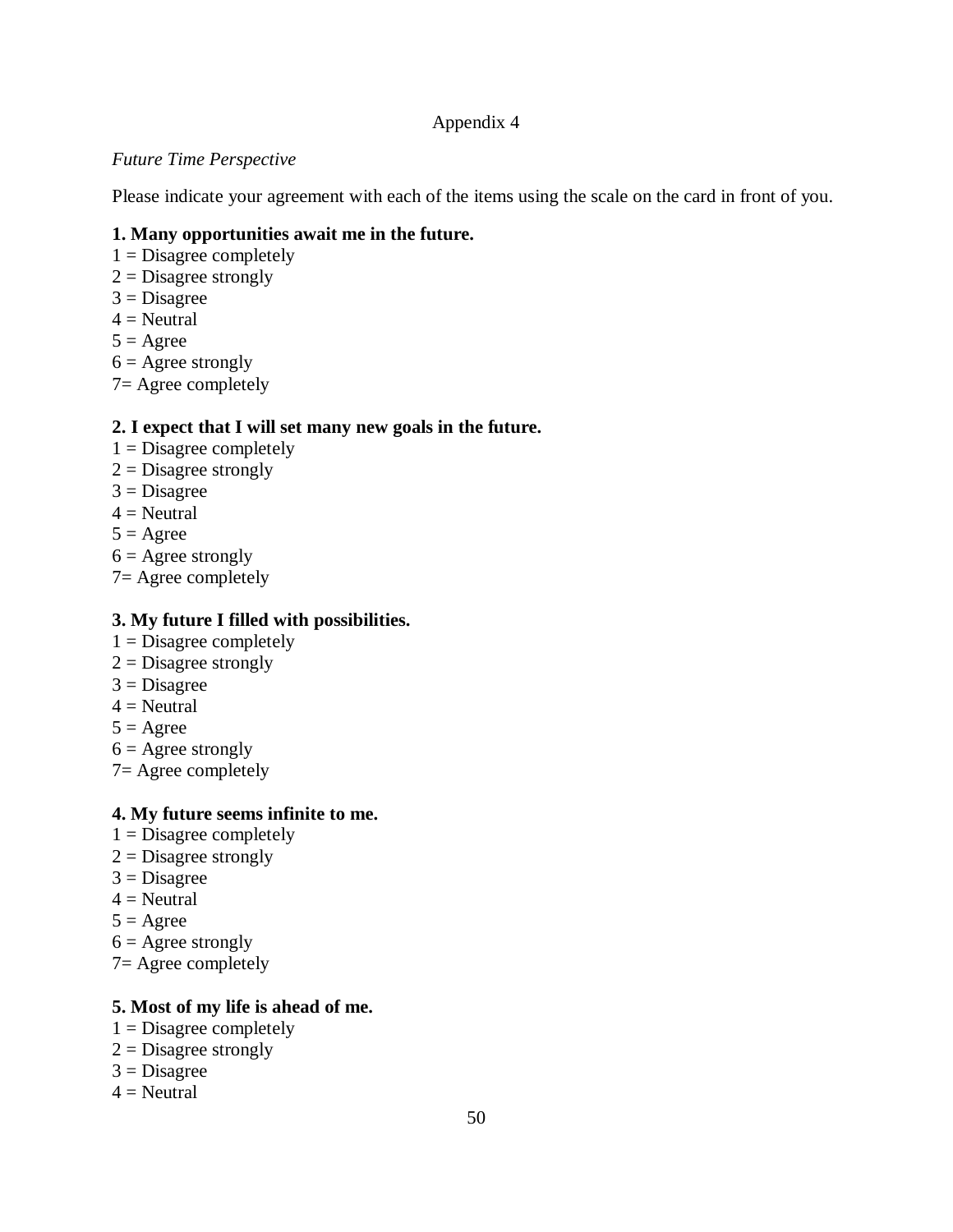$5 = \text{Agree}$  $6 = \text{Agree strongly}$  $7=$  Agree completely

## **6. I could do anything I want in the future.**

- $1 = Disagree completely$
- $2 =$ Disagree strongly
- $3$  = Disagree
- $4 =$  Neutral
- $5 = \text{Agree}$
- $6 = \text{Agree strongly}$
- $7=$  Agree completely

## **7. There is plenty of time left in my life to make new plans.**

- $1 = Disagree completely$
- $2 = Disagree$  strongly
- $3 = Disagree$
- $4$  = Neutral
- $5 = \text{Agree}$
- $6 = \text{Agree strongly}$
- 7= Agree completely

### **8. I have the sense that time is running out.**

- $1 = Disagree completely$
- $2 =$ Disagree strongly
- $3 = Disagree$
- $4$  = Neutral
- $5 = \text{Agree}$
- $6 = \text{Agree strongly}$
- 7= Agree completely

## **9. There are only limited possibilities in my future.**

- $1 = Disagree completely$
- $2 =$ Disagree strongly
- $3 = Disagree$
- $4$  = Neutral
- $5 = \text{Agree}$
- $6 = \text{Agree strongly}$
- 7= Agree completely

## **10. As I get older, I begin to experience time as limited.**

- $1 = Disagree completely$
- $2 =$ Disagree strongly
- $3 = Disagree$
- $4$  = Neutral
- $5 = \text{Agree}$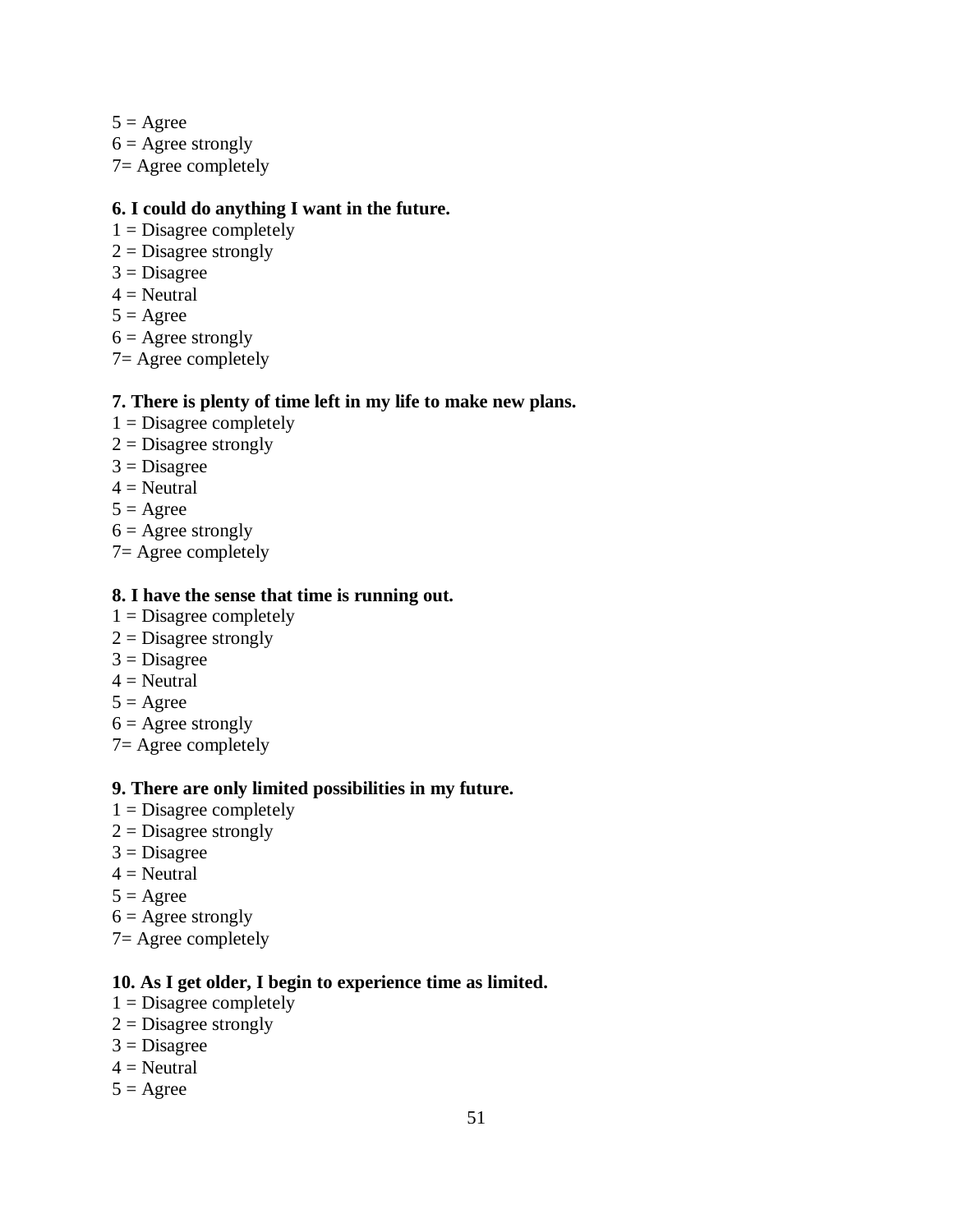$6 = \text{Agree strongly}$ 7= Agree completely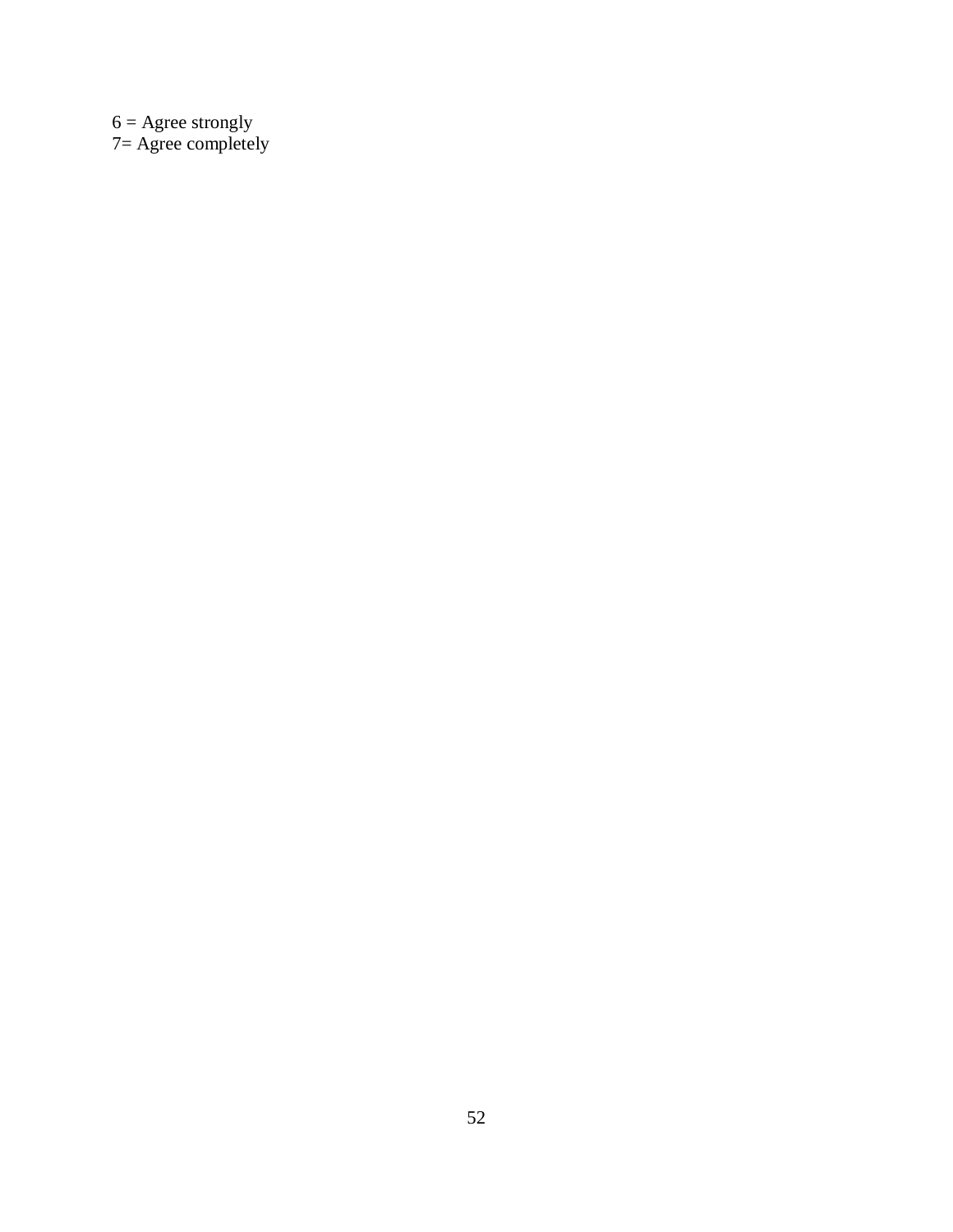#### *Center for Epidemiological Studies Depression Scale (CES-D)*

This section deals with statements people might make about how they feel. For each of the statements, please indicate how often you have felt that way during the past week.

Options:

#### **Rarely or none of the time (<1day) Some or a little of the time (1-2 days) Occasionally or a moderate amount of the time (3-4 days) Most or almost all of the time (5-7 days)**

- 1. I was bothered by things that usually don't bother me.
- 2. I did not feel like eating; appetite was poor.
- 3. I felt that I could not shake off the blues, even with help from my family and friends.
- 4. I felt that I was just as good as other people.
- 5. I had trouble keeping my mind on what I was doing.
- 6. I felt depressed.
- 7. I felt that everything I did was an effort.
- 8. I felt hopeful about the future.
- 9. I thought my life had been a failure.
- 10. I felt fearful.
- 11. My sleep was restless.
- 12. I was happy.
- 13. I talked less than usual.
- 14. I felt lonely.
- 15. People were unfriendly.
- 16. I enjoyed life.
- 17. I had crying spells.
- 18. I felt sad.
- 19. I felt that people disliked me.
- 20. I could not get going.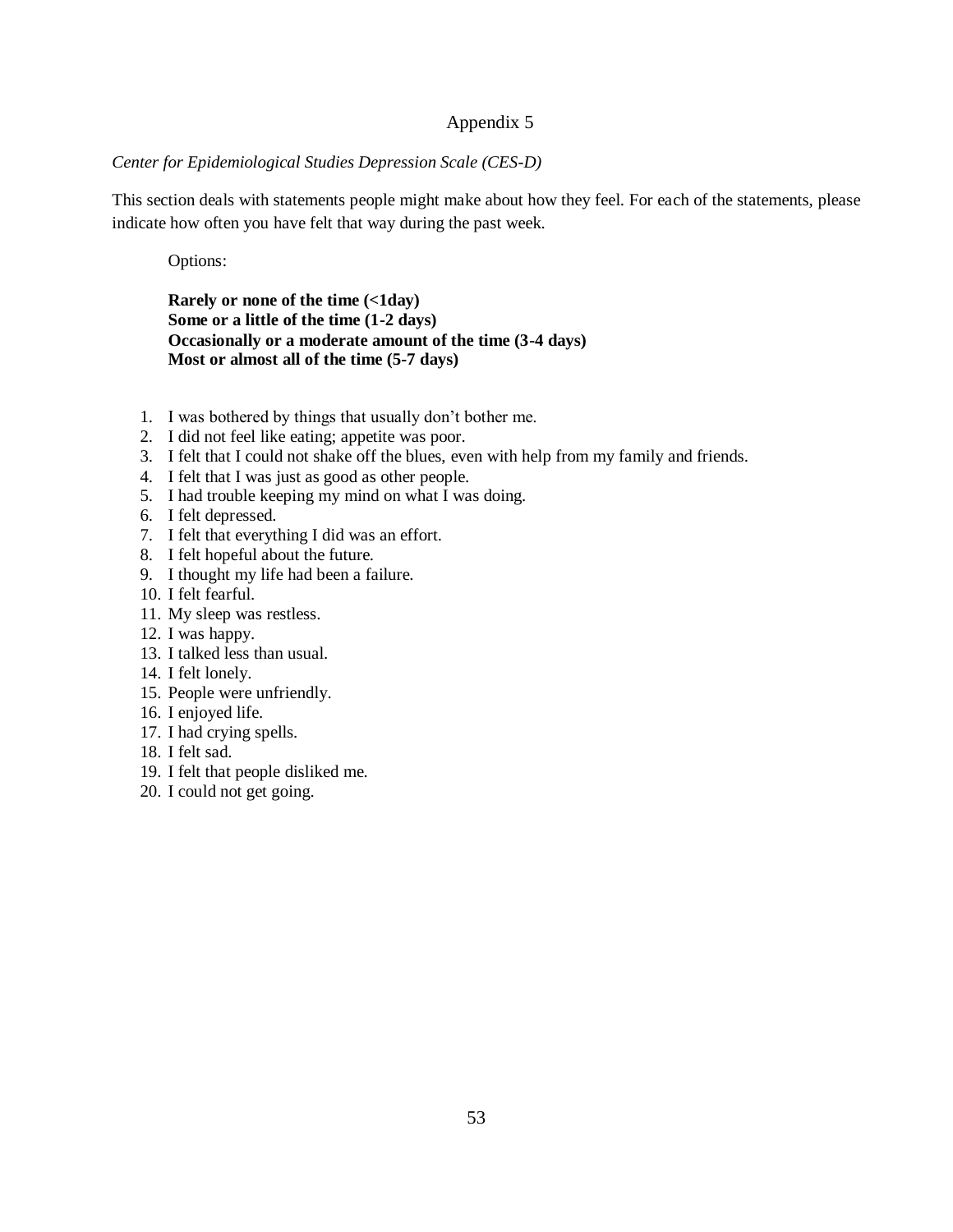## *Positive and Negative Affect Schedule (PANAS)*

This scale consists of 20 words that describe different feelings and emotions. Read each item and then mark the appropriate answer. Indicate to what extent you've felt this way during the last week.

## **1. Interested**

- o Very slightly or not at all
- o A little
- o Moderately
- o Quite a bit
- o Extremely

## **2. Distressed**

- o Very slightly or not at all
- o A little
- o Moderately
- o Quite a bit
- o Extremely

## **3. Excited**

- o Very slightly or not at all
- o A little
- o Moderately
- o Quite a bit
- o Extremely

## **4. Upset**

- o Very slightly or not at all
- o A little
- o Moderately
- o Quite a bit
- o Extremely

## **5. Strong**

- o Very slightly or not at all
- o A little
- o Moderately
- o Quite a bit
- o Extremely

## **6. Guilty**

- o Very slightly or not at all
- o A little
- o Moderately
- o Quite a bit
- o Extremely

## **7. Scared**

o Very slightly or not at all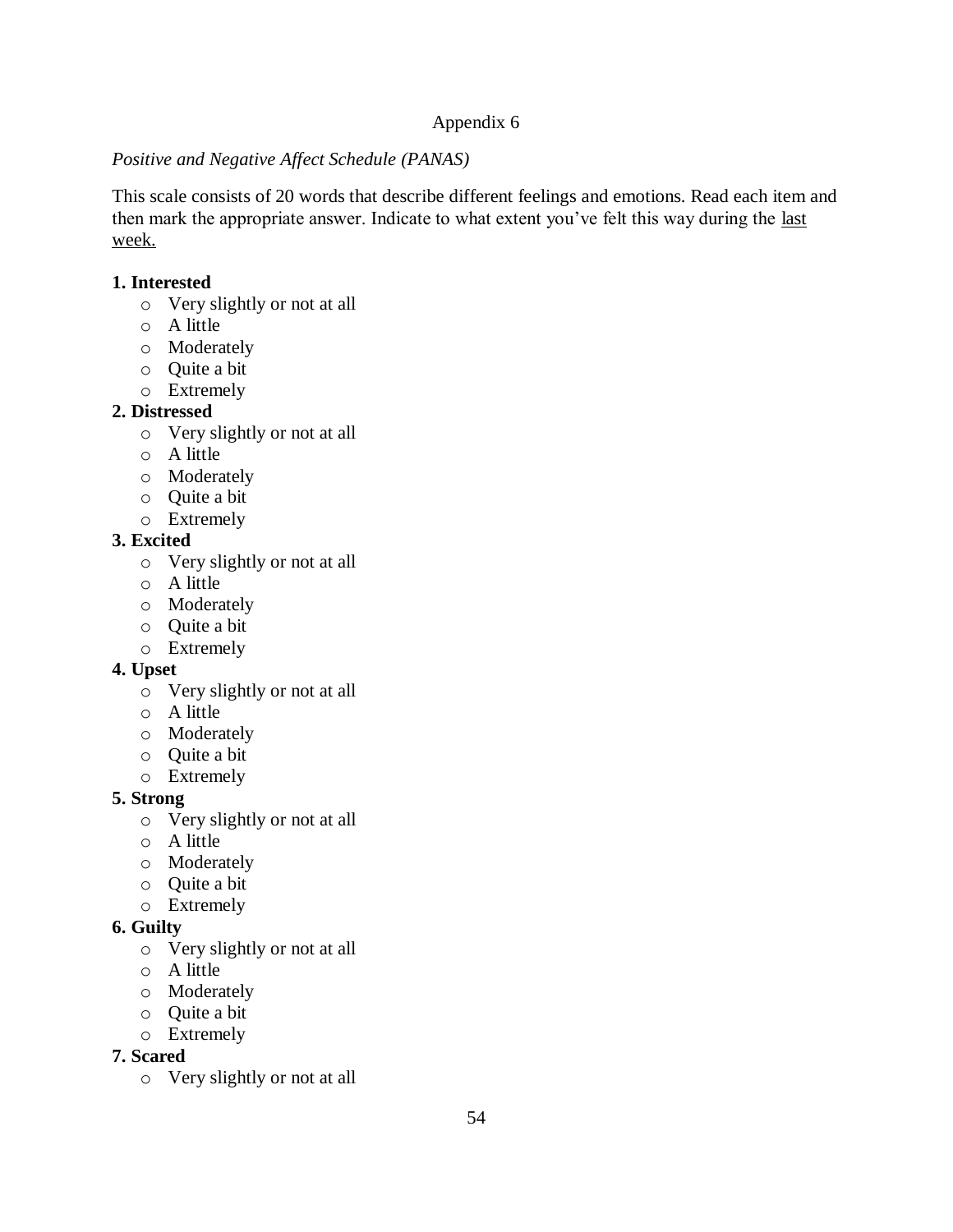- o A little
- o Moderately
- o Quite a bit
- o Extremely

## **8. Hostile**

- o Very slightly or not at all
- o A little
- o Moderately
- o Quite a bit
- o Extremely

## **9. Enthusiastic**

- o Very slightly or not at all
- o A little
- o Moderately
- o Quite a bit
- o Extremely

## **10. Proud**

- o Very slightly or not at all
- o A little
- o Moderately
- o Quite a bit
- o Extremely

## **11. Irritable**

- o Very slightly or not at all
- o A little
- o Moderately
- o Quite a bit
- o Extremely

## **12. Alert**

- o Very slightly or not at all
- o A little
- o Moderately
- o Quite a bit
- o Extremely

## **13. Ashamed**

- o Very slightly or not at all
- o A little
- o Moderately
- o Quite a bit
- o Extremely

## **14. Inspired**

- o Very slightly or not at all
- o A little
- o Moderately
- o Quite a bit
- o Extremely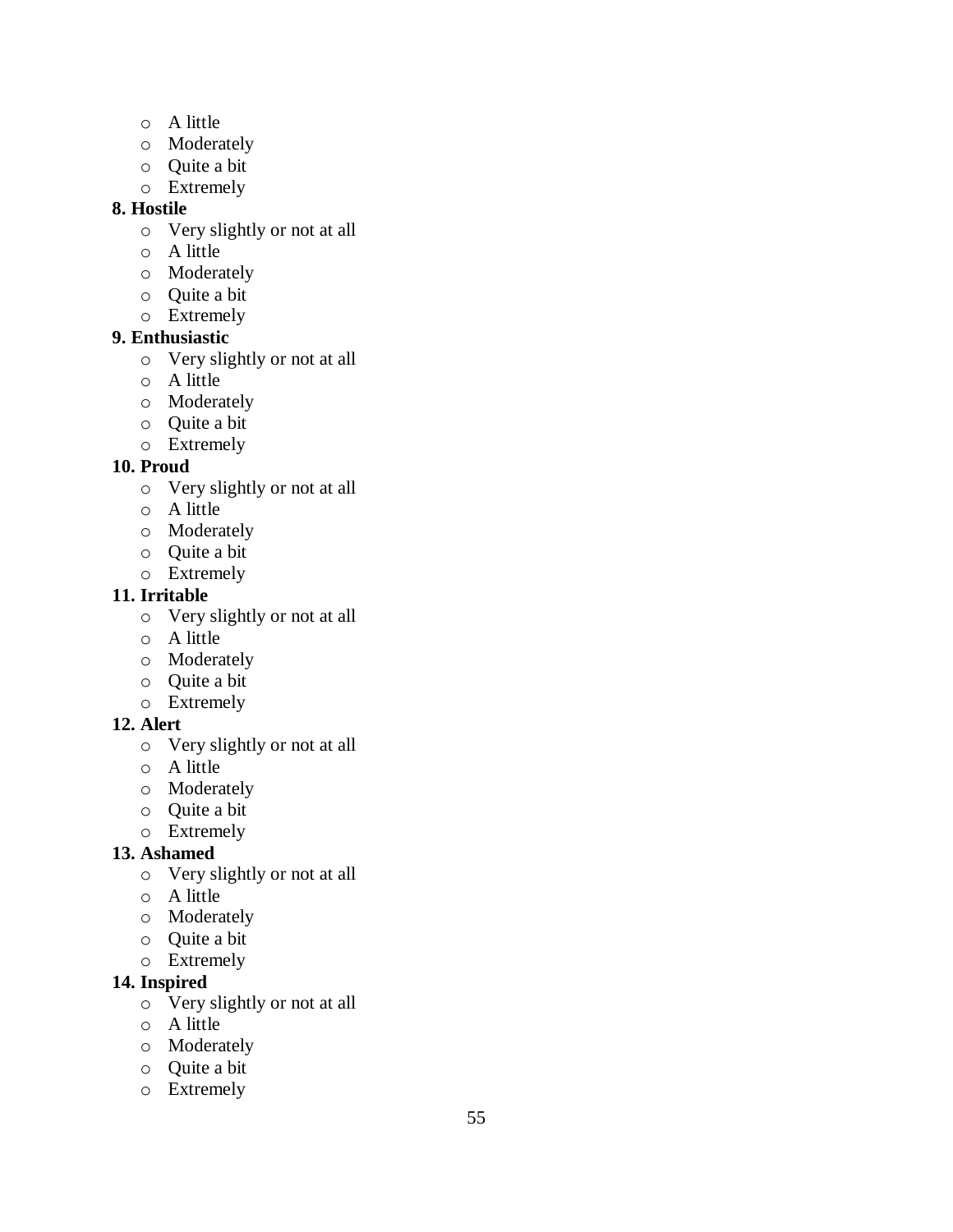## **15. Nervous**

- o Very slightly or not at all
- o A little
- o Moderately
- o Quite a bit
- o Extremely

## **16. Determined**

- o Very slightly or not at all
- o A little
- o Moderately
- o Quite a bit
- o Extremely

## **17. Attentive**

- o Very slightly or not at all
- o A little
- o Moderately
- o Quite a bit
- o Extremely

## **18. Jittery**

- o Very slightly or not at all
- o A little
- o Moderately
- o Quite a bit
- o Extremely

## **19. Active**

- o Very slightly or not at all
- o A little
- o Moderately
- o Quite a bit
- o Extremely

## **20. Afraid**

- o Very slightly or not at all
- o A little
- o Moderately
- o Quite a bit
- o Extremely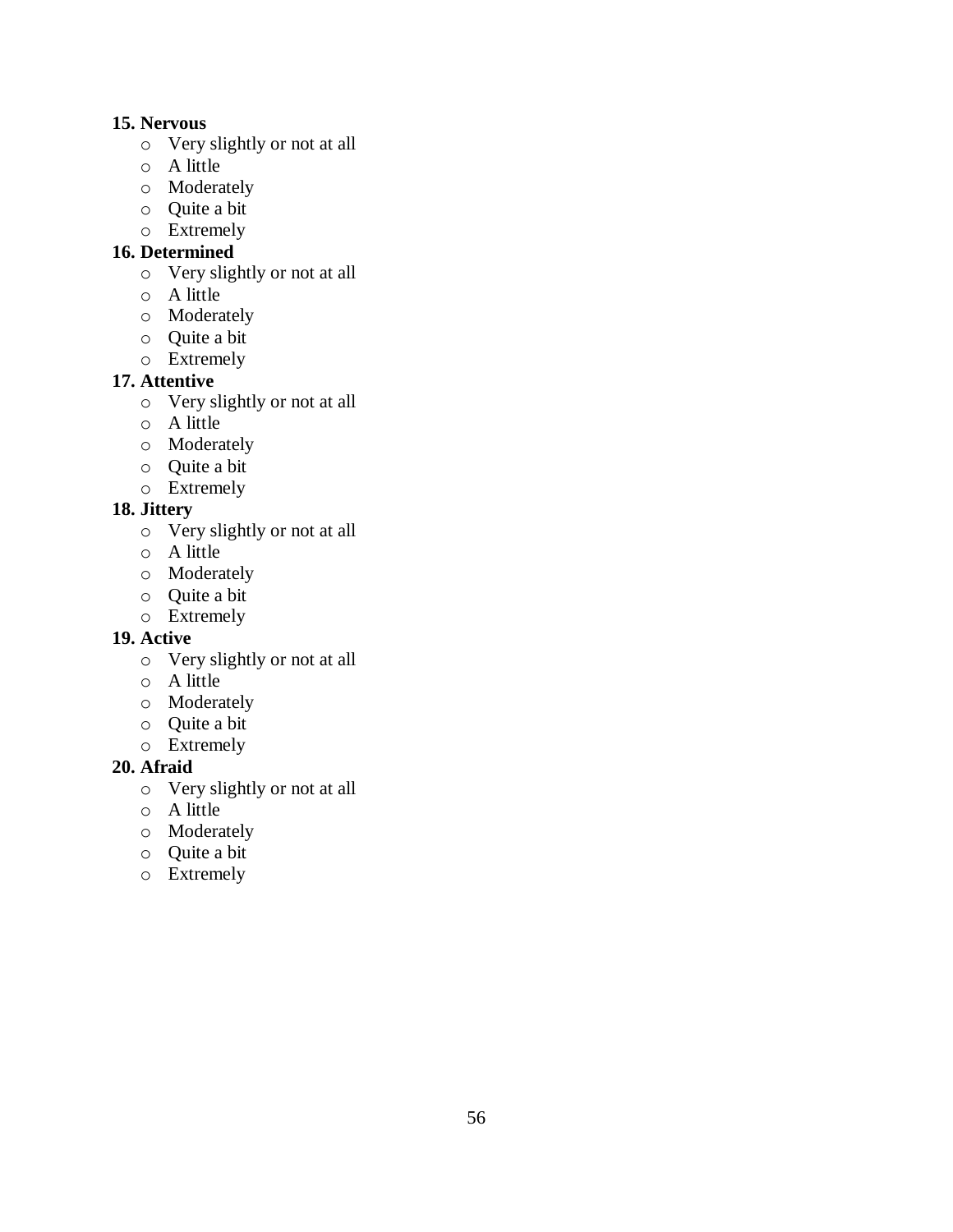### *Meaning in Life Scale*

## **1. I have a system of values and beliefs that guide my daily activities**

- o Disagree strongly
- o Disagree somewhat
- o Agree somewhat
- o Agree strongly

## **2. I have a philosophy of life that helps me understand who I am**

- o Disagree strongly
- o Disagree somewhat
- o Agree somewhat
- o Agree strongly

## **3. I feel like I am living life fully**

- o Disagree strongly
- o Disagree somewhat
- o Agree somewhat
- o Agree strongly

## **4. I feel like I have found a really significant meaning in my life**

- o Disagree strongly
- o Disagree somewhat
- o Agree somewhat
- o Agree strongly

## **5. In my life, I have goals and aims**

- o Disagree strongly
- o Disagree somewhat
- o Agree somewhat
- o Agree strongly

## **6. I have a sense of direction and purpose in life**

- o Disagree strongly
- o Disagree somewhat
- o Agree somewhat
- o Agree strongly

## **7. I feel good when I think about what I have accomplished in life**

- o Disagree strongly
- o Disagree somewhat
- o Agree somewhat
- o Agree strongly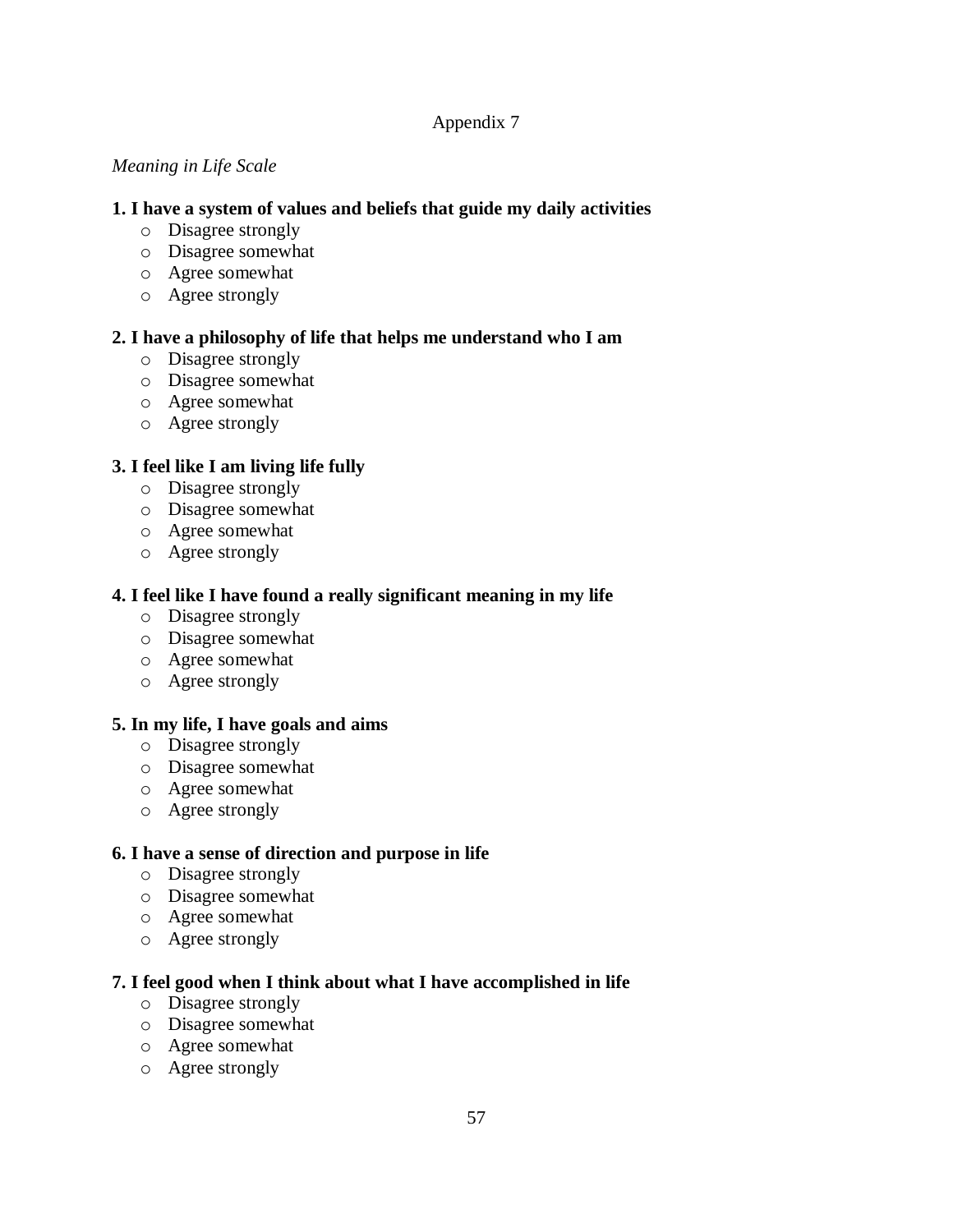#### **8. I am at peace with my past**

- o Disagree strongly
- o Disagree somewhat
- o Agree somewhat
- o Agree strongly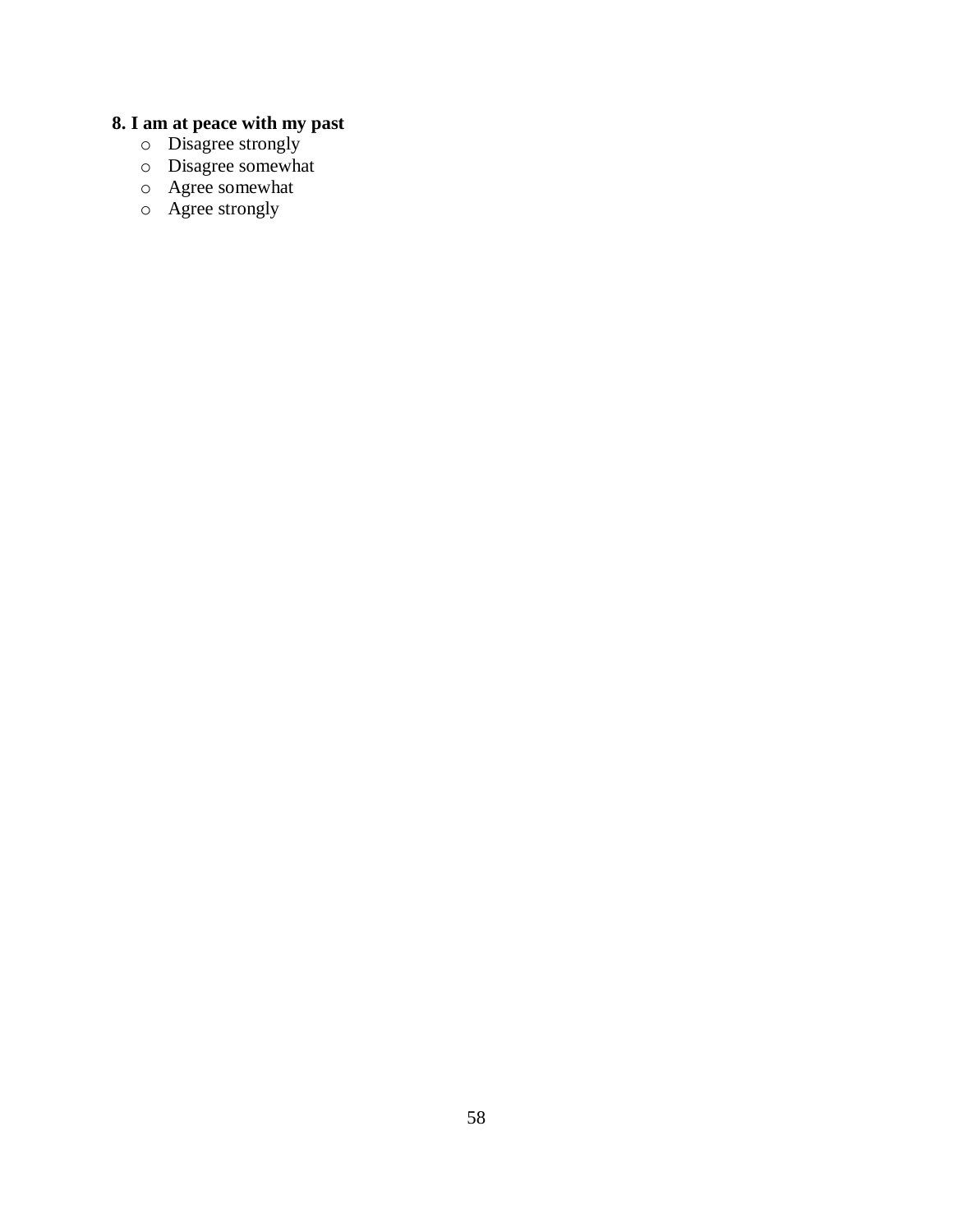### *Caregiver Stressor Scale*

During the past month, how much of the time have these statements been true for you?

Within the past month:

# **1. I can get a lot done during the day**

Never Some of the time Most of the time All of the time **2. I worry about my relative Never** Some of the time Most of the time All of the time **3. I am able to relax** Never Some of the time Most of the time All of the time **4. I can count on having a block of time to use as I like** Never Some of the time Most of the time All of the time **5. I am exhausted when I go to bed at night** Never Some of the time Most of the time All of the time **6. I feel responsible for my relative** Never Some of the time Most of the time All of the time **7. I have more things to do than I can handle** Never Some of the time Most of the time All of the time **8. I am in control of my emotions** Never Some of the time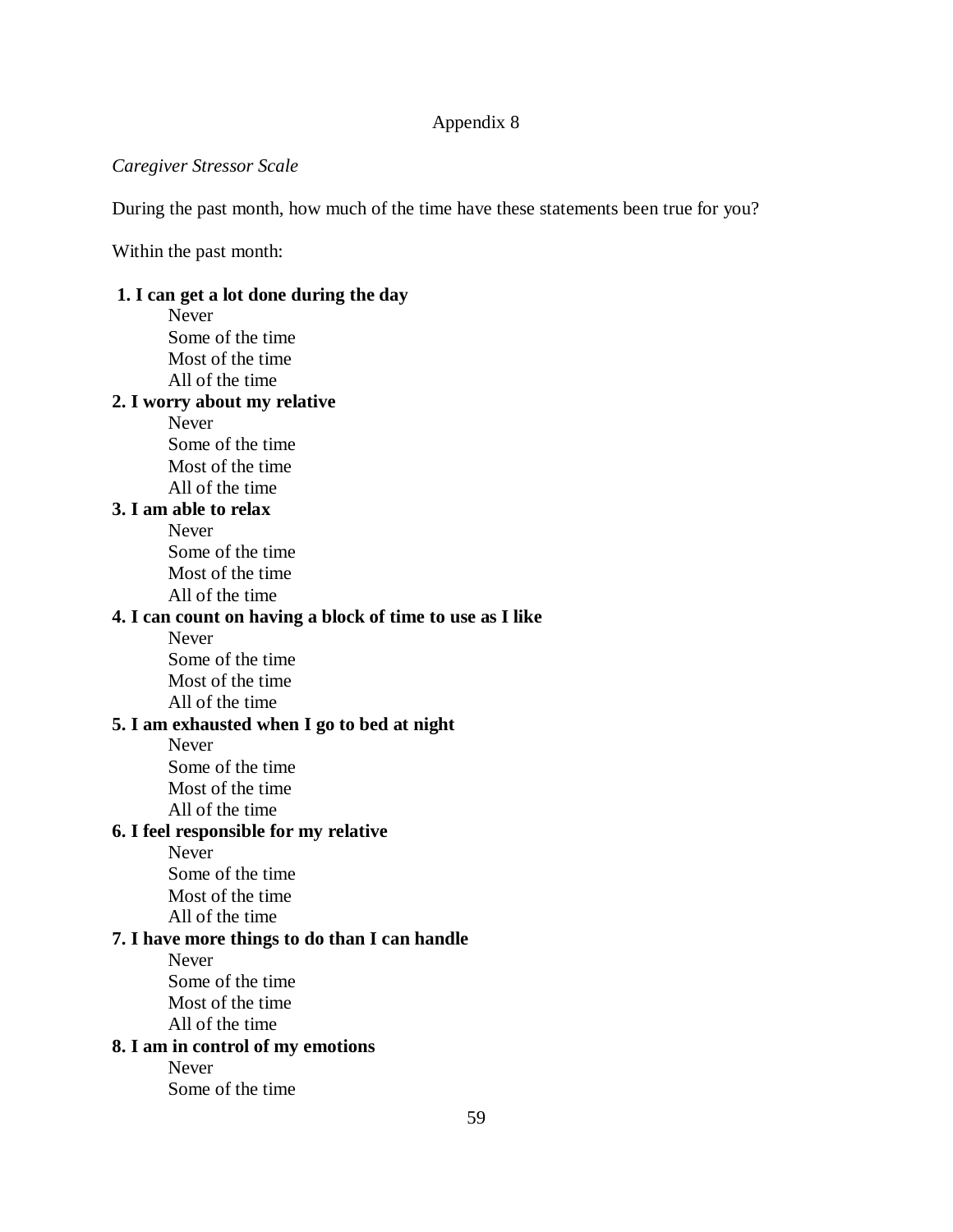Most of the time

All of the time

#### **9. I have difficulty concentrating on my activities because of thoughts of my relative** Never

Some of the time Most of the time All of the time

### **10. I have time for myself**

Never

Some of the time Most of the time All of the time

#### **11. I think about plans for arrangements for care of my relative**

Never

Some of the time Most of the time All of the time

### **12. I am patient with my relative**

Never Some of the time Most of the time All of the time

## **13. The physical strain on me is more than I can take**

Never Some of the time Most of the time All of the time

#### **14. I feel confident that I am meeting the needs of my relative**

Never Some of the time

Most of the time

All of the time

### **15. I feel more and more tense as the day goes on**

Never Some of the time

Most of the time

All of the time

## **16. I wish I were free to live a life of my own**

Never

Some of the time

Most of the time

All of the time

#### **17. I feel competent in my ability to care for my relative**

Never Some of the time Most of the time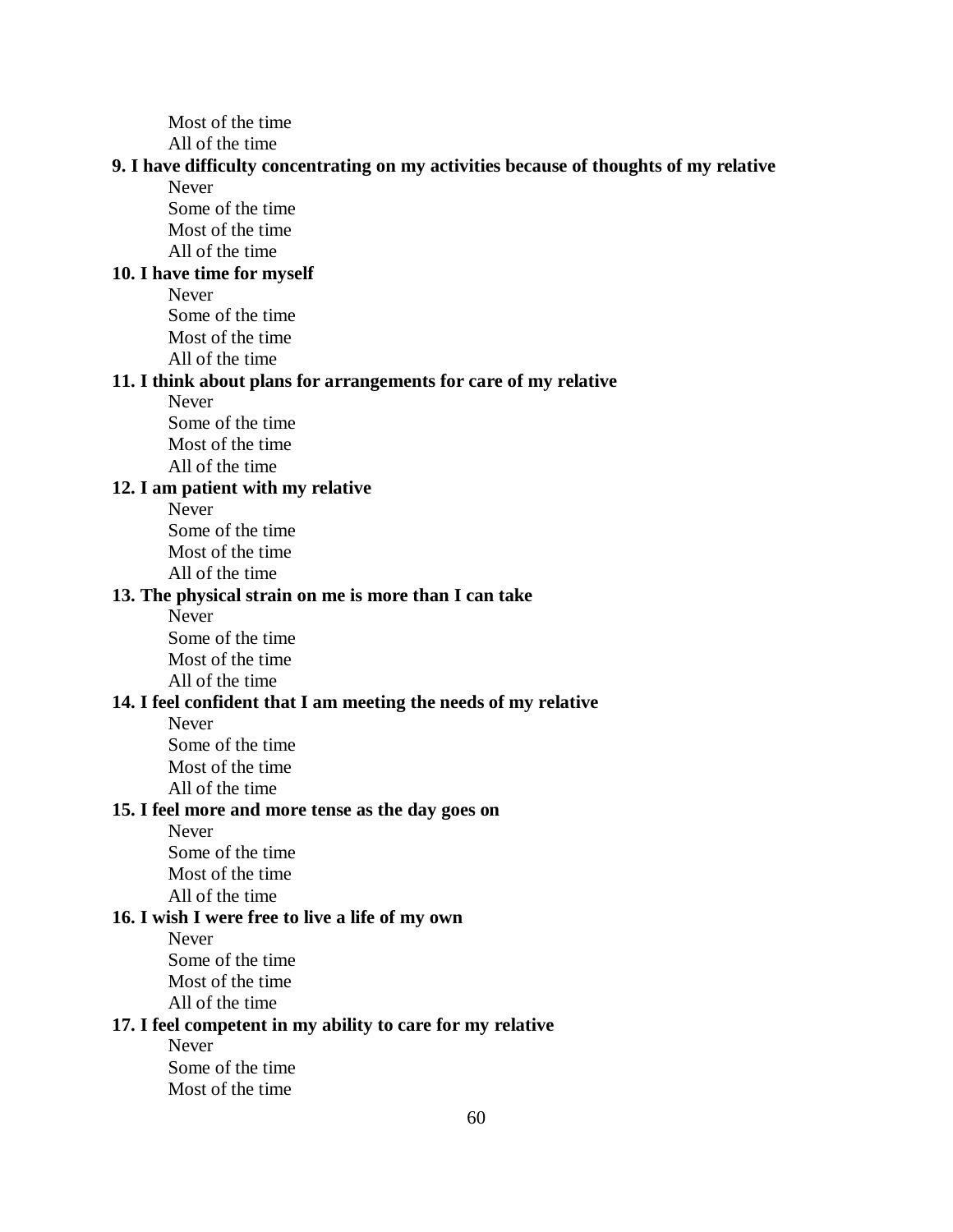**18. I wish I could just run away** Never Some of the time Most of the time All of the time **19. I wish I could take more breaks during the day** Never Some of the time Most of the time All of the time **20. I feel that I am doing a good job as a caregiver** Never Some of the time Most of the time All of the time **21. I feel trapped by my relative's illness** Never Some of the time Most of the time All of the time **22. I don't know what to expect from one hour to the next** Never Some of the time Most of the time All of the time **23. My patience is stretched to the limit** Never Some of the time Most of the time All of the time **24. Physically, I am strong enough to do everything that I need to do.** Never Some of the time Most of the time All of the time **25. I feel if things continue like this, I will not be able to care for my relative at home.** Never Some of the time Most of the time All of the time

All of the time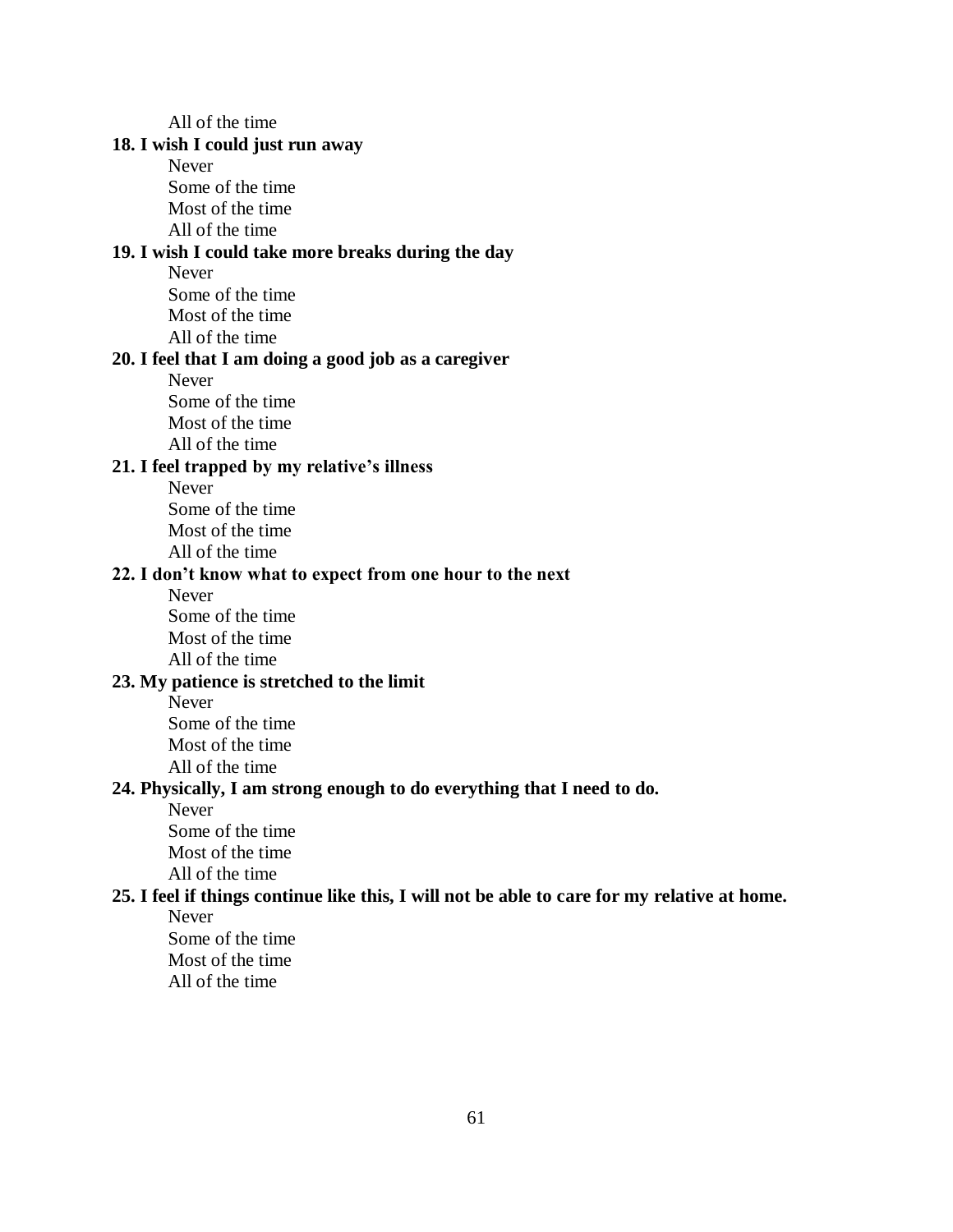### *Positive Aspects of Caregiving*

Some caregivers say that in spite of all the difficulties involved in giving care to a family member with memory or health problems, good things have come out of their caregiving experience too. I'm going to go over a few of the good things reported by some of the caregivers. I would like you to tell me how much you agree or disagree with these statements.

Providing help to my loved one has…

### **1. Made me feel more useful**

 $1 =$  disagree a lot  $2 =$  disagree a little  $3$  = neither agree nor disagree  $4 = \text{agree a little}$  $5 = \text{agree a lot}$  $-3$  = refused  $-4 =$ unknown

## **2. Made me feel good about myself**

- $1 =$  disagree a lot
- $2 =$  disagree a little
- $3$  = neither agree nor disagree
- $4 = \text{agree a little}$
- $5 = \text{agree a lot}$
- $-3$  = refused
- $-4 =$ unknown

## **3. Made me feel needed**

- $1 =$  disagree a lot  $2 =$  disagree a little
- $3$  = neither agree nor disagree
- $4 = \text{agree a little}$
- $5 = \text{agree a lot}$
- $-3$  = refused
- $-4 =$ unknown

## **4. Made me feel appreciated**

- $1 =$  disagree a lot
- $2 =$  disagree a little
- $3$  = neither agree nor disagree
- $4 = \text{agree a little}$
- $5 = \text{agree a lot}$
- $-3$  = refused
- $-4 =$ unknown